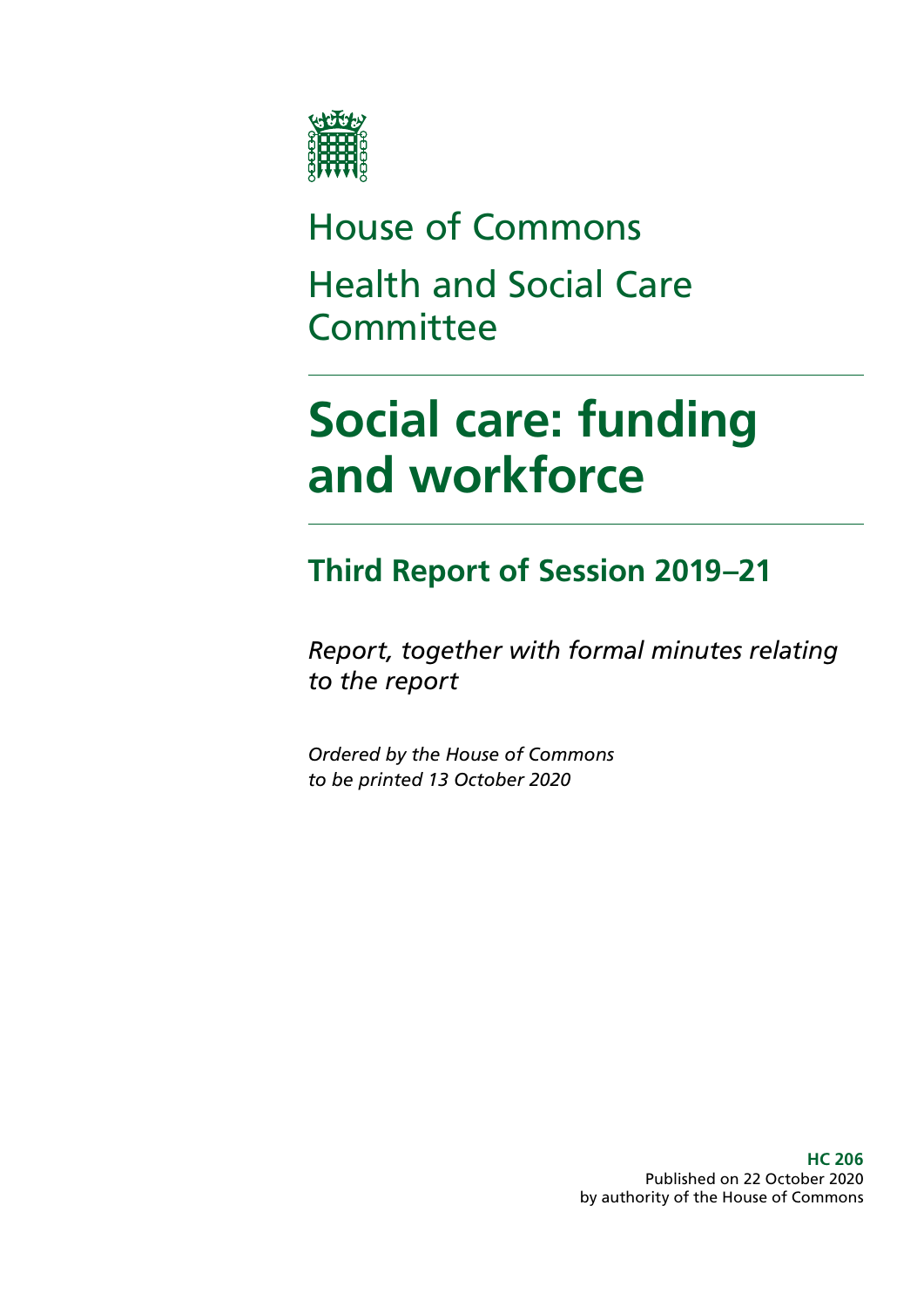#### **Health and Social Care Committee**

The Health and Social Care Committee is appointed by the House of Commons to examine the expenditure, administration, and policy of the Department of Health and Social Care.

#### **Current membership**

[Jeremy Hunt MP](https://members.parliament.uk/member/1572/contact) *(Conservative, South West Surrey)* (Chair) [Paul Bristow MP](https://members.parliament.uk/member/4792/contact) *(Conservative, Peterborough)* [Rosie Cooper MP](https://members.parliament.uk/member/1538/contact) *(Labour, West Lancashire)* [Dr James Davies MP](https://members.parliament.uk/member/4476/contact) *(Conservative, Vale of Clwyd)* [Dr Luke Evans MP](https://members.parliament.uk/member/4781/contact) *(Conservative, Bosworth)* [Neale Hanvey MP](https://members.parliament.uk/member/4782/contact) *(Scottish National Party, Kirkcaldy and Cowdenbeath)* [Barbara Keeley MP](https://members.parliament.uk/member/1588/contact) *(Labour, Worsley and Eccles South)* [Taiwo Owatemi MP](https://members.parliament.uk/member/4779/contact) *(Labour, Coventry North West)* [Sarah Owen MP](https://members.parliament.uk/member/4777/contact) *(Labour, Luton North)* [Dean Russell MP](https://members.parliament.uk/member/4812/contact) *(Conservative, Watford)* [Laura Trott MP](https://members.parliament.uk/member/4780/contact) *(Conservative, Sevenoaks)*

#### **Powers**

The Committee is one of the departmental select committees, the powers of which are set out in House of Commons Standing Orders, principally in SO No 152. These are available on the internet via [www.parliament.uk.](http://www.parliament.uk/)

#### **Publication**

© Parliamentary Copyright House of Commons 2019. This publication may be reproduced under the terms of the Open Parliament Licence, which is published at [www.parliament.uk/s](https://www.parliament.uk/site-information/copyright-parliament/)ite-information/copyright-parliament/.

Committee reports are published on the Committee's website at [www.parliament.uk/hsccom](http://www.parliament.uk/hsccom) and in print by Order of the House.

Evidence relating to this report is published on the [inquiry publications page](https://committees.parliament.uk/work/136/social-care-funding-and-workforce/publications/) of the Committee's website.

#### **Committee staff**

The current staff of the Committee are Dr Charlie Bell (Clinical Fellow), Matt Case (Committee Specialist), Dr Jasmine Chingono (Clinical Fellow), Laura Daniels (Senior Committee Specialist), James Davies (Clerk), Gina Degtyareva (Media Officer), Previn Desai (Second Clerk), Sandy Gill (Committee Operations Assistant), Bethan Harding (Trainee Assistant Clerk), James McQuade (Committee Operations Manager), Rebecca Owen-Evans (Committee Specialist) and Kandirose Payne-Messias (Committee Support Assistant) and Anne Peacock (Senior Media Officer).

#### **Contacts**

All correspondence should be addressed to the Clerk of the Health and Social Care Committee, House of Commons, London SW1A 0AA. The telephone number for general enquiries is 020 7219 6182; the Committee's email address is [hsccom@parliament.uk](mailto:hsccom%40parliament.uk?subject=).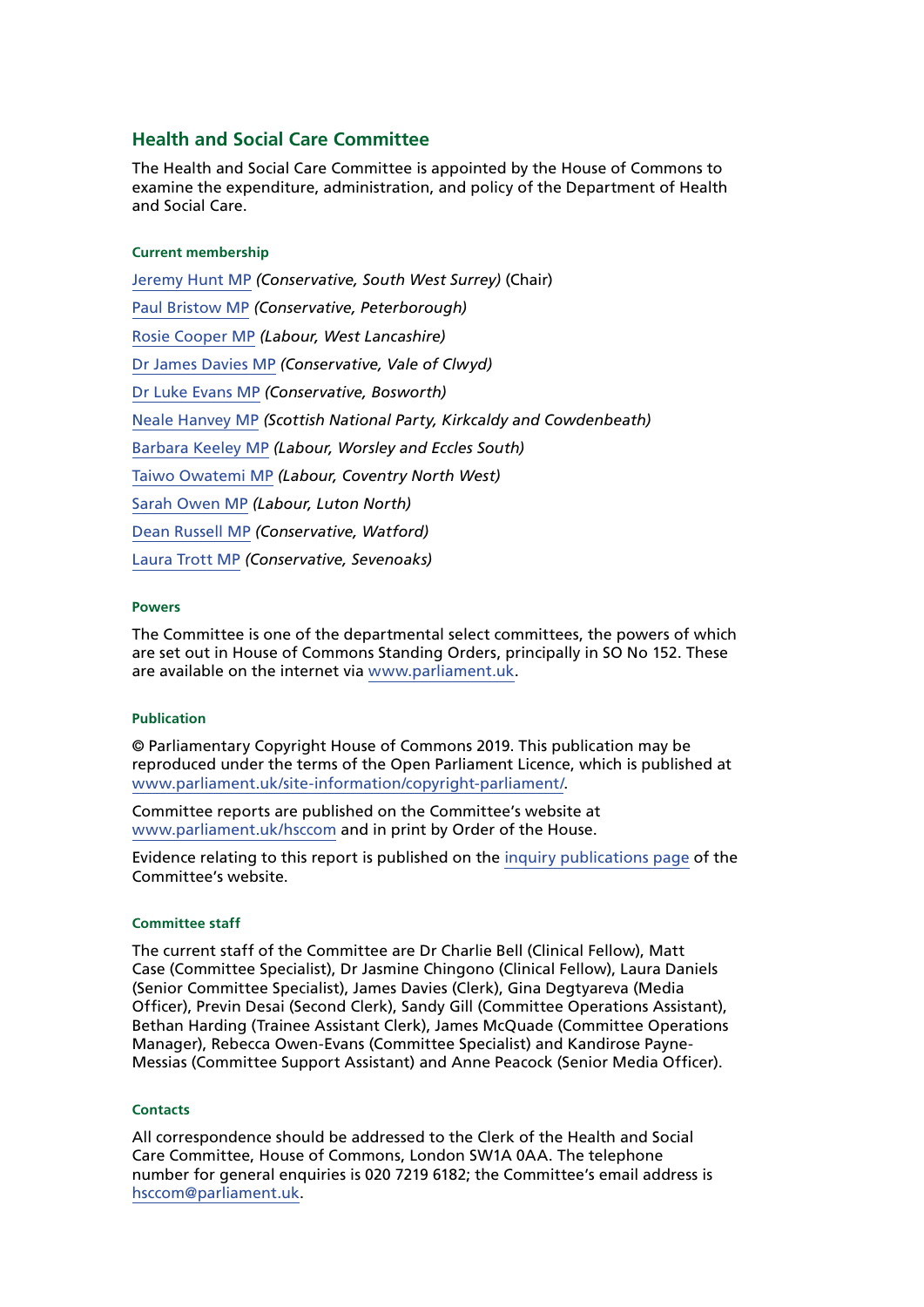## **Contents**

| <b>Introduction</b> |                                                                   | 3                 |
|---------------------|-------------------------------------------------------------------|-------------------|
| 1                   | <b>Current funding problems in social care</b>                    | 7                 |
|                     | The current situation                                             | $\overline{7}$    |
|                     | Comparisons with other countries                                  | 8                 |
|                     | Interface between health and social care                          | 9                 |
|                     | The impact on people who need social care                         | 9                 |
|                     | Impact on the workforce                                           | 11                |
|                     | Impact on the care market                                         | 11                |
|                     | Funding estimates for social care                                 | $12 \overline{ }$ |
| 2                   | The social care workforce                                         | 16                |
|                     | Recognition of social care workers                                | 18                |
|                     | Pay and conditions                                                | 19                |
|                     | Training, career development and professionalisation              | 21                |
|                     | Immigration                                                       | 23                |
| 3                   | Longer term reform of social care funding                         | 25                |
|                     | The impact on people who need social care                         | 25                |
|                     | Unfair distinction                                                | 25                |
|                     | Choosing your care according to price                             | 26                |
|                     | Demeaning financial assessment                                    | 26                |
|                     | Difficulty of navigating the system                               | 27                |
|                     | Risk of having to move to a cheaper home                          | 27                |
|                     | No incentive to plan for the future                               | 28                |
|                     | Impact on the care market                                         | 28                |
|                     | The options for reform                                            | 29                |
|                     | The Japanese system                                               | 29                |
|                     | Options for reform-free personal care and a cap on care costs     | 30                |
|                     | Lord's Economic Affairs Committee's report on social care funding | 30                |
|                     | Sir Andrew Dilnot's Review                                        | 30                |
|                     | Weighing up the options                                           | 31                |
|                     | Overall conclusion                                                | 33                |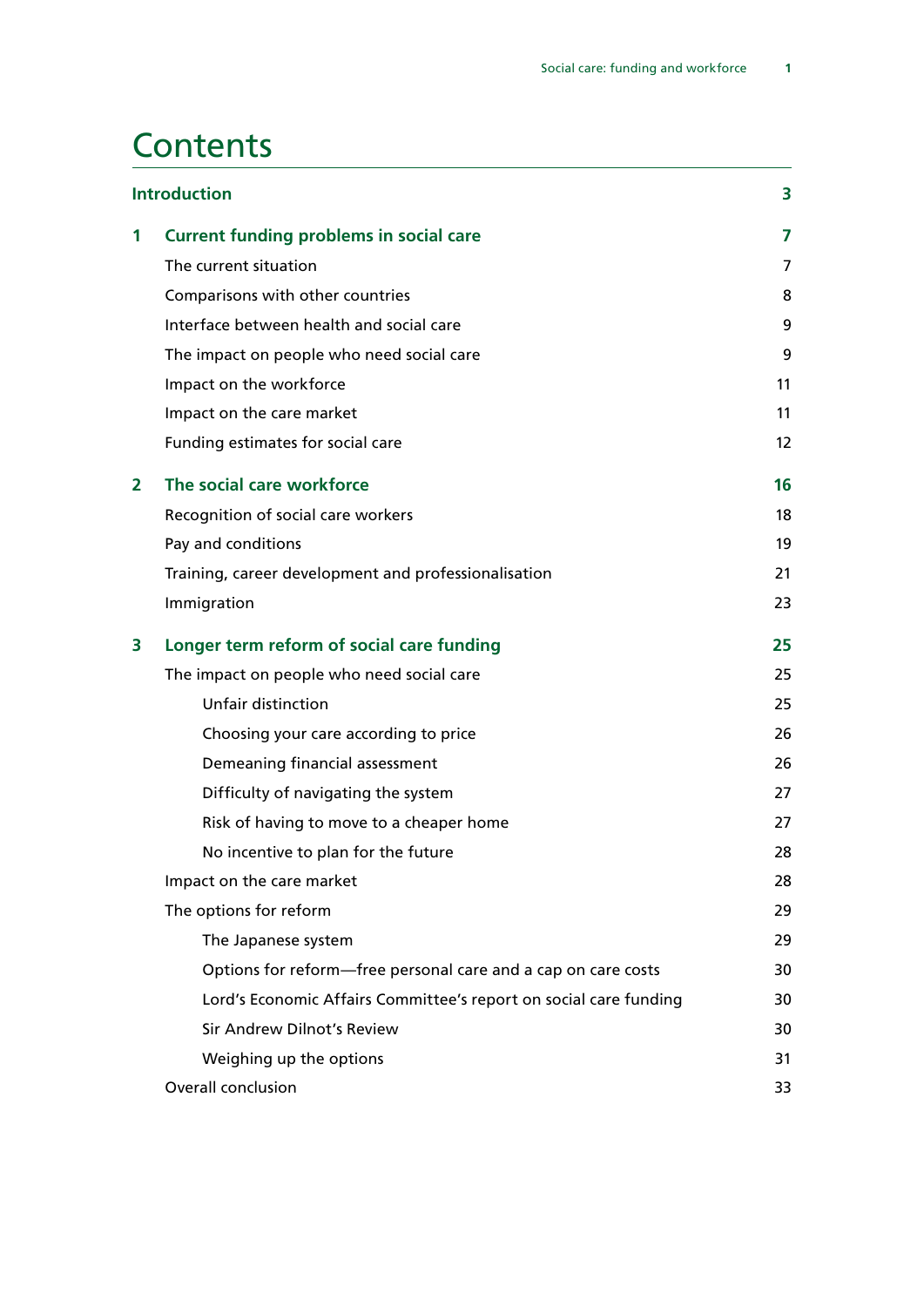| <b>Conclusions and recommendations</b>                           | 34 |
|------------------------------------------------------------------|----|
| <b>Formal minutes</b>                                            | 38 |
| <b>Witnesses</b>                                                 | 39 |
| <b>Published written evidence</b>                                | 40 |
| List of Reports from the Committee during the current Parliament | 43 |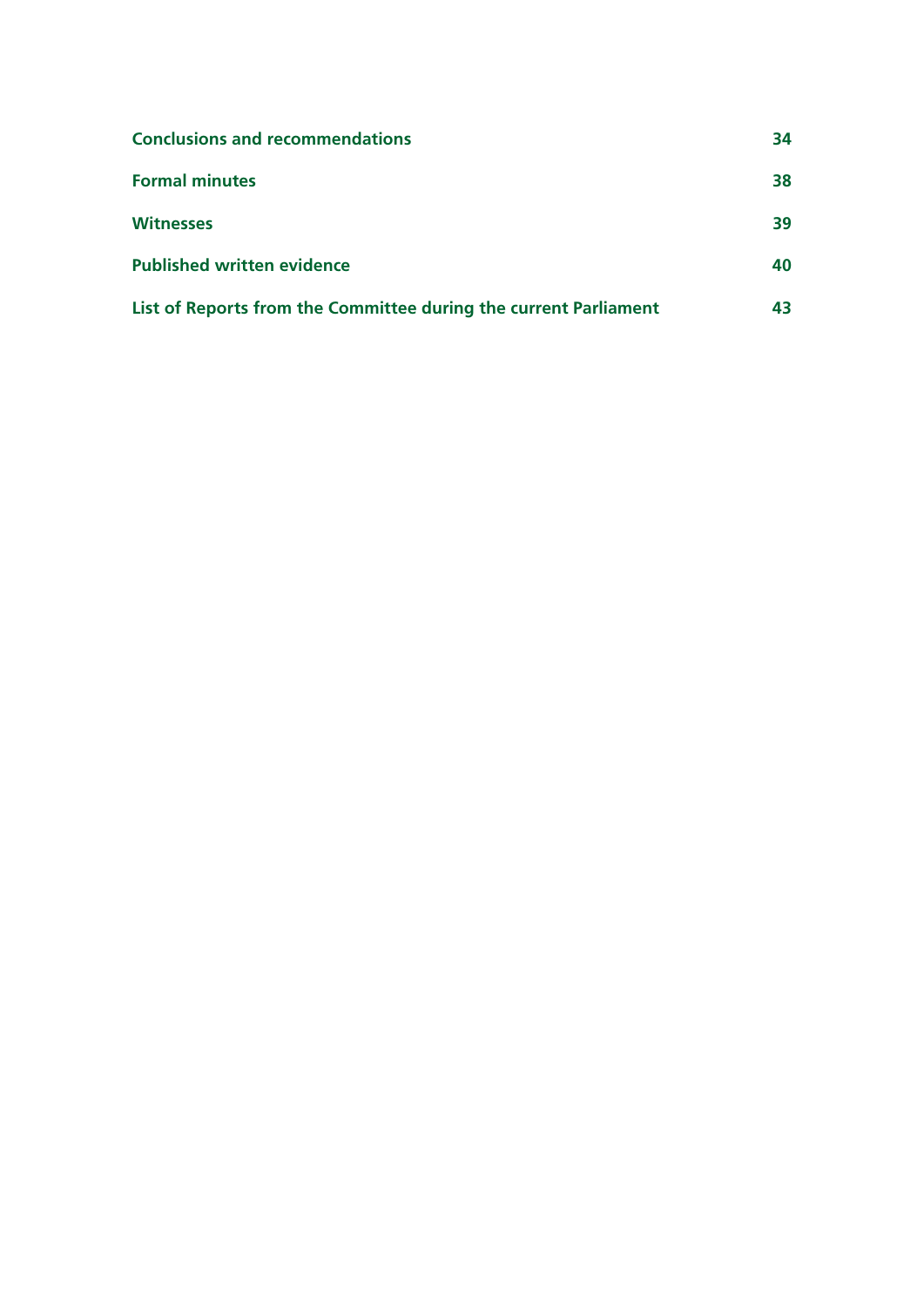## <span id="page-4-0"></span>Introduction

1. The COVID-19 pandemic has thrust the long-recognised crisis in social care funding into public consciousness. The case for reform of the system accompanied by adequate funding, whilst long supported by this and other committees, has therefore never been more urgent or more compelling.

2. Any new settlement must recognise the extraordinary sacrifices made by the social care workforce throughout the pandemic to care for elderly and vulnerable people with utmost professionalism and often at great personal risk. Often this has been in a context of hugely stretched services, sometimes in facilities which were not suitable for isolation, sometimes without adequate PPE and often until September without proper access to regular testing. For their sake as well as the for the sake of the vulnerable people they care for there is an urgent need for appropriate pay, professional career structures and parity of esteem with NHS colleagues. This will not come cheaply but is an absolute necessity in the wake of the commitment the social care workforce has shown in the biggest health crisis of our lifetimes.

3. For decades, successive governments have grappled with the problem of social care funding reform. In its 2019 position paper, Adult social care funding and eligibility: our position, the King's Fund noted that in the past 20 years there have been 12 White Papers, Green Papers and other consultations on social care in England as well as five independent reviews and commissions. Despite this, no lasting solution to the problems in social care has been implemented.<sup>1</sup> This cannot be allowed to continue, so we welcome the Prime Minister's commitment to "tackle the issue of social care":

> There is a growing consensus in this country on the need to tackle the issue of social care, so that everybody has dignity and security in their old age and nobody has to sell their home to pay for the cost of their care. We can do it, and we will do it.<sup>2</sup>

4. This inquiry is the first non-COVID related piece of work we have carried out as a Committee, reflecting the importance we attach to social care. But in the light of the substantial work that has already been done in this area, we felt that a further, in-depth inquiry risked duplication of many excellent previous reports. Instead we have chosen to hold a short, focused inquiry, looking at funding issues ahead of the Comprehensive Spending Review and workforce issues in the context of Brexit. It is not intended to be an exhaustive consideration of every issue relating to social care reform but we hope that it will provide a timely and helpful intervention.

5. The direct consequences of the failure to reform social care funding can be seen clearly in the powerful descriptions provided to us by people who need to use social care services, including those who are disabled and those who are suffering from dementia. On 9 June 2020, Anna Severwright told us of her experiences accessing social care:

King's Fund, [Adult Social Care Funding and Eligibility](https://www.kingsfund.org.uk/projects/positions/adult-social-care-funding-and-eligibility)

<sup>2</sup> The Prime Minister, [Hansard 15 January 2020](https://hansard.parliament.uk/Commons/2020-01-15/debates/2CA2C0F3-F47F-4201-AFB2-3D951B3C2F29/Engagements#contribution-91F94C9C-5A34-44CC-ADC6-5823367D76C0)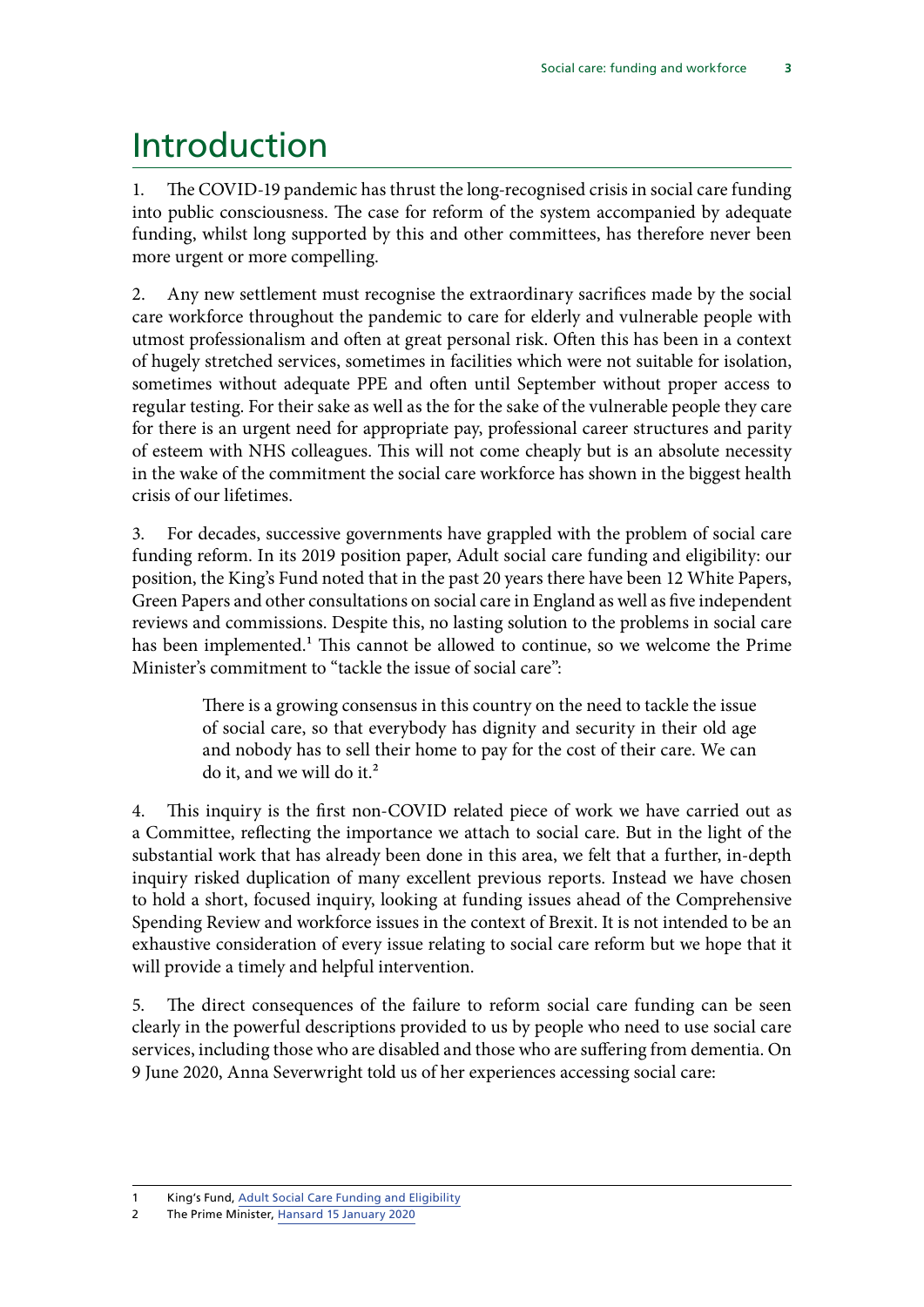As a 34-year-old who has found myself needing social care for about the last eight years, I am really grateful for the care I receive. It keeps me fed, clean and watered, but I feel that I am not able to live a normal life. I do not have enough hours to be able to go out at the weekends and in the evenings, and do a lot of the normal things that make life worth living for us. My life got split up into chunks. How long will it take me to have a shower? How long do I need to get dressed? How long for food preparation? […] I find myself in the position quite regularly where I have to think, "Well, I only have two hours left this week, so do I want to do food shopping, have another shower or go and meet up with a friend?" […] A lot of us who use social care fear our hours being cut. It makes me feel sick to think that my review is coming up because it is so out of my control, and those hours could be cut. I know many people who have had their hours cut, often by up to a third, just like that. That is a third less life that that person can effectively be getting on with and living.<sup>3</sup>

6. Deborah Gray, whose husband Atherton has dementia, also described the problems her family has faced in funding her husband's care:

> The impact on us all is enormous. If my husband had had a tumour or needed dialysis, the NHS would pay for his care, but because he has dementia, it does not […] Care homes recognise that dementia is a disease, and they charge us an extra 15% to look after him because he has dementia and because that involves additional needs. Consequently, when he went into a care home, we had to find £1,000 a week. That is £52,000 a year for his care. It seems like a lot of money, but I always say to my friends when I talk about it that it is extortionately expensive, but it is good value for money. It costs that much to give people good care.<sup>4</sup>

7. At the start of our evidence session with the Secretary of State, the Rt. Hon. Matt Hancock MP, we played Anna and Deborah's evidence to him. Commenting on that evidence, the Secretary of State said:

> They are very powerful videos, aren't they? They in a way effectively capture the challenge that we face as a society with finding long-term reform for social care, because they capture two sides of the problem: one is the high bills and the high cost, and the other is the extra demands and needs that people have over and above that for which the state provides.

> The current way that the social care system operates clearly has embedded in it a series of injustices that have grown up over time. One is the system of deciding which care is paid for in the social care system and which is paid for in the NHS, which, as you will know from your time in my job, is essentially decided over a number of court cases rather than anybody taking a policy decision.

<sup>3</sup> [Q26](https://committees.parliament.uk//oralevidence/482/html) Anna Severwright

<sup>4</sup> [Q111](https://committees.parliament.uk//oralevidence/706/html) Deborah Gray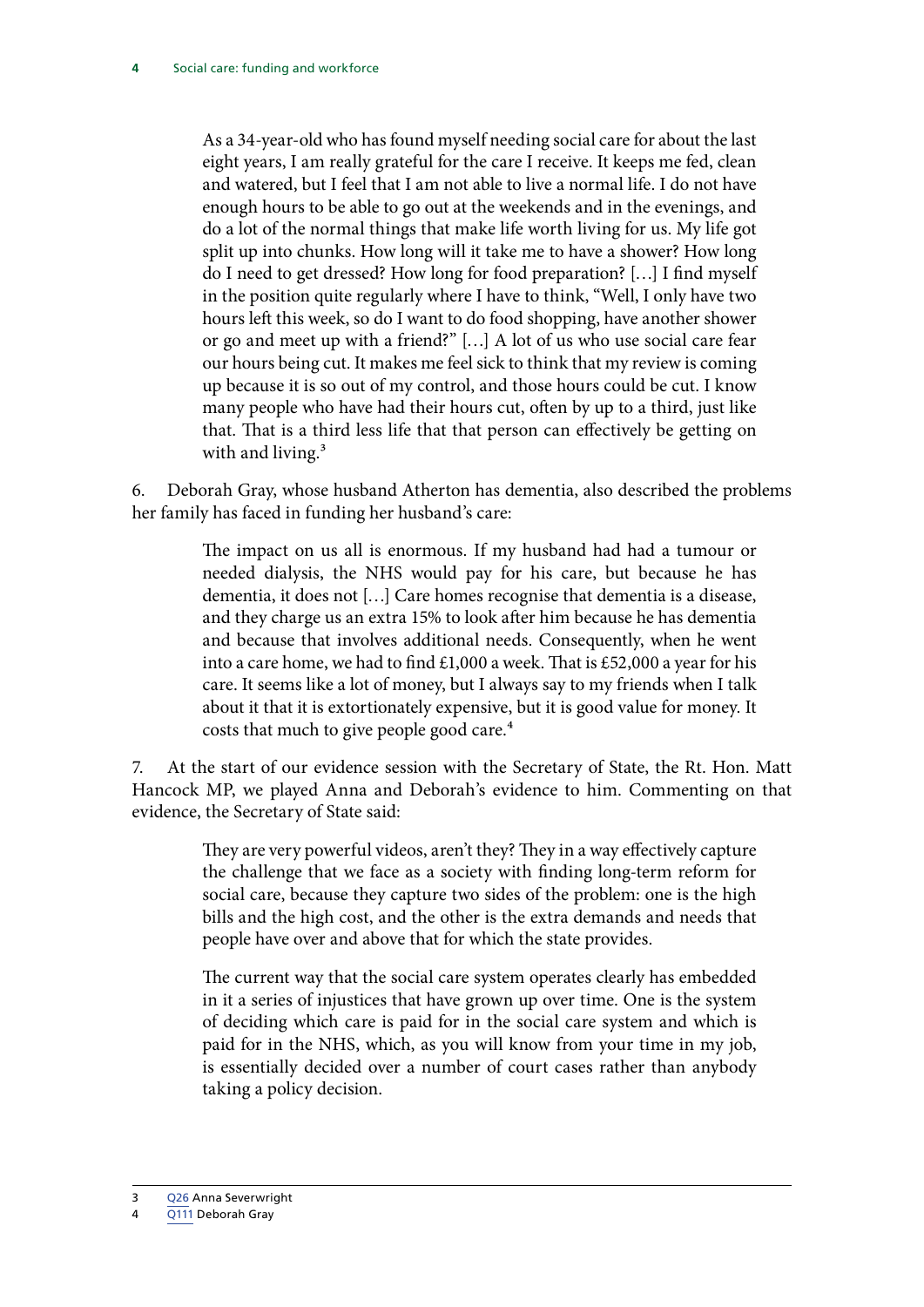The second is the fact that many people, including some very vulnerable people, need care, and that care needs to be paid for. As we heard in the first video, some people would like to have more care than can currently be paid for. That in a way highlights the size of the challenge.<sup>5</sup>

8. We welcome the fact that the Secretary of State clearly acknowledged and accepted the problems experienced by Anna and by Atherton, Deborah's husband, and we take this as a strong positive indication that the Government understands the urgent need for reform.

9. The Secretary of State's comments set out how reform of social care funding has two distinct aspects, firstly an immediate, and sustained settlement to address the current funding pressures in the system, and secondly, more far reaching reform to address the historical injustices in the funding system. The need to tackle both aspects of the issue was reinforced by our witnesses from local government;<sup>6</sup> by Sir Andrew Dilnot, Chair of the 2011 Commission on the Funding of Care and Support; and by Lord Forsyth, Chair of the Lords Economic Affairs Committee, whose 2019 report issued a cross-party call to reform social care funding. They told us in oral evidence:

> It is a system that is grossly underfunded. It is very unfair in the way it operates, and it undervalues the people who do a magnificent job in providing social care. We felt that two things need to be done. First, we need to put right the money that was taken out of social care. The budget has fallen very considerably in real terms while demand has gone up very considerably. Secondly, we need to deal with the issue that basic care is being charged for certain types of condition and not for others, as you have just heard. If you have dementia or motor neurone disease, you get no free care. If you have cancer, you get free care. [Lord Forsyth]<sup>7</sup>

> We have a system that does not work, does not look after the people who need it well, does not look after those who are providing the care well and does not provide an industry that is attractive to move into. Reform is due now. It has been due for many years, but now seems like a really appropriate time to act. [Sir Andrew Dilnot]

> The first thing, and the most urgent priority, is to make sure that the meanstested system is adequately funded. A whole succession of Governments have put extra bits of money in, recognising that there was not enough, but we need to do more of that now. The overall level of funding of the meanstested system is lower now than it was in 2010–11 despite there being many more people using it. The first essential step is to put more money in for the means test …. The second step is to reform the means test itself because, at the moment, there is a horrible cliff edge in the means test at £23,250. That causes a great sense of unfairness, and inefficiency, incentives to cheat and all kinds of problems. [Sir Andrew Dilnot]<sup>8</sup>

<sup>5</sup> [Q170,](https://committees.parliament.uk//oralevidence/817/html) Secretary of State for Health and Social Care

 $\overline{Qq160}$ –162 LGA and ADASS

<sup>7</sup> [Q116](https://committees.parliament.uk//oralevidence/706/html) Lord Forsyth

<sup>8</sup> [Qq134–135](https://committees.parliament.uk//oralevidence/706/html) Andrew Dilnot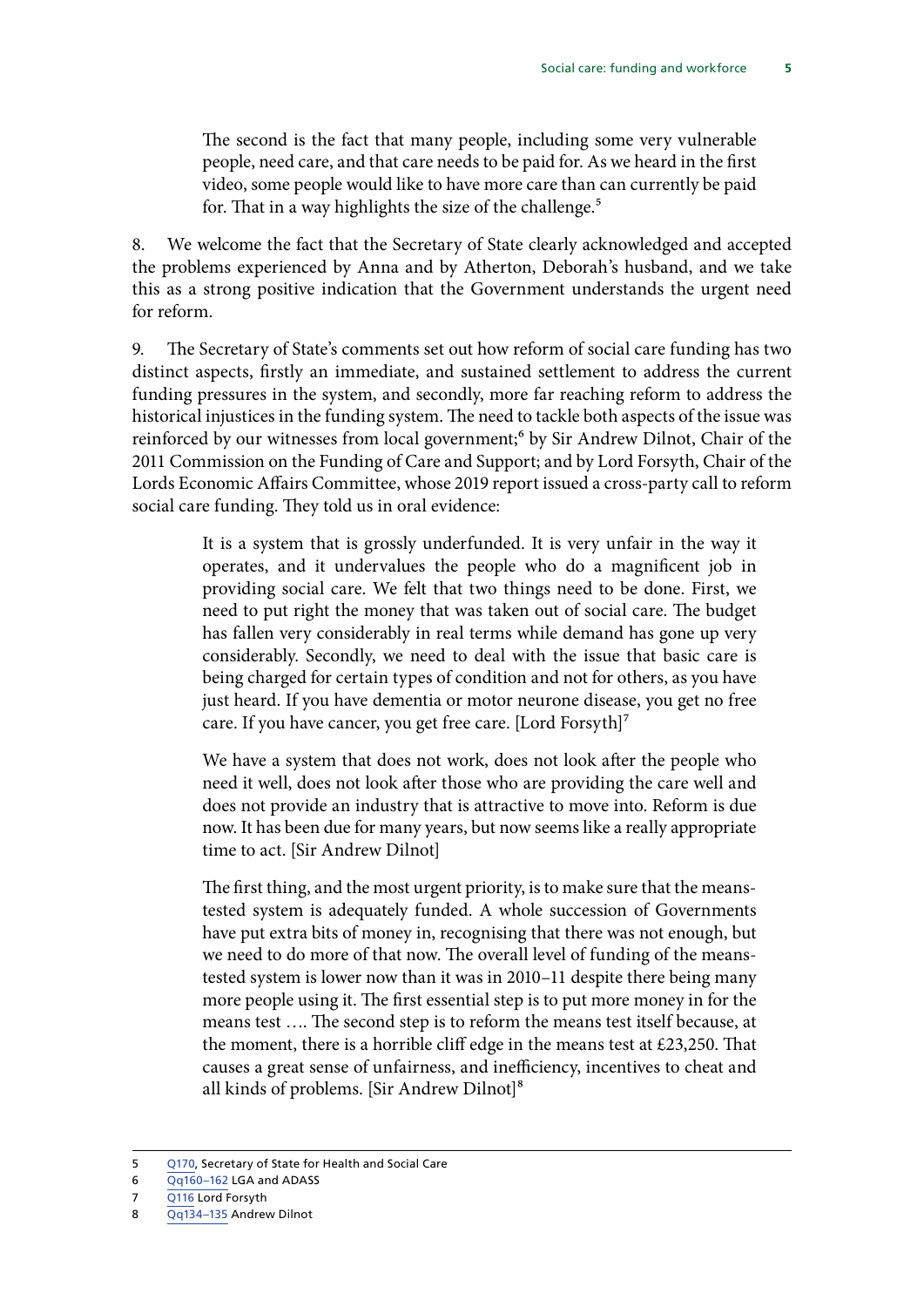10. In Chapter 1 of our report we address the immediate funding issues facing social care, while Chapter 3 considers what broader reform of the funding system is required. In Chapter 2 we consider the 1.5 million committed professionals who work in the social care sector caring for the most vulnerable members of our society. Their dedication and professionalism has never been clearer than it is now, in the face of the COVID-19 pandemic. Our report therefore also makes a series of recommendations aimed at supporting the social care workforce. **The case for making a sustained investment in social care has never been stronger–the toll the pandemic has taken on this sector means that social care is no longer a hidden problem, but one that the country as a whole understands. We urge the Government to now address this crisis as a matter of urgency.**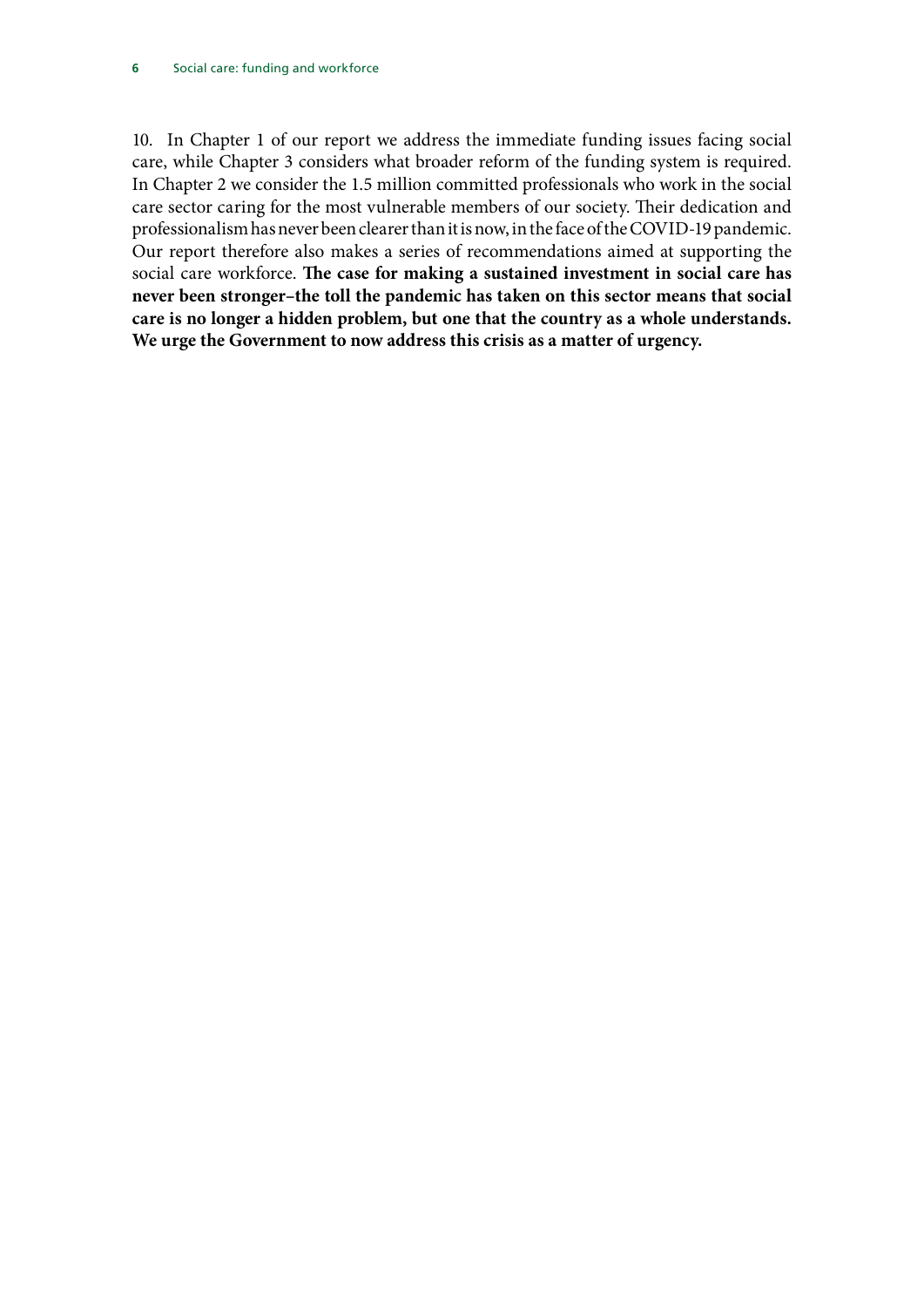## <span id="page-8-0"></span>**1** Current funding problems in social care

#### **The current situation**

11. Unlike the NHS, social care is not free at the point of use. Anyone with assets including in some cases their home—worth more than £14,250, has to pay for their own social care. Local authorities fund social care for people with assets below this threshold.<sup>9</sup> The first part of the social care funding problem described by the Secretary of State and other witnesses, is the adequacy of local authority funding for social care.

12. Successive governments have attempted to address local authorities' need for more funding for social care through a series of different, short term grants and funding mechanisms.<sup>10</sup> However, despite numerous calls for this, to date there has been no longterm funding commitment for social care.<sup>11</sup>

13. The following graph provided by the House of Commons Library shows how funding for local authority funded social care has changed over the last ten years.<sup>12</sup>



Sources: [MHCLG Local authority revenue expenditure and financing](https://www.gov.uk/government/collections/local-authority-revenue-expenditure-and-financing) and [HMT GDP Deflators June 2019](https://www.gov.uk/government/statistics/gdp-deflators-at-market-prices-and-money-gdp-june-2019-quarterly-national-accounts)

9 £23,250 is the upper capital limit and £14,250 is the lower capital limit. For more information see House of Commons Library, [Adult Social Care: Means-test parameters since 1997](http://researchbriefings.files.parliament.uk/documents/CBP-8005/CBP-8005.pdf)

<sup>10</sup> Department of Health and Social Care [\(SCF0069](https://committees.parliament.uk/writtenevidence/7686/html))

<sup>11</sup> Several organisations have called for such a long-term commitment to be provided, including the LGA and Health for Care, a coalition of 15 NHS and healthcare organisations including NHS Confederation, NHS Providers and the Royal College of Physicians.

<sup>12</sup> House of Commons Library, [Adult Social Care Funding \(England\),](http://researchbriefings.files.parliament.uk/documents/CBP-7903/CBP-7903.pdf) September 2020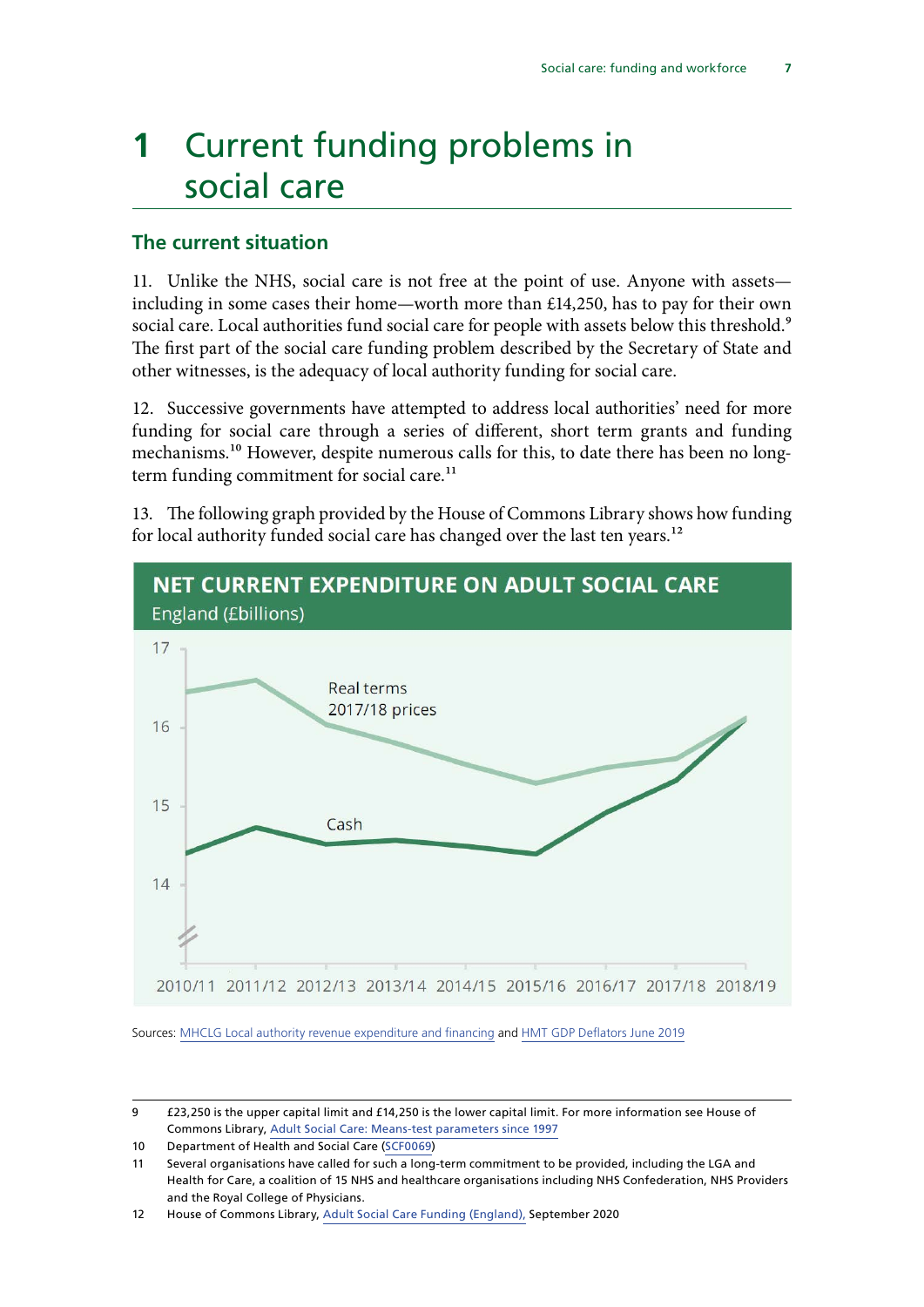<span id="page-9-0"></span>14. Although in absolute terms there is now more funding available, demand has grown over the same period meaning the money has had to go further.<sup>13</sup> The number of older people receiving publicly funded social care fell by 400,000 between 2009–10 and 2015– 16.14 Between 2015–16 and 2018–19, the older population increased by nearly 468,000, but the number of older people receiving social care fell by a further 37,000 during the same period.15 According to the Health Foundation, taking into account an ageing population, spending per person on adult social care services has fallen in real terms by around 12% between 2010–11 and 2018–19.16

### **Comparisons with other countries**

15. According to OECD data, the UK Government spends less on social care than the EU-14 average:<sup>17</sup>



The UK spends a lower share of GDP on long term care than the EU-14 average and other comparable OECD countries

16. While some southern European countries spend less than the UK, witnesses explained that in these countries have a long tradition culturally of family-based support and has comparatively low levels of female participation in the labour market.<sup>18</sup>

17. Social care funding and provision is a devolved matter; therefore, this report is concerned with social care funding in England. The Health Foundation estimate that the amount spent in England per person on social care has dropped to around £324 per person in 2017–18, less than spending on publicly funded social care in both Scotland  $(£446)$  and Wales  $(£424).<sup>19</sup>$ 

<sup>13</sup> King's Fund, [Adult Social Care Funding and Eligibility](https://www.kingsfund.org.uk/projects/positions/adult-social-care-funding-and-eligibility)

<sup>14</sup> Health Foundation ([SCF0044\)](https://committees.parliament.uk/writtenevidence/6340/html)

<sup>15</sup> King's Fund, [Social Care 360](https://www.kingsfund.org.uk/publications/social-care-360/access)

<sup>16</sup> Health Foundation ([SCF0044\)](https://committees.parliament.uk/writtenevidence/6340/html)

<sup>17</sup> The Health Foundation ([SCF0113](https://committees.parliament.uk/writtenevidence/12588/html))

<sup>18</sup> [Q32](https://committees.parliament.uk//oralevidence/482/html) Anita Charlesworth

<sup>19</sup> The Health Foundation ([SCF0044](https://committees.parliament.uk/writtenevidence/6340/html))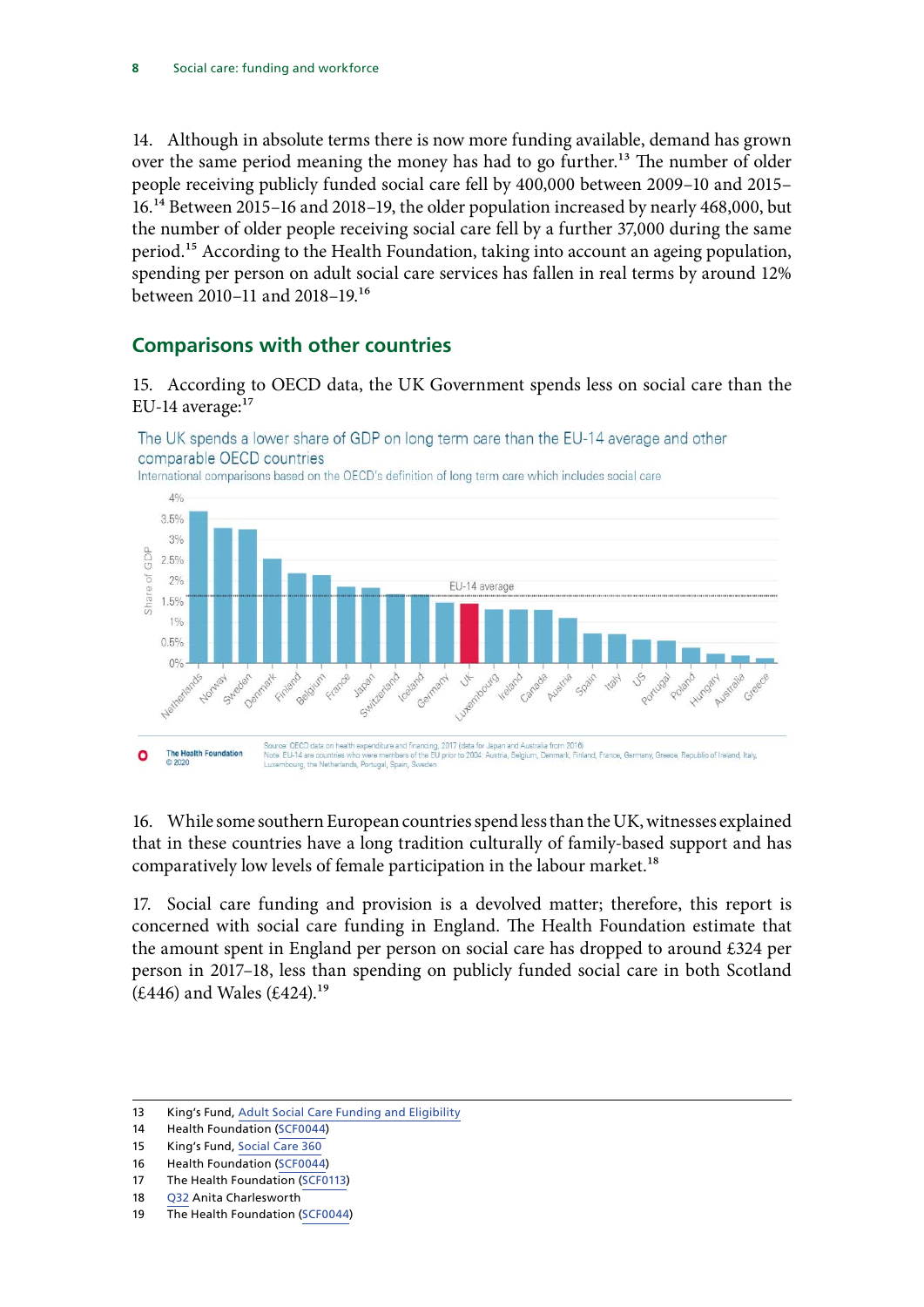<span id="page-10-0"></span>18. The COVID-19 pandemic has exacerbated the financial burden on the social care sector. The LGA quantify this in their written evidence:

> Extra COVID-19 costs and losses of income incurred by councils in March, April and May, amounted to £3.2 billion. This has been met in full by the two tranches of emergency funding provided by government to councils so far. Councils could need as much as £6 billion more to cover the financial impact of coping with the coronavirus pandemic during this financial year. This figure will need to be kept under review. The MHCLG survey assumes things return to normal from July. If councils have used this assumption in their returns, then this figure could rise. Councils need an assurance that all additional costs and losses incurred as a direct result of COVID-19 will be funded by government.<sup>20</sup>

### **Interface between health and social care**

19. Social care and health care are inextricably linked. Many people who need social care need it because of health problems, and people often need social care on discharge from hospital. The differences in the funding models and the delivery of social care and health care lead to difficulties and barriers when people transition between the two. These problems include hospital patients who are ready to be discharged having to wait for appropriate social care to be arranged. Not only does this result in a poor experience for individuals and their families, it also creates hospital flow and capacity issues and consequently also financial problems for the NHS. The NHS has improved its performance on delayed transfers of care, which have fallen by 24% since 2017. However, they have begun to rise again with 22% more delayed days reported in February 2020 compared to the previous year. $^{21}$ 

#### **The impact on people who need social care**

20. At our first evidence session, we heard powerful evidence from Anna Severwright, a 34 year old user of social care services, who described the choices she faces on a regular basis; having to decide whether to use her allotted social care funding to have a shower, go shopping, or go out with her friends. Her story can be read at the beginning of this report.

21. We were also privileged to hear evidence from Kevin Caulfield, a Disabled person and wheelchair user with PML, a rare neurological condition. He is a disabled activist who formed the Disabled People's Commission in Hammersmith and Fulham and is now Strategic lead for co-production in that borough. He highlighted the risk of people going into debt to fund the care that they need:

> It absolutely cannot be acceptable in the 21st century that people are falling into debt to pay for the support that they need and end up in the legal system as a result. That is a fundamental issue that needs to be addressed.<sup>22</sup>

<sup>20</sup> LGA [\(SCF0022\)](https://committees.parliament.uk/writtenevidence/6253/html)

<sup>21</sup> House of Commons Library, [Adult Social Care Funding \(England\),](http://researchbriefings.files.parliament.uk/documents/CBP-7903/CBP-7903.pdf) September 2020

<sup>22</sup> [Q109](https://committees.parliament.uk//oralevidence/706/html) Kevin Caulfield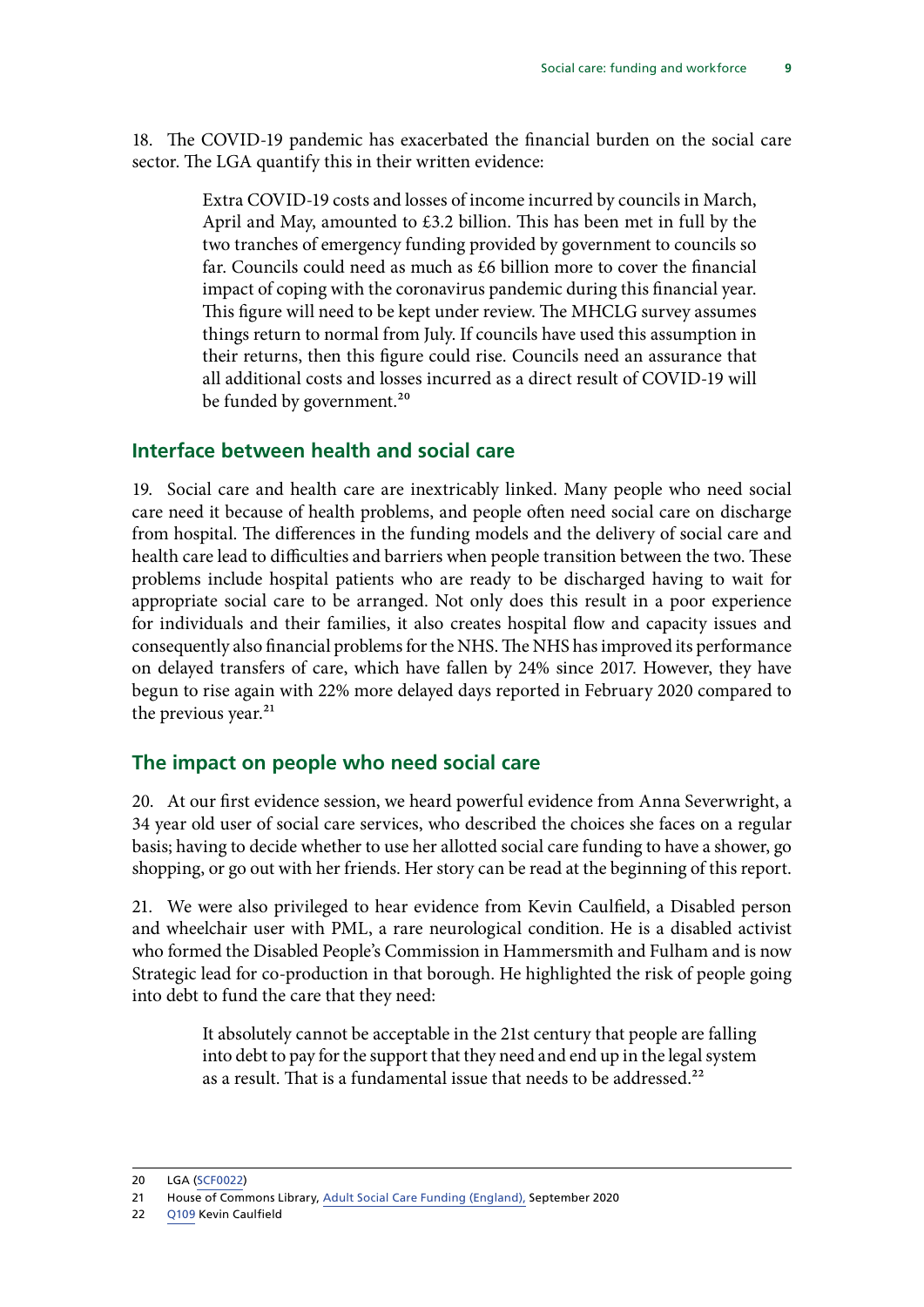22. Daphne Havercroft also shared with us the experiences of her mother Dorothy's care in the last year of her life, which she felt was driven by cost savings. After Dorothy was admitted to hospital, in common with a lot of older people, she wished to return home with a care package in place rather than move to a nursing home. However, this did not happen, despite the involvement of a total of 101 different people in trying to co-ordinate her care. Her daughter Daphne told us that her assumption was that Dorothy was not able to return home because neither the NHS nor the local authority were willing to fund the package. Instead, Dorothy remained in hospital awaiting discharge before eventually being transferred to a nursing home where she spent 6 months, and from which she had 3 emergency admissions to hospital. In Daphne's own words:

> My perception was that the priority of the hospital discharge teams and community health and social care teams was to spend as little money as possible to support an old lady to live at home safely and help her avoid repeat hospital admissions. I think their cost-saving attempts had the opposite effect. That is evident from her three emergency hospital admissions, the use of the better care fund to keep her in an appropriate residential care setting for six months and the cost of the involvement of 101 people in her case.<sup>23</sup>

The impacts of social care funding shortages on those who need social care were also described in the written evidence we received.<sup>24</sup>

23. Unmet need is frequently raised as a major problem in social care.<sup>25</sup> Described by the LGA as 'rationing' and 'prioritisation', local authorities now restrict funding for social care to those with the most severe needs, meaning that individuals who might previously have been eligible for Government-funded care now either have to self-fund, rely on family, or go without.<sup>26</sup> According to the Health Foundation, over 400,000 fewer older people accessed publicly-funded social care in England in 2013–14 than in 2009–10, a 26% fall despite the rise in the population of older people over the same period.<sup>27</sup> There is no agreement about the overall level of unmet need, but Age UK has a widely-quoted figure of 1.4 million older people who are not getting the care and support they need, an increase of 19% in two years.<sup>28</sup> Sarah Pickup, Deputy Chief Executive of the LGA, gave more detail:

> A lot of unmet need is because of unmet need for care eligibility, not financial eligibility. That is the main reason, I think, for people not receiving services. They do not cross the "substantial and critical" threshold.<sup>29</sup>

24. Quality of care is also impacted by funding shortages. The CQC states that the majority of care remains of a high quality.<sup>30</sup> However, this differs between settings and ADASS found in 2019 that 66% of Directors of Adult Social Services reported quality

<sup>23</sup> [Q1](https://committees.parliament.uk//oralevidence/482/html) Daphne Havercroft

<sup>24</sup> Written evidence, see, for example, Care and Support Alliance ([SCF0032](https://committees.parliament.uk/writtenevidence/6295/html))

<sup>25</sup> Written evidence, see, for example, LGA ([SCF0022\)](https://committees.parliament.uk/writtenevidence/6253/html) Age UK ([SCF0041](https://committees.parliament.uk/writtenevidence/6329/html))

<sup>26</sup> [Q152](https://committees.parliament.uk//oralevidence/817/html) Sarah Pickup, James Bullion

<sup>27</sup> Health Foundation, ([SCF0044](https://committees.parliament.uk/writtenevidence/6340/html))

<sup>28</sup> Age UK, [press release](https://www.ageuk.org.uk/latest-news/articles/2018/july/1.4-million-older-people-arent-getting-the-care-and-support-they-need--a-staggering-increase-of-almost-20-in-just-two-years/) 2018.

<sup>29</sup> [Q161](https://committees.parliament.uk//oralevidence/817/html) Sarah Pickup

<sup>30</sup> CQC, '[The state of health care and adult social care in England 2019/20'](https://www.cqc.org.uk/sites/default/files/20201016_stateofcare1920_fullreport.pdf), 2020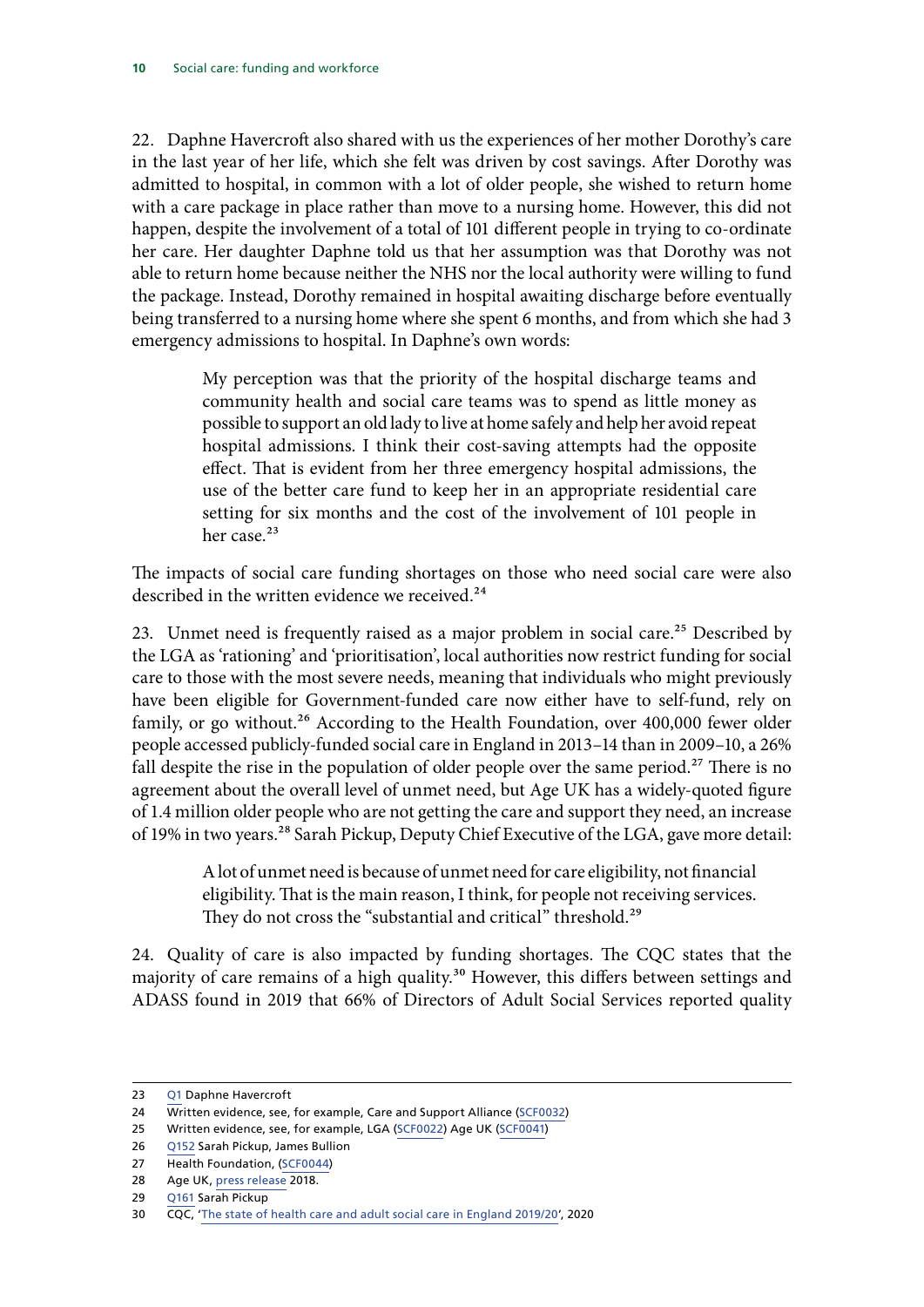<span id="page-12-0"></span>challenges due to funding pressures.<sup>31</sup> The CQC has also identified concerns around providers ceasing to take local authority clients or staff turnover resulting in disrupted or poor quality care.

25. As well as this, evidence from the homecare sector in particular highlighted the impact that funding shortages have on the commissioning relationship between local authorities and social care providers, particularly by creating a "pay by the minute" model which was said to have an adverse affect on social care workers' ability to provide the best possible care:

> We have seen things like pay by minute for homecare. Whoever thought that the critical role of compassion and care can be broken down into paying people by the minute? Out of good will, people are not being paid for walking up someone's garden path or waiting to get in to see the most vulnerable people… it makes you feel that no one trusts you… [Raina Summerson, Agincare Group]<sup>32</sup>

> We need to focus on outcomes on a system-wide basis and not just reduce everything to cost and minutes. We must get away from time and task, and look at population level at outcomes and at individual level at outcomes, and then do a sensible calculation of the costs and benefits of different models. [Jane Townson, UK Homecare Association]<sup>33</sup>

26. This was echoed in evidence from the Local Government Association who agreed that there is "a mixed picture" of social care commissioning by local authorities but suggested resource constraints mean local authorities cannot always achieve the outcomes they want:

> The resource and capacity constraints that councils have faced are not always conducive to working in the way that commissioning ideally should work, because people are worried that if they talk to providers about what they aspire to, and to people about what they aspire to, what they will aspire to will be way more than the council can afford. [Sarah Pickup] $34$

#### **Impact on the workforce**

27. The funding difficulties in social care translate directly into the social care workforce; over 20% of care workers are paid only the National Living Wage, with 1 in 5 care workers under the age of 25 paid less than this, and the proportion of care workers paid on or above the Real Living Wage has decreased significantly from 25% in September 2012 to just over 10% in March 2019.<sup>35</sup> The issues facing the social care workforce are discussed in further detail in Chapter 2, but it is clear that fair pay for social care workers must be an integral part of our long-term funding settlement for social care.

<sup>31</sup> ADASS, ['ADASS Budget Survey](https://www.adass.org.uk/media/7295/adass-budget-survey-report-2019_final.pdf)', 2019

<sup>32</sup> [Q66](https://committees.parliament.uk//oralevidence/552/html) Raina Summerson

<sup>33</sup> [Q81](https://committees.parliament.uk//oralevidence/552/html) Jane Townson

<sup>34</sup> [Q154](https://committees.parliament.uk//oralevidence/817/html) Sarah Pickup.

<sup>35</sup> Skills for Care, [The state of the adult social care sector and workforce in England](https://www.skillsforcare.org.uk/adult-social-care-workforce-data/Workforce-intelligence/documents/State-of-the-adult-social-care-sector/State-of-Report-2019.pdf) and Pay in the adult social care [sector](https://www.skillsforcare.org.uk/adult-social-care-workforce-data/Workforce-intelligence/documents/Pay-in-the-adult-social-care-sector-Sep19.pdf), 2019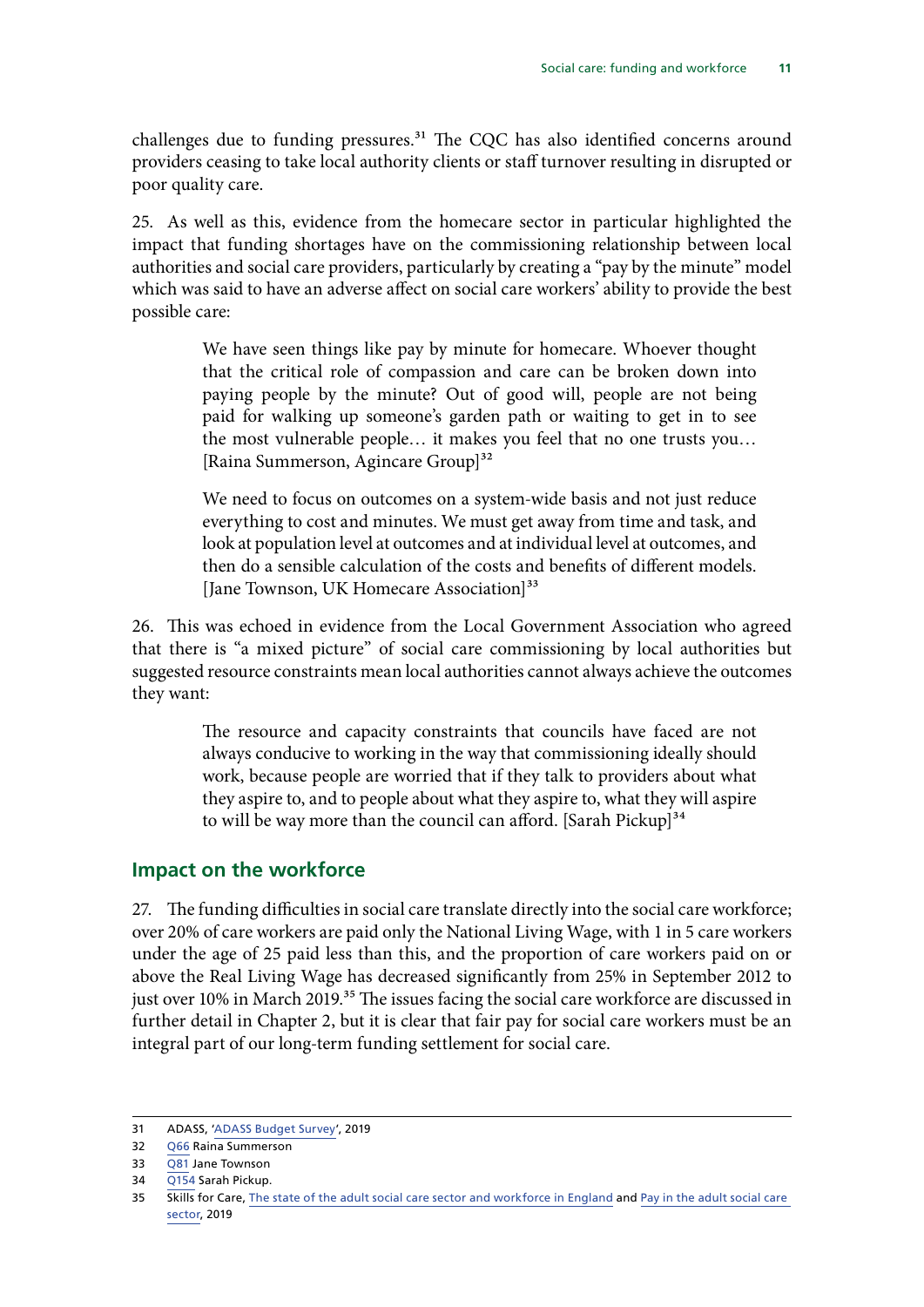### <span id="page-13-0"></span>**Impact on the care market**

28. Social care is delivered by thousands of mainly private companies. Local authorities have been trying to limit how much they pay for services, but providers have been adversely affected by increasing costs, especially for staff as a result of the minimum wage. The result is an increasingly unstable market with growing numbers of providers going out of business or handing back contracts. In addition, some providers are focusing on services for people who fund their own care, and who will pay more. Care providers closing, or closing to local authority residents has a direct impact on those needing care, reducing choice, and in the most extreme cases forcing service users to move to a different care home. ADASS describes this impact:

> We have seen in the last year some 5,000 people affected by hand-backs of contracts to local authorities as a result of providers ceasing to trade. We estimate that currently perhaps a third of all providers are making a loss, and that might rise.<sup>36</sup>

29. Jane Townson of the UK Homecare Association explained to us the issues they face with local authorities paying providers rates that do not even cover their costs:

> We have 13 councils paying less than £15 an hour. That does not even cover the national legal minimum wage and statutory employment on-costs. We believe it should be illegal for councils to purchase care at rates as low as that. Eighteen councils have not given any inflationary uplift to cover the 6.25% increase in NMW that we had in April.<sup>37</sup>

30. Local authorities also argue that the lack of a long term funding settlement also prevents local authorities from commissioning effectively and shaping the care market.<sup>38</sup>

31. Oonagh Smyth of Skills for Care also pointed out that social care is an important part of the economy and needs to be recognised as such:

> We need to realise that the social care sector is a significant contributor to the economy. It contributes £40 billion a year, and we need to start seeing it as a significant sector, employing 1.5 million people, supporting 1 million people a year and contributing a significant amount to the economy.39

32. **It is clear from the evidence we have heard that funding shortfalls are having a serious negative impact on the lives of those who use the social care system, as well impacting the pay levels of the workforce and threatening the sustainability of the care market. An immediate funding increase is needed to avoid the risk of market collapse caused by providers withdrawing from offering services to council-funded clients and focusing exclusively on the self-pay market.**

<sup>37</sup> [Q77](https://committees.parliament.uk//oralevidence/552/html) Jane Townson

<sup>38</sup> [Qq154–155](https://committees.parliament.uk//oralevidence/817/html) ADASS, LGA

<sup>39</sup> [Q100](https://committees.parliament.uk//oralevidence/552/html) Oonagh Smyth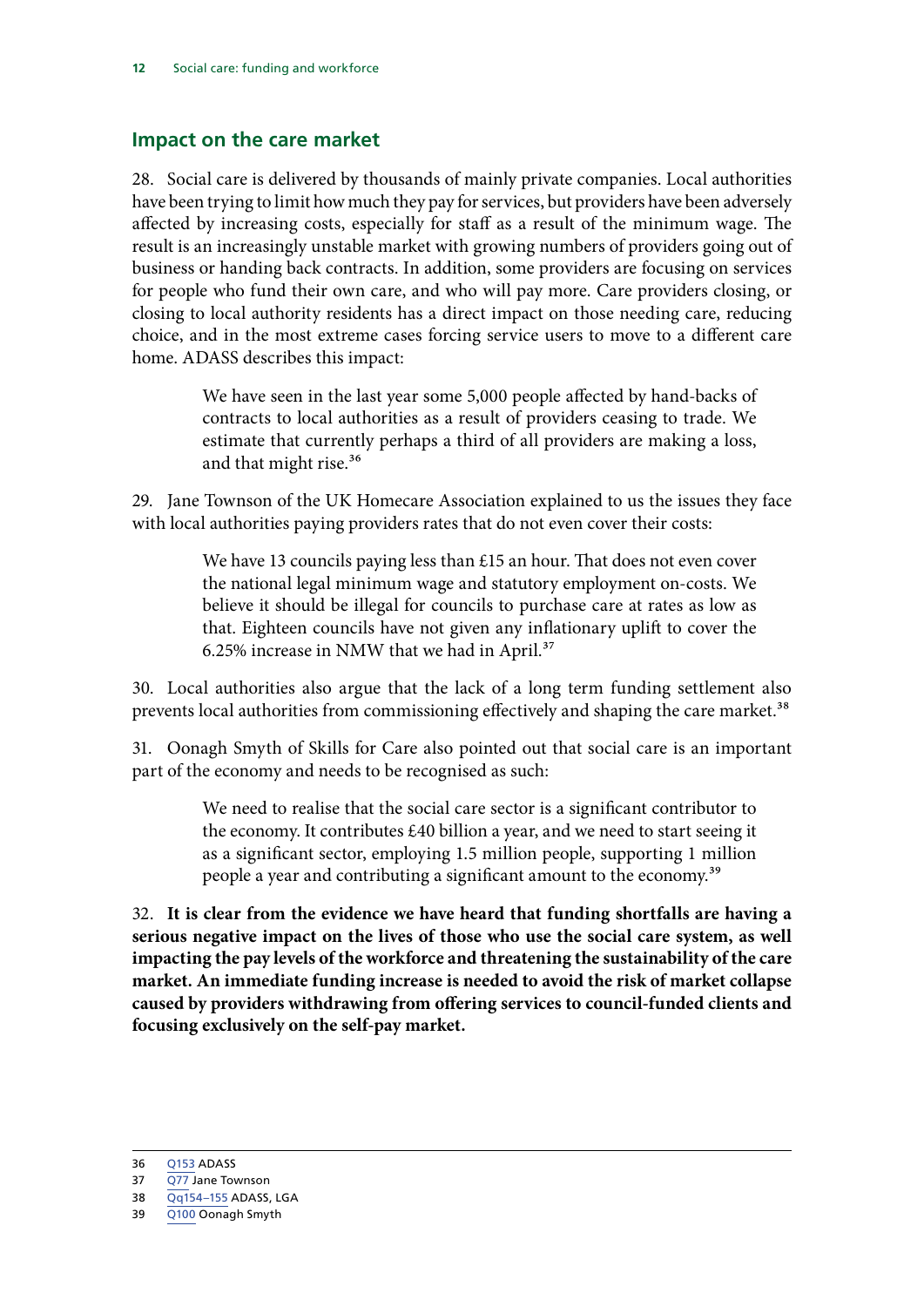### **Funding estimates for social care**

33. The current level of funding for social care therefore neither meets the expectations society has for the way older and vulnerable people should be treated, nor makes provision for future pressures caused by both demography and rising wages. Calculating how much money is needed to resolve these issues is complex with different estimates put forward by a number of organisations in recent years. Written evidence to this inquiry has provided useful updates to these figures. These are set out in the table below. It should be noted that these estimates do not take into account the added costs necessitated by the COVID-19 pandemic, which have been calculated separately by ADASS at close to  $£6$  billion.<sup>40</sup> The figures also relate only to funding the existing, means-tested social care funding system adequately and sustainably. They do not cover the costs of more fundamental reform to the means-test, which is discussed in more detail in Chapter 3.

| <b>Annual funding</b><br>increase required | <b>What it would cover</b>                                                                                                                                                                          | <b>Source</b>                |
|--------------------------------------------|-----------------------------------------------------------------------------------------------------------------------------------------------------------------------------------------------------|------------------------------|
| $£1.4$ bn                                  | Ensuring all care staff are paid the<br>Real Living Wage (currently £9.30,<br>and £10.75 in London)                                                                                                 | <b>Resolution Foundation</b> |
| £2.1bn                                     | Meet future demand-this is the<br>base option where additional<br>funding provided keeps up with<br>underlying demand from an ageing<br>population. [2023-24]                                       | <b>Health Foundation</b>     |
| $£3.9$ bn                                  | Increase pay - delivering the<br>planned increases in the National<br>Living Wage for care workers with<br>a small pay uplift of 5%, in line<br>with the uplift given to NHS staff<br>$[2023 - 24]$ | <b>Health Foundation</b>     |
| f4.4bn                                     | Meet demand and increase care<br>provision by 10%. This could be<br>used to increase the amount of care<br>people already receive or expanding<br>care to more people. [2023-24]                    | <b>Health Foundation</b>     |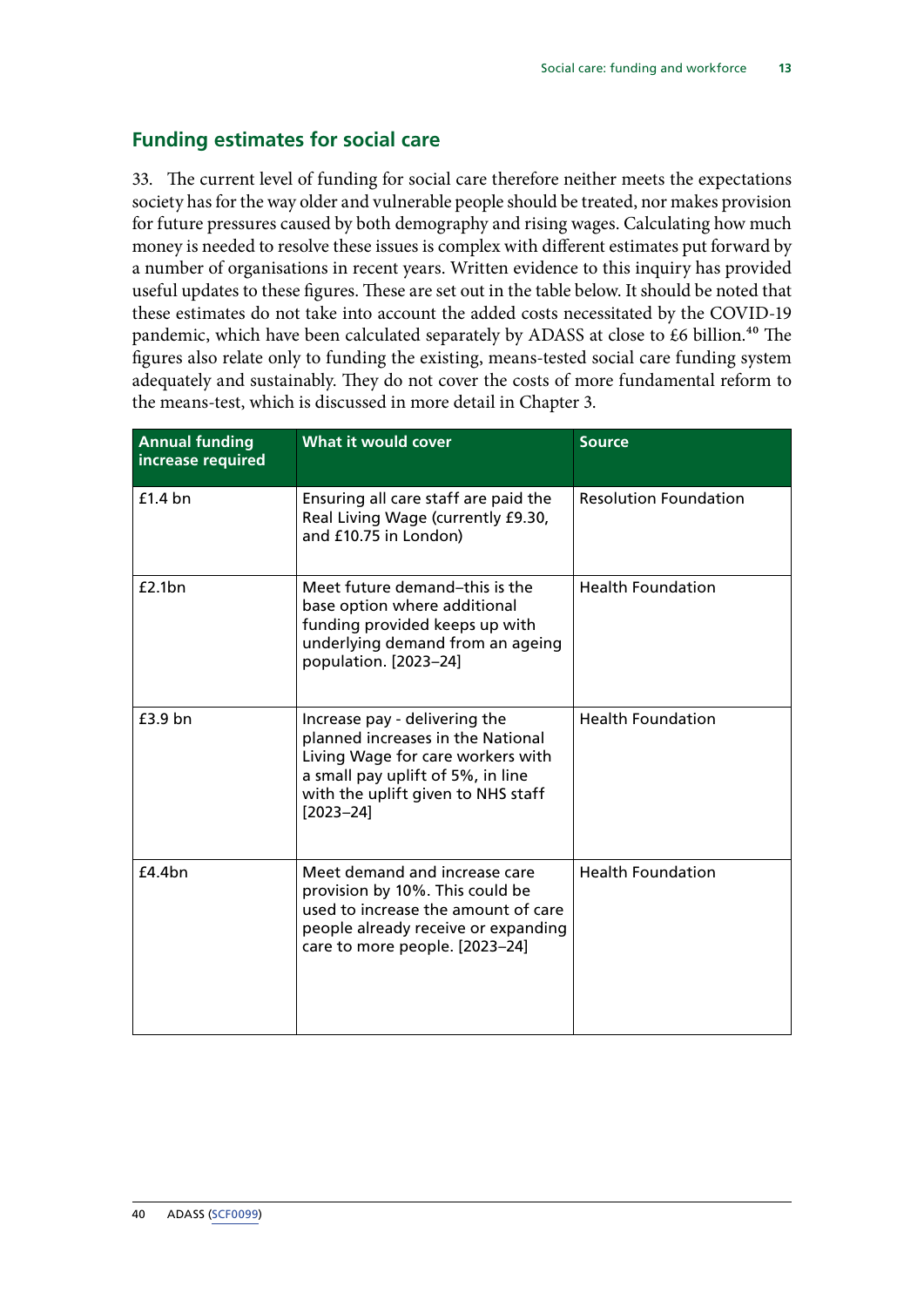| <b>Annual funding</b><br>increase required | What it would cover                                                                                                                                                                                                                                                                                                     | <b>Source</b>                          |
|--------------------------------------------|-------------------------------------------------------------------------------------------------------------------------------------------------------------------------------------------------------------------------------------------------------------------------------------------------------------------------|----------------------------------------|
| £5.5bn                                     | Provide local authorities with<br>additional funding to pay higher<br>costs for care packages-for example<br>to cover higher hourly rates for<br>providing domiciliary care, or<br>higher weekly rates for providing<br>residential and nursing care.<br>$[2023 - 24]$                                                  | <b>Health Foundation</b>               |
| £7.7bn                                     | Increase care provision and provide<br>funding for higher costs for care<br>packages. [2023-24]                                                                                                                                                                                                                         | <b>Health Foundation</b>               |
| £7.9 billion                               | Address the 'provider market<br>gap' (the difference between<br>what providers say is the cost of<br>delivering care and what councils<br>pay) and 'core pressures' (inflation,<br>demography and the National<br>Living Wage). It is projected on the<br>basis of maintaining 2019-20 levels<br>of access and quality. | <b>Local Government</b><br>Association |
| £8bn                                       | To restore care quality and access to<br>2009-10 standards, addressing the<br>increased pressure on unpaid carers<br>and local authorities and the unmet<br>need that has developed since then                                                                                                                          | Lords Economic Affairs<br>Committee    |
| £10bn                                      | Recover peak spending levels<br>$[2023 - 24]$                                                                                                                                                                                                                                                                           | <b>Health Foundation</b>               |
| £12.2bn                                    | Recover peak spending levels and<br>pay increase [2023-24]                                                                                                                                                                                                                                                              | <b>Health Foundation</b>               |

34. The Health Foundation estimate that simply meeting the growing demand caused by an ageing population will cost £2.1bn per year. Delivering the planned increases in the National Living Wage for care workers with a small pay uplift of 5%, in line with the uplift given to NHS staff, will increase this figure to £3.9bn per year. In order to increase access to social care by 10% an extra £4.4bn would be needed, separate to any pay rises, but to ensure the sustainability of the care market would require an increase in the annual budget of £5.5bn per year by 2023–4. Going further, the Health Foundation estimate that a funding increase of £7.7bn would increase access to social care, and would have a potentially positive impact on workforce numbers and pay, provider sustainability,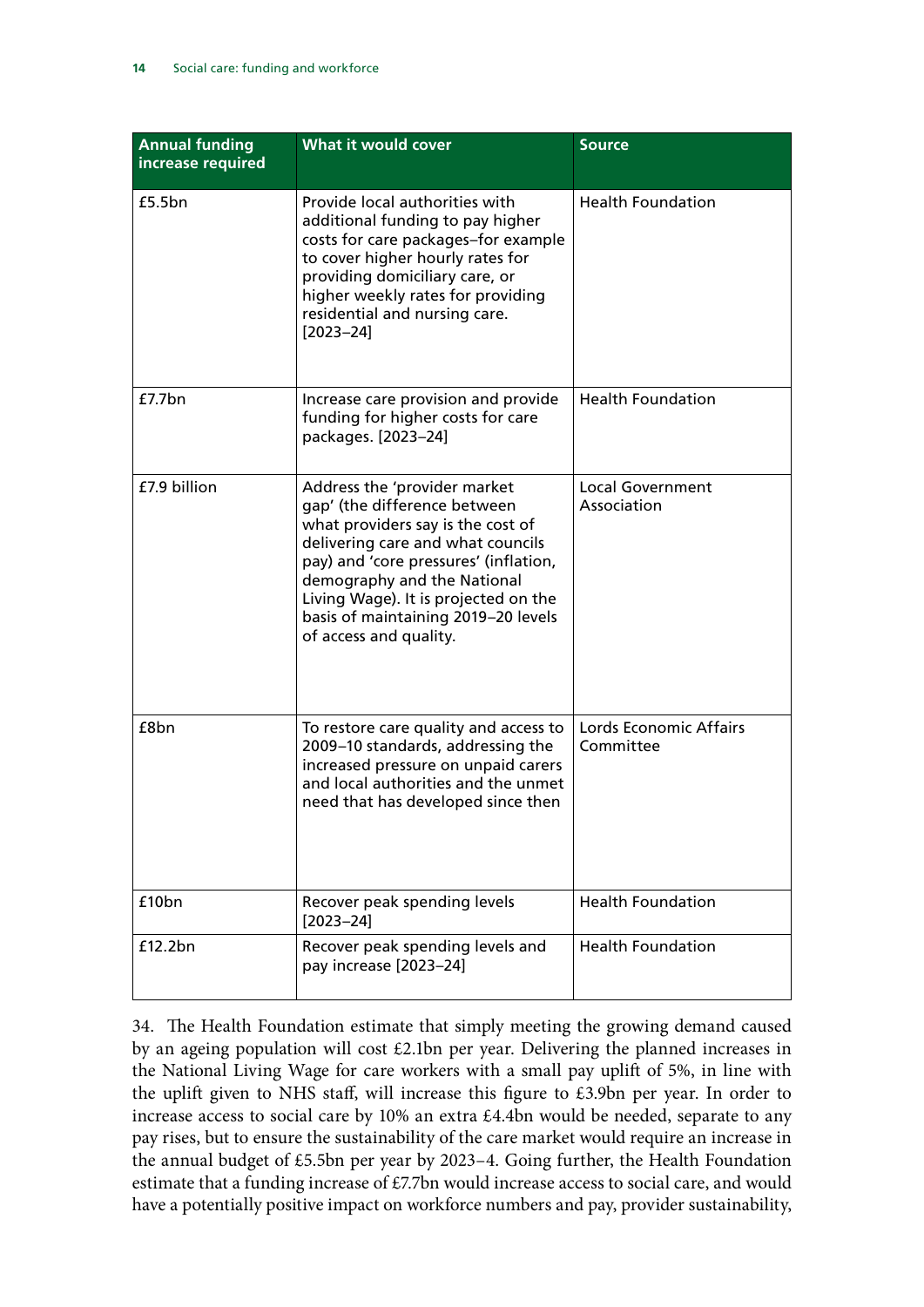and the quality of care. This is slightly lower than, but broadly comparable to, the estimates put forward both by the Lords Economic Affairs Committee, and by the Local Government Association.

35. **The crisis in social care funding has been brought into sharp focus by the COVID-19 pandemic, and this must now be addressed by Government as a matter of the utmost urgency. The funding increase we are calling for is significant at a time when public finances are likely to be stretched, but the pandemic has made it clear that doing nothing is no longer an option. Providing adequate funding for social care will also help the NHS, and may itself have positive economic and long-term social impacts, given that social care is an important part of the economy.**

36. **We believe the starting point must be an increase in annual funding of £3.9bn by 2023–24 to meet demographic changes and planned increases in the National Living Wage. However such an increase alone will not address shortfalls in the quality of care currently provided, reverse the decline in access or stop the market retreating to providing only for self-payers. Further funding to address these issues is therefore also required as a matter of urgency.**

37. **Alongside such a long term funding settlement we strongly believe the government should publish a 10 year plan for the social care sector as it has done for the NHS. The two systems are increasingly linked and it makes no sense to put in place long term plans for one without the other. Failure to do so is also likely to inhibit reform and lead to higher costs as workforce shortages become more pronounced with higher dependency on agency staff. Reducing the 30% turnover rates typical in the sector will also require a long term, strategic approach to social care pay and conditions.**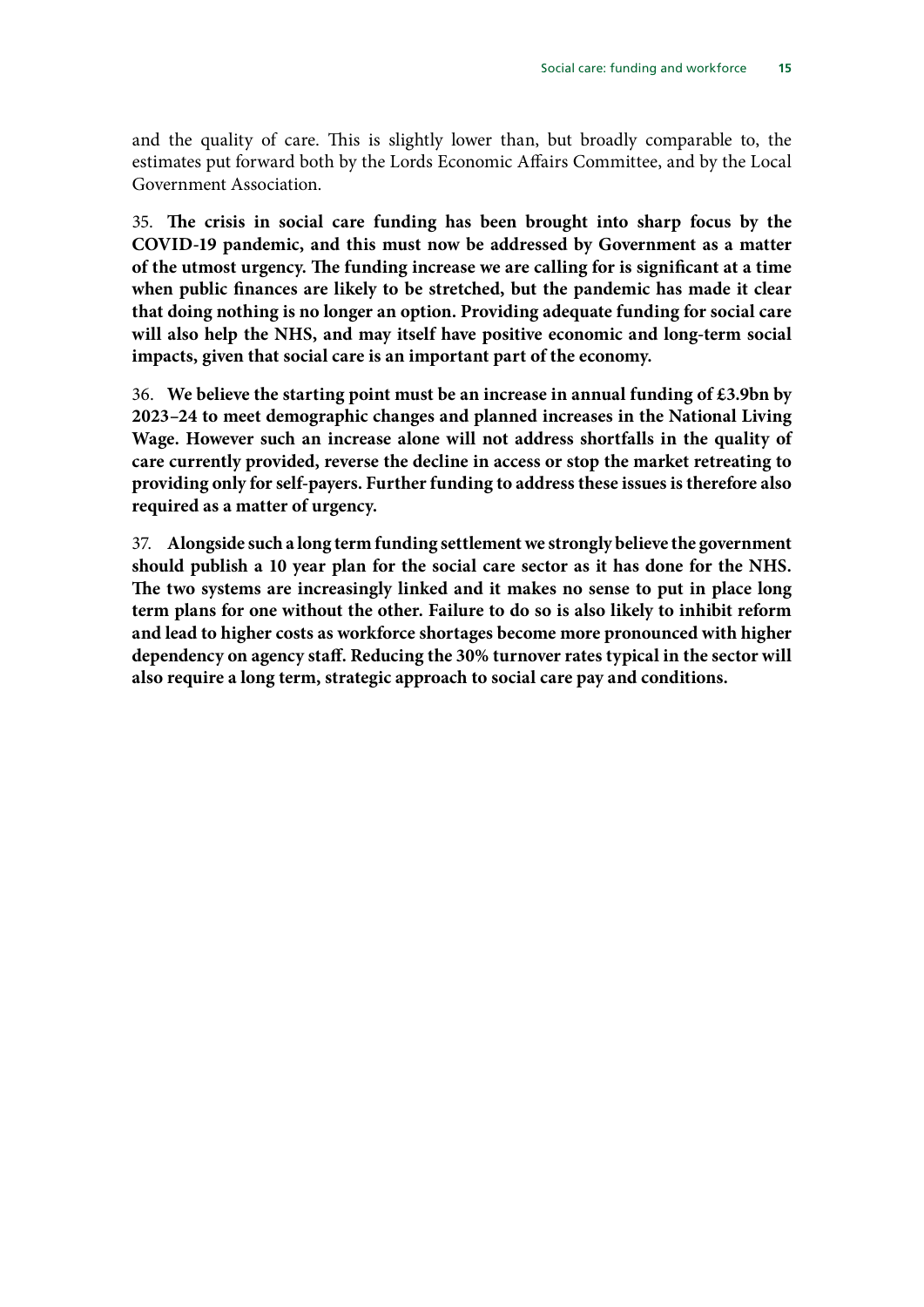## <span id="page-17-0"></span>**2** The social care workforce

38. The social care sector employs around 1.49 million people in England across 18,500 organisations. Although social care is a devolved issue, some care staff work across England's borders, and for all recommendations in this chapter, consideration should be given to ensuring, where possibly, a consistency of approach between the four nations. Nonetheless, the workforce is under significant pressure, with 122,000 vacancies, a turnover rate of 30.8%, and a quarter of staff employed on zero hours contracts.<sup>41</sup> As the UK population ages, demand for social care is rising, calling into question the long-term sustainability of the social care workforce. Estimates suggest that if the adult social care workforce is to grow proportionally to the number of people aged over 65, 580,000 more social care jobs will be required by 2035. If it is to grow proportionally to the number of people aged over 75, this figure would rise to 800,000 jobs.<sup>42</sup>

39. Social care workers have been on the frontline during the coronavirus pandemic. It is not yet clear what the long-term impact of the crisis will be on the workforce, but it appears that existing pressures have left the sector ill-equipped to respond, with severe consequences for both social care staff and the people they care for. ONS data has shown that social care workers died at double the rate of healthcare workers during the peak of the pandemic, and that 19,394 care home residents have died of COVID-19 to date.<sup>43,44</sup>

40. We have heard from several social care workers who described how difficult it has been working during the pandemic. One social care worker who wished to remain anonymous told us:

> It's actually been horrible because you don't know exactly what will become of you, you don't know what you are carrying within yourself, you don't know how long you can sustain without being infected. […] It's scary. You just live day by day and you just see how much your body is telling you. Most of the time I try as much as possible when I am [home] from work to  $[...]$  stay away from [my children] which is  $[...]$  not too nice.<sup>45</sup>

41. Mel Cairnduff, a senior care worker in Dorset, described feeling even less valued by members of the public during the pandemic:

> We get tutted at because we are in uniform out in the street. People tell us that we should not have our uniforms on, but they do not understand what a domiciliary care worker does. We go to people's houses. We work in our uniforms and we keep those uniforms on throughout the day in everybody's house.<sup>46</sup>

46 [Q57](https://committees.parliament.uk//oralevidence/552/html) Mel Cairnduff

<sup>41</sup> Skills for Care ([SCF0067\)](https://committees.parliament.uk/writtenevidence/6736/html)

<sup>42</sup> *Ibid*.

<sup>43</sup> *Ibid*.

<sup>44</sup> Office for National Statistics, [Deaths involving COVID-19 in the care sector,](https://www.ons.gov.uk/peoplepopulationandcommunity/birthsdeathsandmarriages/deaths/articles/deathsinvolvingcovid19inthecaresectorenglandandwales/deathsoccurringupto12june2020andregisteredupto20june2020provisional#deaths-of-recipients-of-domiciliary-care-in-england) England and Wales, July 2020

<sup>45</sup> Transcripts of interviews with care home managers [\(SCF0112\)](https://committees.parliament.uk/writtenevidence/10906/html)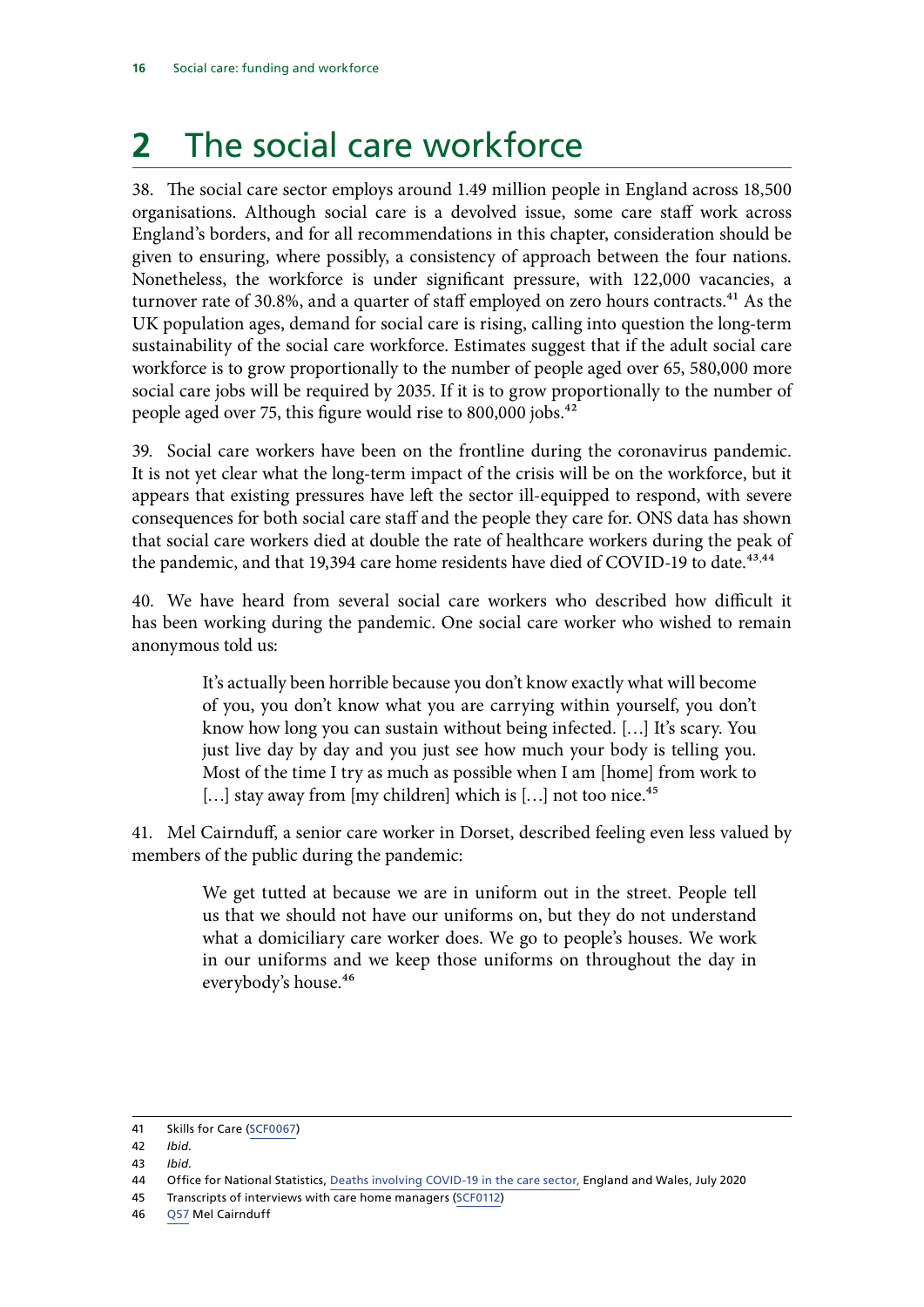42. The challenges faced by social care staff during the pandemic were exacerbated by difficulties in providing them with sufficient personal protective equipment (PPE), as well as routine coronavirus testing. We heard that PPE was a significant challenge for care homes well into the pandemic. In mid-May Professor Martin Green, Chief Executive of Care England, stated "even now, we are still in a position where people are not getting enough PPE."47 This was echoed in evidence from social care workers and providers: Raina Summerson describes having "a tremendous challenge getting PPE" while one social care worker suggested they were not provided with PPE until lockdown was eased in June.<sup>48,49</sup>

43. We welcome the Government's focus on the provision of PPE to health and social care staff and we were reassured to hear from Lord Deighton that between June and December the UK is expected to secure 2.5 billion items of PPE for the health and social care sector.<sup>50</sup> **It is vital that the supply of PPE to social care providers is protected in the event of any future surges of coronavirus so that providers can be confident in their access to PPE.**

44. The testing of social care staff for coronavirus was also raised in oral evidence sessions. Professor Green was clear in his evidence that social care needs regular testing of staff and residents, stating "it has to be done two or three times a week if possible, so that we can really get on top of this."<sup>51</sup> This was echoed by other witnesses including Adelina Comas-Herrera of the London School of Economics, Vic Rayner of the National Care Forum, and James Bullion, President of ADASS. Despite this, in mid-May James Bullion, President of the Association of Directors of Adult Social Services (ADASS), stated that "we are nowhere near the level of testing required."52 One care worker described having their first coronavirus test on 20th June, while another described facing challenging behaviour from service users early on in the pandemic when there were no testing kits and therefore no way for staff to reassure worried service users that they were COVID-negative.<sup>53,54</sup>

45. The roll-out of routine testing to care homes is a positive development and a major step forward in improving the resilience of the sector to a second wave. However we were concerned to hear reports that test turnaround times for asymptomatic staff have been lengthening given the vital importance of quarantining anyone with the virus before they can infect vulnerable residents.<sup>55</sup> *The Government must ensure that standards for weekly testing for care home staff are maintained including rapid turnaround times and that regular data is published on the number of tests delivered to social care staff and residents. In addition, the Government should consider extending routine testing*  beyond care homes to other care settings, particularly domiciliary care and consider *including a named key relative in routine testing.*

<sup>47</sup> Q478 Professor Martin Green

<sup>48</sup> [Q63](https://committees.parliament.uk//oralevidence/552/html) Raina Summerson

<sup>49</sup> Transcripts of interviews with care home managers [\(SCF0112\)](https://committees.parliament.uk/writtenevidence/10906/html)

<sup>50</sup> Q553 [Lord Deighton]

<sup>51</sup> Q468 [Professor Martin Green]

<sup>52</sup> Q474 [James Bullion]

<sup>53</sup> Transcripts of interviews with care home managers [\(SCF0112\)](https://committees.parliament.uk/writtenevidence/10906/html)

<sup>54</sup> Transcripts of interviews with care home managers [\(SCF0112\)](https://committees.parliament.uk/writtenevidence/10906/html)

<sup>55</sup> Helen Whately, 1 September 2020, vol 679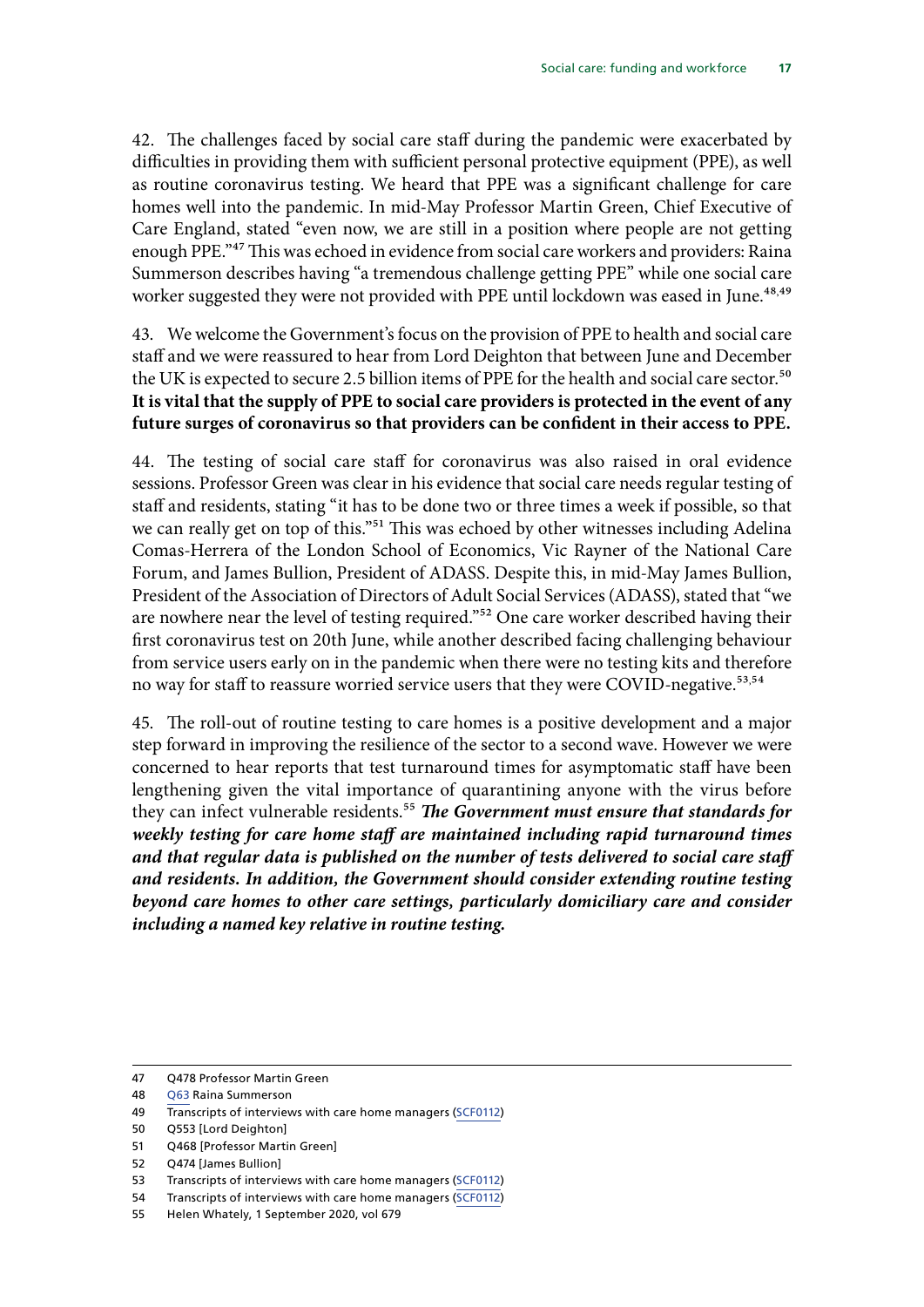## <span id="page-19-0"></span>**Recognition of social care workers**

46. Despite their place on the frontline facing these challenges, the care workers we heard from also told us that they felt a lack of recognition during the pandemic. In the early days of the pandemic, social care workers saw the recognition that was given to NHS staff and described feeling left out by comparison:

> I do not think that the staff are given the same recognition as staff who work for the NHS. Even at the weekend, there was this amazing sign in a shop window saying 30% off for all NHS employees. That is really demoralising, because we are making the same effort and doing the same work. There are people here who worked 14-hour days and went to the shops at the end of the evening, trying to provide for their family, but were not given the opportunity to cut the line, because they did not wear an NHS badge.<sup>56</sup>

47. The emphasis on NHS workers was later expanded to include 'key workers' but the social care workers we heard from did not feel more recognition as a result of that change:

> I know they say "key workers", but, if the care element—social care—was part of that and we were looked at as key workers, there would be an element of understanding our role and supporting us as well.<sup>57</sup>

48. There have been efforts by the Government to improve the recognition of social care, including the CARE badge promoted by the Department of Health and Social Care. That has been appreciated by some of the social care workers we heard from although we remain concerned that the badges have only been distributed to a small portion of the workforce. We would also encourage the Department to work with devolved governments to see if the scheme could be rolled out across the UK. But despite this welcome initiative, poor recognition remains an issue for the sector, with social care workers feeling unvalued. Social care workers we spoke to suggested that this was a key factor behind the high turnover and vacancy rates in the social care workforce.<sup>58</sup>

49. **Improving the level of recognition afforded to social care workers must be a key focus for the Government to safeguard the future of the social care workforce. Not to do so would be to fail the many thousands of care workers who have worked so tirelessly during the coronavirus pandemic. Building on initial steps such as the CARE badge and recruitment campaigns for social care, there are a number of practical changes which the Government must make to improve the level of recognition felt by social care professionals and to support the future sustainability of the workforce. These are detailed below and in our recommendations.**

<sup>56</sup> [Q50](https://committees.parliament.uk//oralevidence/552/html) Marlene Kelly

<sup>57</sup> [Q67](https://committees.parliament.uk//oralevidence/552/html) Sue Ann Balcombe

<sup>58</sup> [Q50](https://committees.parliament.uk//oralevidence/552/html) Sue Ann Balcombe, Marlene Kelly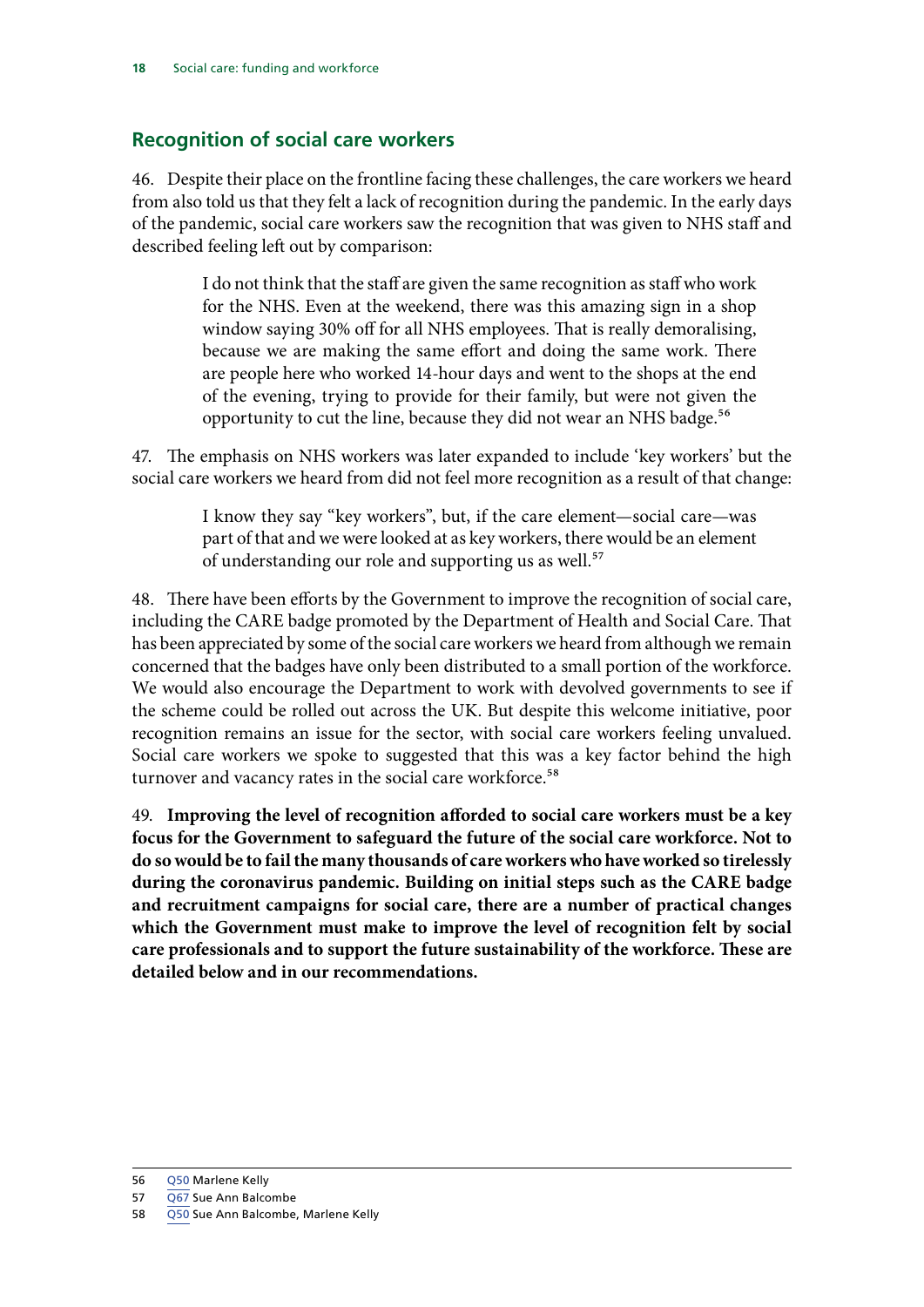## <span id="page-20-0"></span>**Pay and conditions**

50. We have heard from several witnesses that pay is a key issue for the social care workforce. They told us that this is a significant determinant of high turnover and vacancy rates and gives a perception of social care as low-skilled work. As Anita Charlesworth of the Health Foundation told us, "Social care work at the moment is highly skilled work, but it is not recognised in pay on average." The average wage for social care is just 2% above the national living wage.<sup>59</sup>

51. There was a high degree of consensus in the written evidence we received that low pay is a significant factor undermining the resilience of the social care workforce. Pay in social care is uncompetitive, not just compared to health but also to sectors such as retail. This devalues social care workers who are often highly skilled; is a factor in high turnover rates and high numbers of vacancies; and as a result undermines the quality and longterm sustainability of social care.<sup>60,61,62,63,64</sup> Marlene Kelly, a registered manager of a care home, described the benefits of being able to provide competitive pay, as well as the impact of low pay:

> The majority of my staff have been here 10 years. They stay if they are valued and paid well, but the difficulty is that you have to compete. We have had members of staff come for a short period and then leave because they can earn more in retail with less responsibility. Unfortunately, that is the truth, and that is when we are paying them well and retaining them. The competition is still great.<sup>65</sup>

52. We recognise that things have improved in the last five years with the increase in the Minimum Wage from £6.70 per hour in 2015 to £8.20 per hour today and the introduction of the National Living Wage now set at £8.72. However the Department of Health and Social Care acknowledged the ongoing impact of low pay in its evidence to this inquiry, in particular on the recruitment and retention of staff in social care.<sup>66</sup> The Department has committed to ensure that pay is "factored into forward looking work to strengthen the sector moving forwards": we await more detail about what this will involve.

53. The provider market in social care, however, means that increased funding for local authorities to commission social care services does not guarantee that wages will be increased, and one-off funding settlements do not ensure sustainable pay increases over the long term. For this reason, both the Local Government Association (LGA) and ADASS advocate structural reform of pay in the social care sector. In evidence to this inquiry, the LGA called for an integrated approach to pay across NHS and social care, whereby social care workers in lower bands are paid according to equivalent NHS Agenda for Change rates.67 Similarly, James Bullion of ADASS called for a 'National Care Wage' of £10.90 per hour, linked to the pay of a band 3 NHS healthcare assistant.<sup>68</sup>

<sup>59</sup> [Q29](https://committees.parliament.uk//oralevidence/482/html) Anita Charlesworth

<sup>60</sup> Skills for Care ([SCF0067\)](https://committees.parliament.uk/writtenevidence/6736/html)

<sup>61</sup> Local Government Association ([SCF0022](https://committees.parliament.uk/writtenevidence/6253/html))

<sup>62</sup> Care England ([SCF0023\)](https://committees.parliament.uk/writtenevidence/6260/html)

<sup>63</sup> Trades Union Congress [\(SCF0072\)](https://committees.parliament.uk/writtenevidence/8516/html)

<sup>64</sup> King's Fund ([SCF0064\)](https://committees.parliament.uk/writtenevidence/6563/html)

<sup>65</sup> [Q53](https://committees.parliament.uk//oralevidence/552/html) Marlene Kelly

<sup>66</sup> Department of Health and Social Care [\(SCF0069](https://committees.parliament.uk/writtenevidence/7686/html))

<sup>67</sup> Local Government Association ([SCF0022](https://committees.parliament.uk/writtenevidence/6253/html))

<sup>68</sup> [Q156](https://committees.parliament.uk//oralevidence/817/html) James Bullion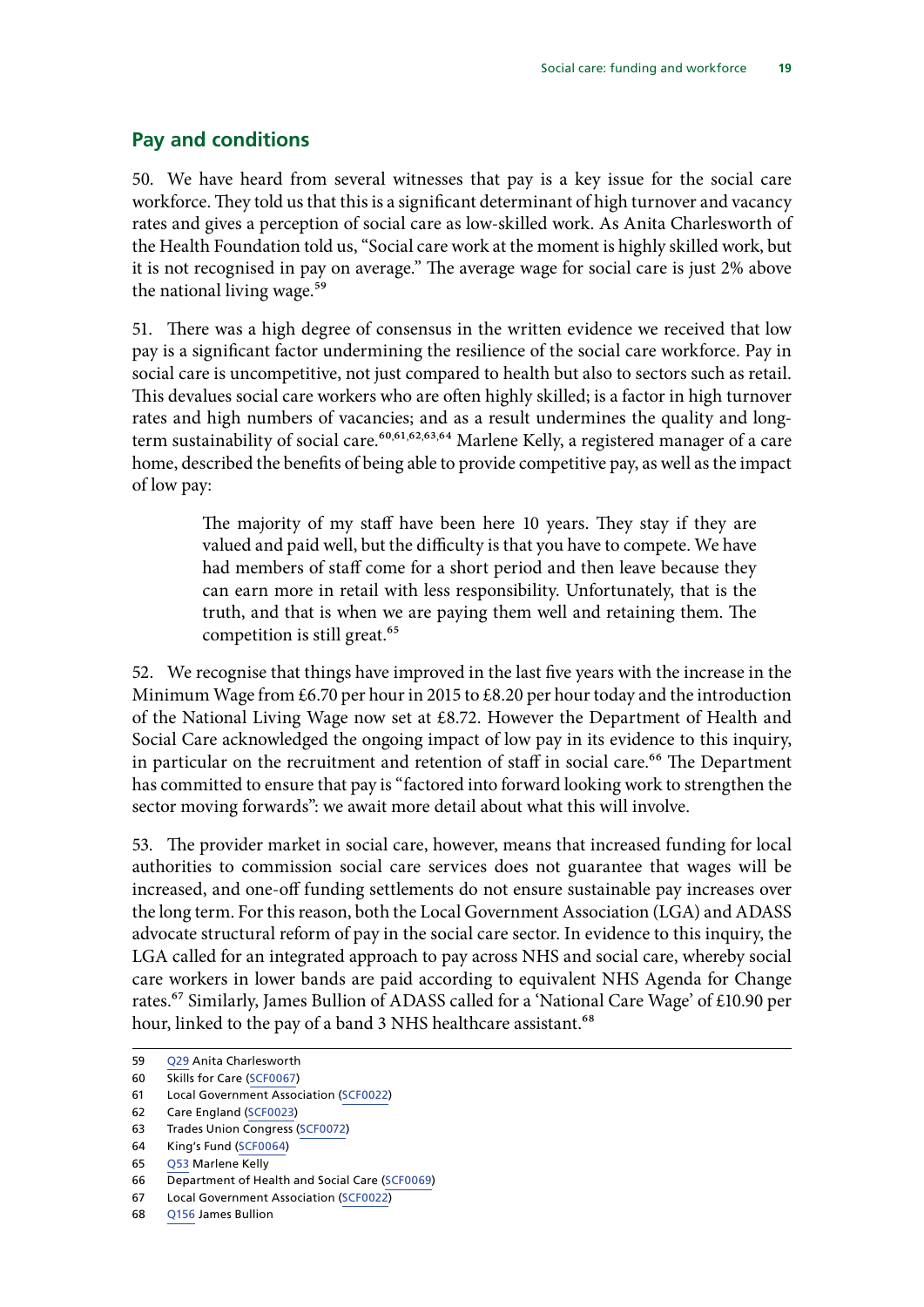54. **We welcome the Government's commitment to bringing forward a long-term solution to low pay in social care. It is essential that this solution provides a sustainable basis for continued rises in pay above and beyond increases to the National Minimum Wage and in line with increases given to NHS staff. Evidence from the Health Foundation and others demonstrates that this must be supported by investment: the Health Foundation estimates that to increase the average pay in social care to just 5% above the National Living Wage, while meeting future demand, would cost an extra £3.9bn per year by 2023–24.**69

55. *The Government must use the forthcoming Spending Review to ensure that there is a sustainable funding settlement to provide for competitive pay for social care workers which ensures parity with NHS staff and is reflective of the skilled nature of social care work. Parity could be achieved by linking social care pay to equivalent bands of the NHS Agenda for Change contract and introducing meaningful pay progression.*

56. Working conditions are also an issue for the social care workforce. Many organisations have highlighted that a quarter of workers in social care are employed on zero hours contracts, which the Health Foundation, UNISON and other organisations have pointed to as a further reason for high turnover.<sup>70,71,72,73</sup> In particular, the proliferation of zero hours contracts was suggested to have left the social care workforce particularly vulnerable during the coronavirus pandemic. The Health Foundation explained to us that:

> In the short-term, the social care workforce has been disproportionately affected. The high proportion of people on zero hours contracts means that incomes are precarious as a result of the need to self-isolate due to COVID-19 and may dissuade people from self-isolating, which is vital to controlling the spread of COVID-19.74

57. The need to improve working conditions for social care workers was also highlighted in evidence from the Nuffield Trust and the Trades Union Congress.75, 76 One social worker summed up the anxiety they felt over the impact that sickness absence during coronavirus could potentially have on their life and livelihood:

> At the end of the day, with sickness you just find yourself thinking what can I do? I can't really stay out of work because if I stay out I'm just going to be paid statutory sick pay […] That doesn't pay your bills, that doesn't pay anything. And you find yourself struggling.<sup>77</sup>

- 72 Nuffield Trust ([SCF0056\)](https://committees.parliament.uk/writtenevidence/6396/html)
- 73 Adam Smith Institute [\(SCF0004](https://committees.parliament.uk/writtenevidence/964/html))
- 74 Health Foundation ([SCF0044\)](https://committees.parliament.uk/writtenevidence/6340/html)
- 75 Nuffield Trust ([SCF0056\)](https://committees.parliament.uk/writtenevidence/6396/html)
- 76 Trades Union Congress [\(SCF0072\)](https://committees.parliament.uk/writtenevidence/8516/html)
- 77 Transcripts of interviews with care home managers [\(SCF0112\)](https://committees.parliament.uk/writtenevidence/10906/html)

<sup>69</sup> Health Foundation ([SCF0044\)](https://committees.parliament.uk/writtenevidence/6340/html)

<sup>70</sup> *Ibid*.

<sup>71</sup> UNISON ([SCF0030\)](https://committees.parliament.uk/writtenevidence/6289/html)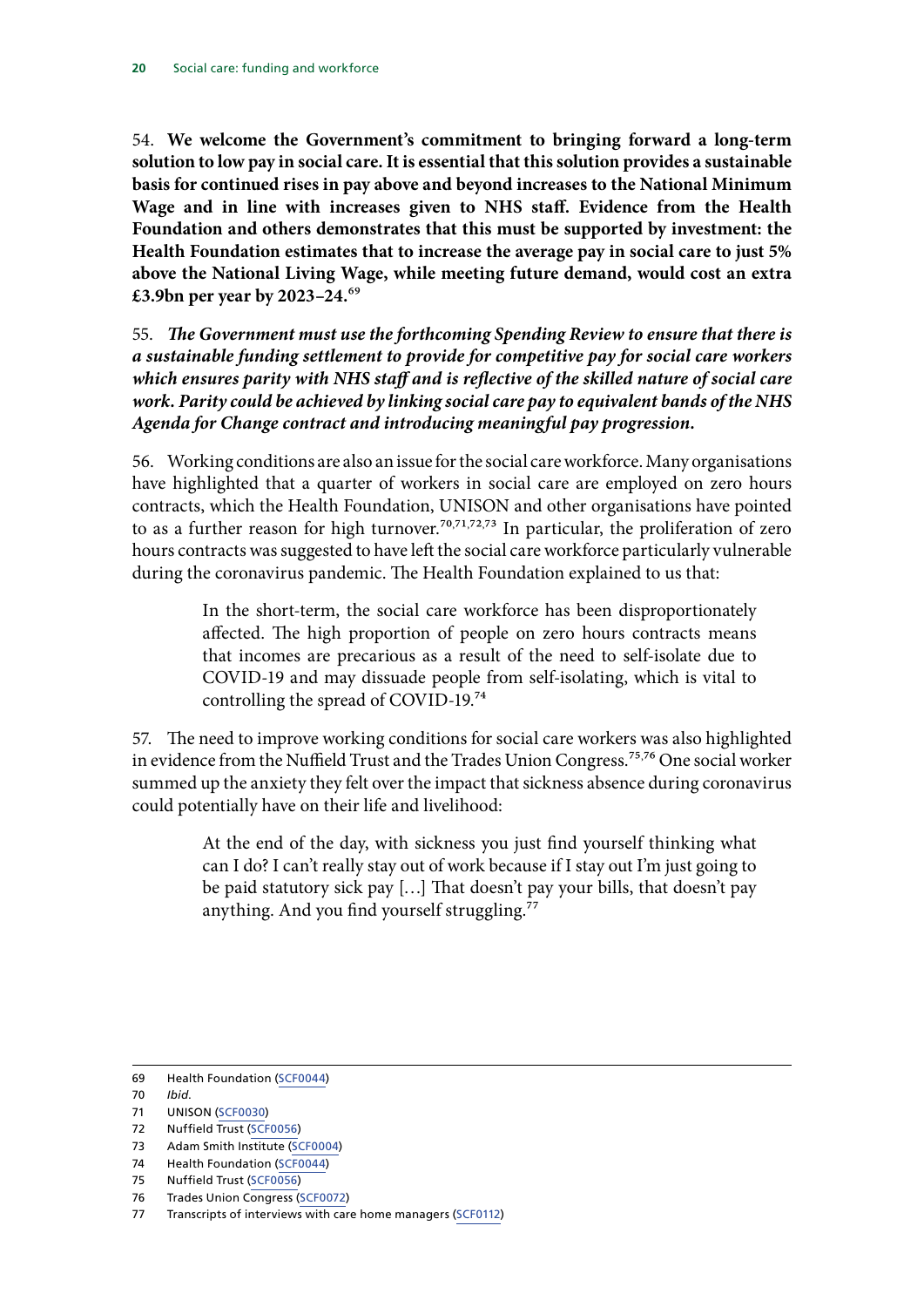<span id="page-22-0"></span>58. *Inadequate employment conditions undermine the sustainability of the social care workforce and have been brought into sharp relief by the coronavirus pandemic. As well as addressing issues of pay within the social care sector, we recommend that the Government bring forward proposals to support the improvement of employment conditions in the sector, including reducing the over-reliance on zero hours contracts and improving the provision of sick pay.*

#### **Training, career development and professionalisation**

59. The majority of the evidence we received highlighted the lack of a defined career path for social care workers as a significant problem for both the recruitment and retention of social care staff. For example, in oral evidence to the Committee, Professor Martin Green stated that the graduate entry scheme for social care, now run by Skills for Care, is not as well funded and therefore smaller than both of its predecessor schemes and the NHS graduate scheme.78 In addition, Bupa Care Services, the National Care Forum and the Nuffield Trust also highlighted the lack of an effective training pathway and pipeline of supply as another serious concern.<sup>79,80,81</sup>

60. As an example of how training pathways could be improved, Professor Tine Rostgaard from Roskilde University provided us with a best practice example of training from the Danish social care system, where a more integrated approach is taken and the workforce is highly professionalised.

#### **Box 1: <The Danish social care training system>**

In Denmark there is an integrated training system for health and social care staff which provides degree-level qualifications to social and healthcare helpers and social and healthcare assistants. This training involves placements in both healthcare and social care settings including hospitals, residential care homes and home care, providing a multidisciplinary grounding for future helpers and assistants, fostering mutual understanding between health and social care and providing flexibility for future health and social care staff.

Social and healthcare assistants in particular are analogous to advanced practitioners in England: Professor Rostgaard described how many assistants have increasingly taken on some of the tasks and responsibilities of nurses, which has helped to create both a sense of pride in the profession, and a clear career progression for social care staff.

Source: <Q21 [Professor Rostgaard]>

61. Professor Green, Oonagh Smyth (Skills for Care) and Jane Townson (UK Homecare Association) emphasised the unique skills of care and therefore did not necessarily support a completely integrated training structure. Nonetheless there was a consensus that parity in terms of training and some level of integration would be beneficial. Professor Green in particular highlighted the disparity between the amount of public money spent on social care training compared to training in the NHS, and called for "a much more integrated career pathway, and proper escalators for care roles as well as health roles."<sup>82</sup>

<sup>78</sup> [Q95](https://committees.parliament.uk//oralevidence/552/html) Professor Green

<sup>79</sup> Bupa Care Services [\(SCF0035\)](https://committees.parliament.uk/writtenevidence/6307/html)

<sup>80</sup> National Care Forum [\(SCF0075\)](https://committees.parliament.uk/writtenevidence/8791/html)

<sup>81</sup> Nuffield Trust ([SCF0056\)](https://committees.parliament.uk/writtenevidence/6396/html)

<sup>82</sup> [Q83](https://committees.parliament.uk//oralevidence/552/html) Professor Green, Oonagh Smyth, Jane Townson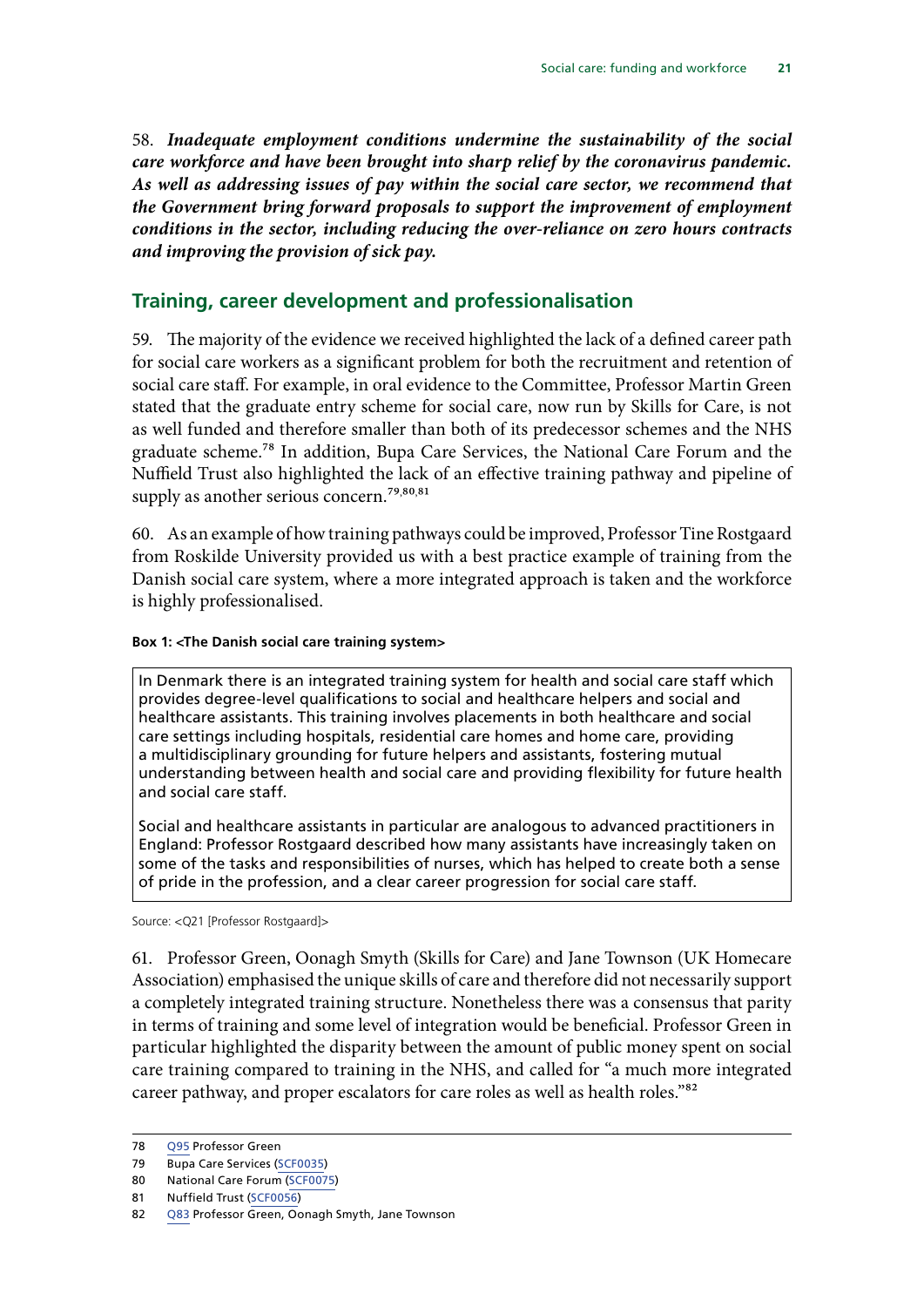62. **The Secretary of State has committed to increasing the alignment between the training of NHS and social care staff and his stated ambition being to make it easier for a registered nurse, for example, to move between the NHS and social care is an important one.**83 **We await more detail about how this increased alignment will be achieved. It is important that this increase in alignment of training is not focused solely on nurses and other social care workers with a registered qualification, or allowing care staff to more easily move to higher paying roles in the NHS. Establishing a clear career path with substantial training opportunities, more effectively aligned with the NHS is vital for all entrants to the social care workforce.**

63. As well as weakening recruitment into social care professions, the absence of a defined career development and training pathway for social care workers also harms retention. Several social care workers raised this in evidence to us. Marlene Kelly told us that her team want to work towards professional qualifications more in line with NHS qualifications, while another social worker, who wished to remain anonymous, called for more integrated training in line with the teaching care homes pilot run by Care England and the Department of Health and Social Care. Another care worker anonymously described social care as "a career [at] a standstill," with too little opportunities for training and progression.<sup>84,85,86</sup>

64. We recognise that many social care employers do invest in training for their own staff, as Oonagh Smyth pointed out to us, and these employers have lower turnover rates.<sup>87</sup> Indeed, Mel Cairnduff described the training she has been on to administer controlled drugs and told us specifically that she feels valued by her company.<sup>88</sup> Yet despite the efforts of some employers, the absence of an effective career pathway and universally recognised qualifications for social care workers limits progression and recognition, and as a result harms retention.

65. One particular aspect of progression and recognition which was raised by several of our witnesses is the development of clinical skills in social care, whereby social care workers are able to take on some clinical tasks such as administering medication and caring for wounds.<sup>89</sup> These opportunities were seen by social care workers as a positive step forward for both the advancement of their own skills, and for improving the recognition of their work by the NHS and the wider public. Despite the many difficulties faced by social care workers during the coronavirus pandemic, the opportunity to work autonomously using these skills was felt to be particularly important, and witnesses warned about the damage that could be done if that autonomy is not preserved. Marlene Kelly told us that:

> If at the end of it, those responsibilities are taken back from the team— "You can no longer change a pressure dressing," or "You are not qualified to do this or not responsible enough to do that,"—they are going to be really demoralised.

<sup>83</sup> [Q178](https://committees.parliament.uk//oralevidence/817/html) Secretary of State for Health and Social Care

<sup>84</sup> [Q50](https://committees.parliament.uk//oralevidence/552/html) Marlene Kelly

<sup>85</sup> Transcripts of interviews with care home managers [\(SCF0112\)](https://committees.parliament.uk/writtenevidence/10906/html)

<sup>86</sup> Transcripts of interviews with care home managers [\(SCF0112\)](https://committees.parliament.uk/writtenevidence/10906/html)

<sup>87</sup> [Q75,Q93](https://committees.parliament.uk//oralevidence/552/html) Oonagh Smyth

<sup>88</sup> [Q57,](https://committees.parliament.uk//oralevidence/552/html) [Q60](https://committees.parliament.uk//oralevidence/552/html) Mel Cairnduff

<sup>89</sup> [Q60](https://committees.parliament.uk//oralevidence/552/html) Mel Cairnduff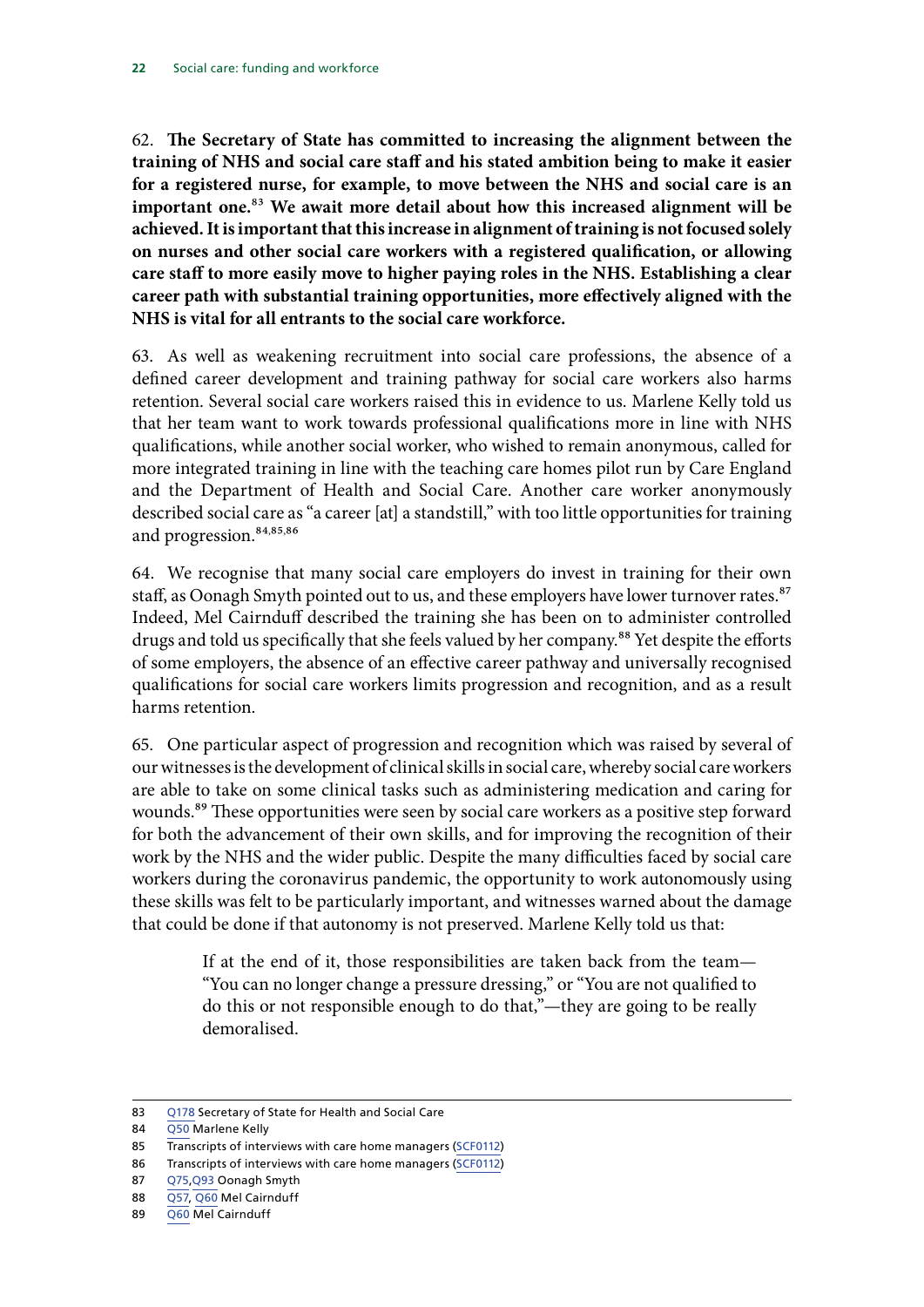<span id="page-24-0"></span>This was echoed by Raina Summerson who said:

There is a danger that people have had a brief look at what it is like to get some acknowledgment, and if it is taken away that is going to have a more detrimental effect than before.<sup>90</sup>

Professor Green agreed:

Likewise, there are some of the ways in which care staff have stepped up and delivered services that used to be delivered by a whole raft of other parts of the system. We could consolidate that, acknowledge it and make it part of the funding process. There are lots of things that have been positive. What we must not do is slip back to the previous point. $91$ 

66. The evidence we received was consistent in recommending that professionalisation, training, registration and regulation of social care workers should be the ultimate goal of reform in the care sector and that it should be accompanied by more consistent routes into the profession and increased professional development after qualification.<sup>92,93,94</sup> Our evidence also pointed towards an immediate focus on the development of more consistent and recognised training pathways for existing staff.<sup>95,96</sup>

67. **As part of its long-term proposals for the future of social care, we recommend that the Government work with Skills for Care and the social care sector to bring forward a plan to streamline the training of social care workers in order to improve routes of entry to the profession and improve career progression for existing social care workers. The plan should include proposals to improve alignment with training for NHS staff and to improve the professional recognition of social care staff. We further recommend that the workforce development fund be expanded to implement the plan, ensuring that all staff are able to access funding for training and career development.**97

#### **Immigration**

68. Around 17% of the current social care workforce originates from outside of the UK, a proportion which rises to 40% in London.<sup>98,99</sup> A large body of the written evidence we received expressed concern about the impact of the Government's Immigration Bill on the social care sector, given that the average salary in social care will fall below the Government's proposed salary threshold. Social care workers without a recognised qualification are not identified under the Government's new health and care visa, and are not covered by other arrangements such as the Shortage Occupation List.<sup>100</sup> This has opened up a gap in the Government's stated commitment to treat the two sectors with parity of esteem.<sup>101</sup>

- 90 [Q66](https://committees.parliament.uk//oralevidence/552/html) Marlene Kelly, Raina Summerson
- 91 [Q99](https://committees.parliament.uk//oralevidence/552/html) Professor Green

93 National Care Forum [\(SCF0075\)](https://committees.parliament.uk/writtenevidence/8791/html)

<sup>92</sup> [Q95](https://committees.parliament.uk//oralevidence/552/html) Professor Green, Oonagh Smyth, Jane Townson

<sup>94</sup> GMB ([SCF0060\)](https://committees.parliament.uk/writtenevidence/6463/html)

<sup>95</sup> [Q95](https://committees.parliament.uk//oralevidence/552/html) Jane Townson, Oonagh Smyth

<sup>96</sup> Nuffield Trust ([SCF0056\)](https://committees.parliament.uk/writtenevidence/6396/html)

<sup>97</sup> [Q91](https://committees.parliament.uk//oralevidence/552/html) Oonagh Smyth

<sup>98</sup> [Q100](https://committees.parliament.uk//oralevidence/552/html) Oonagh Smyth

<sup>99</sup> Health Foundation ([SCF0044\)](https://committees.parliament.uk/writtenevidence/6340/html)

<sup>100</sup> [Q100](https://committees.parliament.uk//oralevidence/552/html) Oonagh Smyth

<sup>101</sup> [Q174](https://committees.parliament.uk//oralevidence/817/html) Secretary of State for Health and Social Care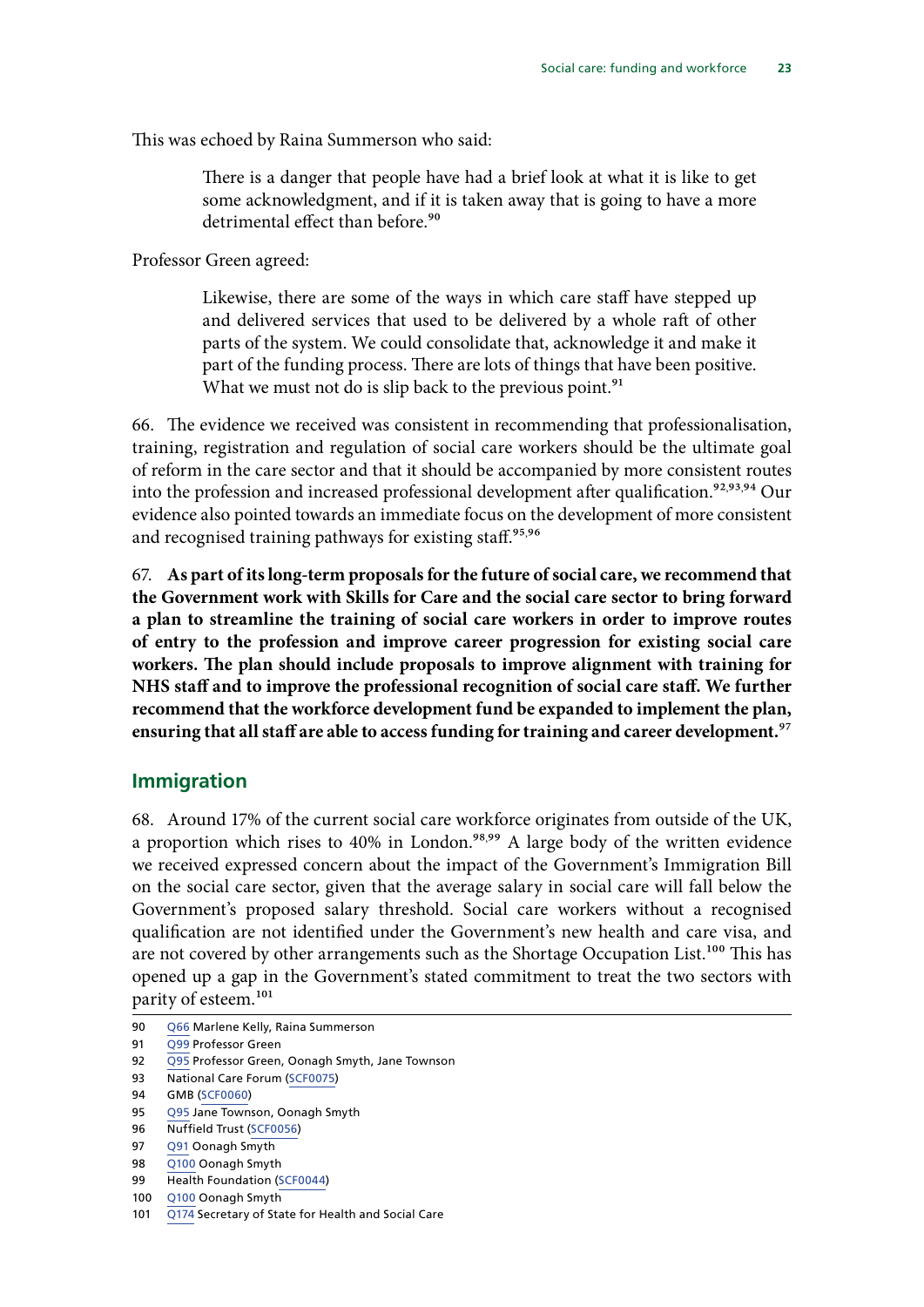69. Professor Martin Green stated the proposals in the Immigration Bill would have "a significant effect" on social care and called for a transition plan while domestic supply is improved; Oonagh Smyth argued that these changes would introduce further "fragility" into the sector, while employers such as Bupa Care Services called the current plans "a source of serious concern."<sup>102,103,104</sup>

70. The Government's proposed changes to immigration rules are also a cause of concern for social workers, who felt that the definition of social care as 'low-skilled' for the purposes of immigration policy does not reflect the level of skill they are required to have, and undermines the professional recognition of social care workers. As one care worker who spoke to us anonymously said:

> I think especially the Immigration Bill that was recently published. I think that's what makes a lot of carers, like myself, really upset because I looked at the list on the Immigration Bill of those that were considered skilled workers […] but to my great dismay I realised that carers were not among it.105

71. Over-relying on recruitment from overseas is not beneficial for the long-term sustainability of the social care workforce. However, it is vital that the domestic supply of social care workers is sufficient and consistent enough to make up for any shortfall in international supply when the new immigration rules come into force. It has been suggested that high levels of unemployment caused by the pandemic may provide a shortterm source of labour.<sup>106</sup> In that respect, we welcome the figures shared by the Secretary of State which suggest that the vacancy rate in social care has fallen from 7.8% last year to 6.6% currently.107 Nevertheless, the evidence we received was clear that planned changes to the immigration system run the risk of having a negative impact on the social care workforce, and it is not clear, despite short term reductions in vacancies, that there is a sustainable future pipeline of domestic supply.

72. *The Government must ensure that transitional arrangements are in place to ensure that social care workers can continue to be recruited from overseas for as long as it takes to build sufficient resilience in the domestic supply of social care workers. We agree with the Migration Advisory Committee (MAC) that building this resilience will depend on improving pay and other workforce issues in social care.*

73. *We are concerned that lower qualified social care workers and those without qualifications at all are not eligible for the new NHS visa, not least because it undermines parity of esteem between the health and social care sectors. The Government should accept the MAC's recent recommendation to add senior social care workers to the shortage occupation list. We welcome the MAC's plans to conduct further research on the social care workforce: this research should consider the impact of new immigration rules on the ability of care providers to recruit to less senior roles.*

106 [Q74](https://committees.parliament.uk//oralevidence/552/html) Oonagh Smyth

<sup>102</sup> O79 Professor Green

<sup>103</sup> [Q100](https://committees.parliament.uk//oralevidence/552/html) Oonagh Smyth

<sup>104</sup> Bupa Care Services [\(SCF0035\)](https://committees.parliament.uk/writtenevidence/6307/html)

<sup>105</sup> Transcripts of interviews with care home managers [\(SCF0112\)](https://committees.parliament.uk/writtenevidence/10906/html)

<sup>107</sup> [Q174](https://committees.parliament.uk//oralevidence/817/html) Secretary of State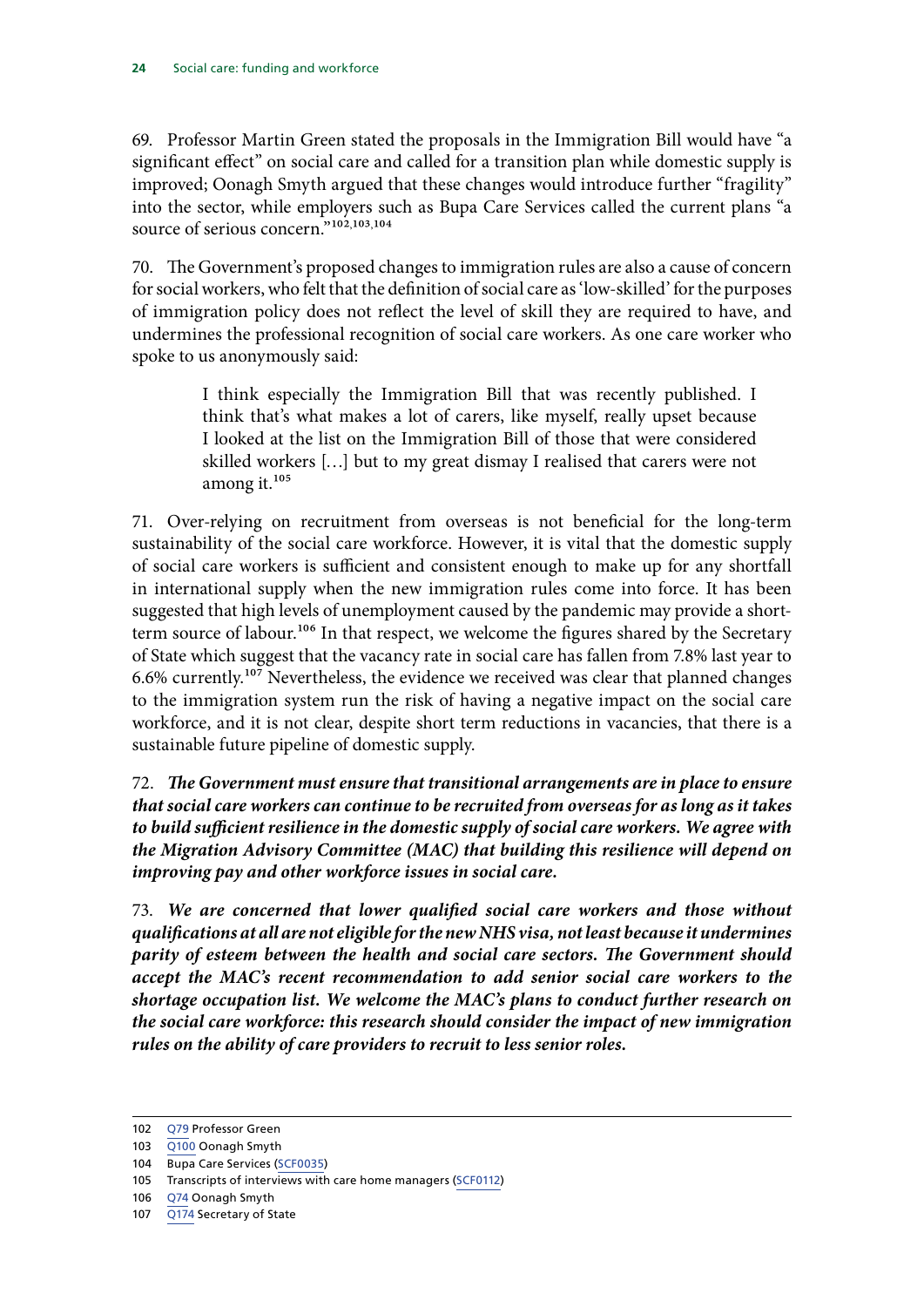## <span id="page-26-0"></span>**3** Longer term reform of social care funding

74. Unlike the NHS, social care in England is not free for all those who need it. People who have savings over a modest threshold, or who own their own property, will need to use their savings and potentially sell their home to fund their care. According to the Alzheimer's Society, the total cost of care for people living with dementia is typically £100,000, but that cost can rise to as much as £500,000. Two-thirds of this cost is currently being paid by people with dementia and their families, either in unpaid care or in paying for private social care. The risk of that level of cost is high; one in ten over 65s will pay more than £100,000 for their care.<sup>108</sup> In addition, the means-tested system has also led to a situation where the care home market relies on significant cross subsidy between carehome residents paying for themselves and those who are funded by their local authority. On average, a self-funder's care home place costs around 40 per cent more than one paid for by the local authority.109

### **The impact on people who need social care**

75. During the course of this inquiry, we were given vivid descriptions of the impact the current social care funding system by from people who use social care, and their families.

### *Unfair distinction*

76. Deborah's husband Atherton, who worked for the NHS as a doctor, was diagnosed with dementia in his 60s. She described the profound unfairness faced by those who are diagnosed with this devastating illness, and can find themselves without any financial support:

> My husband was a doctor in the NHS. He was really proud to be a doctor in the NHS. He spent his whole life paying his national insurance, in the knowledge that when it was his turn the NHS would take care of him, but it hasn't.

> He was a poet. He had vigorous interests in astronomy, the arts and philosophy. Now, he is unable to utter a couple of words at a time. He has seizures and falls. He is doubly incontinent. He doesn't recognise his own children.

> Dementia is not just a matter of ageing. Liver failure is not like that. Cancer is not like that. It is the unfairness of the treatment of somebody with dementia that makes me really angry. It is like picking up a random card from a pack and saying, "Oh, you've got this particular one. Tough. That's the disease the NHS isn't going to pay for."110

110 [Q111](https://committees.parliament.uk//oralevidence/706/html) Deborah Gray

<sup>108</sup> Alzheimer's Society ([SCF0034\)](https://committees.parliament.uk/writtenevidence/6299/html)

<sup>109</sup> King's Fund, [Adult Social Care Funding and Eligibility](https://www.kingsfund.org.uk/projects/positions/adult-social-care-funding-and-eligibility)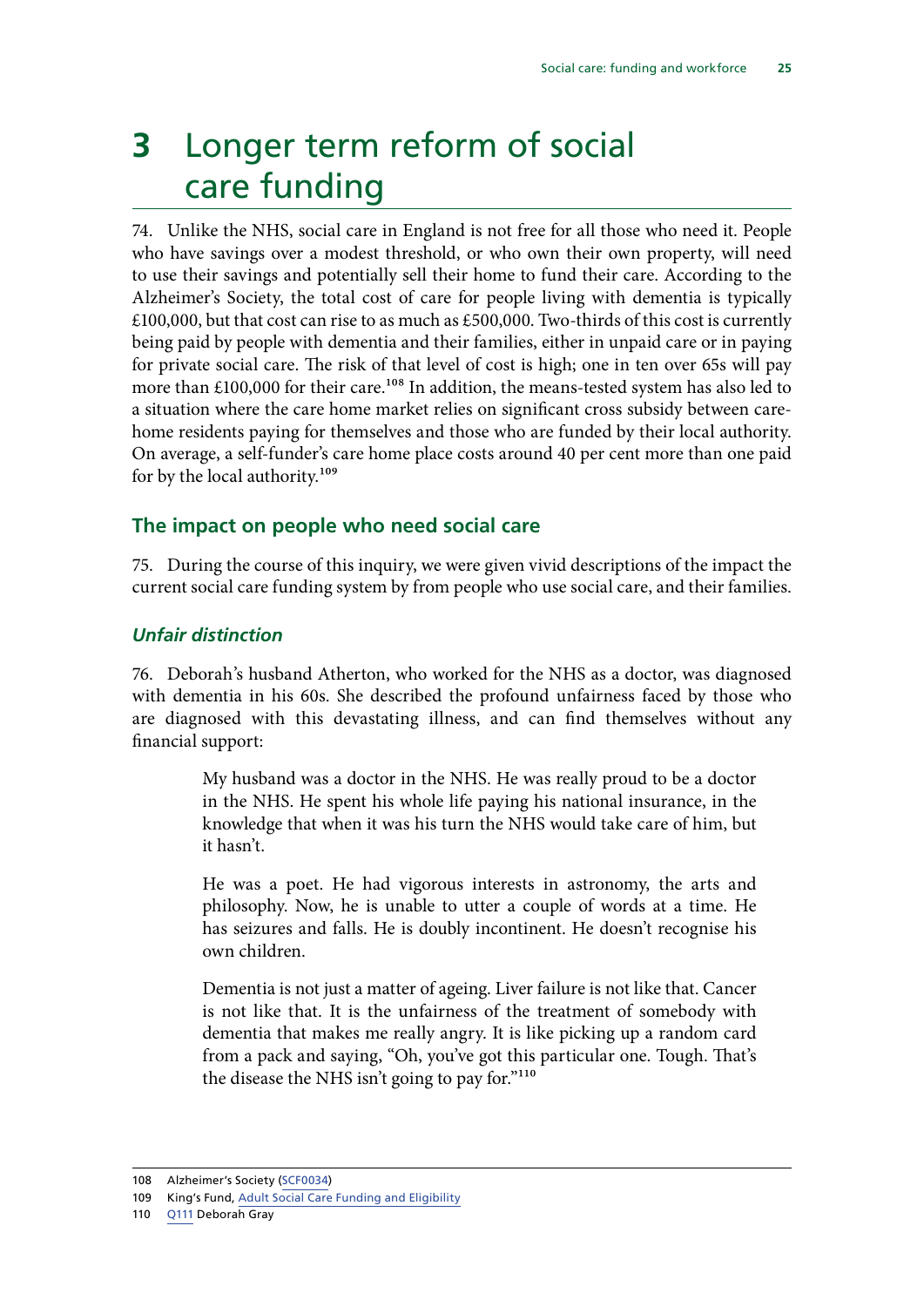<span id="page-27-0"></span>77. Deborah's words were echoed by Lord Forsyth, Chair of the cross-party Lords Economic Affairs Committee whose report on the funding of social care was published last year:

> We need to deal with the issue that basic care is being charged for certain types of condition and not for others, as you have just heard. If you have dementia or motor neurone disease, you get no free care. If you have cancer, you get free care.

> I believe in the principles of the health service, which are that you should be able to get care according to need regardless of ability to pay. I do not understand how it can be right that someone with motor neurone disease is not treated in exactly the same way as someone with cancer … The false distinction, and the hardship and stress it causes to families, is something I find intolerable.<sup>111</sup>

#### *Choosing your care according to price*

78. Pamela King described the experience of supporting her sister, Diana, to make arrangements to pay for the long term care she needed after suffering a stroke. She told us how, as a self-funder, her sister's choice of care provider was restricted by what she could afford–a dilemma not faced by people accessing NHS services:

> I found from experience that the cheapest home I could find in our Leicestershire area was £650 a week. Hers is currently £712. There are many more at £800 or £1,000 a week. The one she wanted to go to, and asked to go to, was between £1,000 and £1,100 a week. I had to say to her, "I'm sorry, but you can't."<sup>112</sup>

#### *Demeaning financial assessment*

79. Drawing on his experiences, Kevin Caulfield also told us that he felt it was demeaning to be subject to a financial assessment at a very vulnerable time in your life:

> The financial assessment process is often demeaning. It comes at a point in people's lives when they need support and peace and tranquility. Instead, what happens is that you move further and further away from that. Overnight, my life changed in terms of me needing state support to live independently. I cannot survive without that support, but then you start on a whole process of taking you further away in terms of the additional burdens that are placed on you as an individual to navigate the system and deal with the assessment and charging process.

> It reinforces the sense of you being other and different. The underlying message is of being a burden and expensive. These are all negative messages. If we are really interested in developing a national care and support service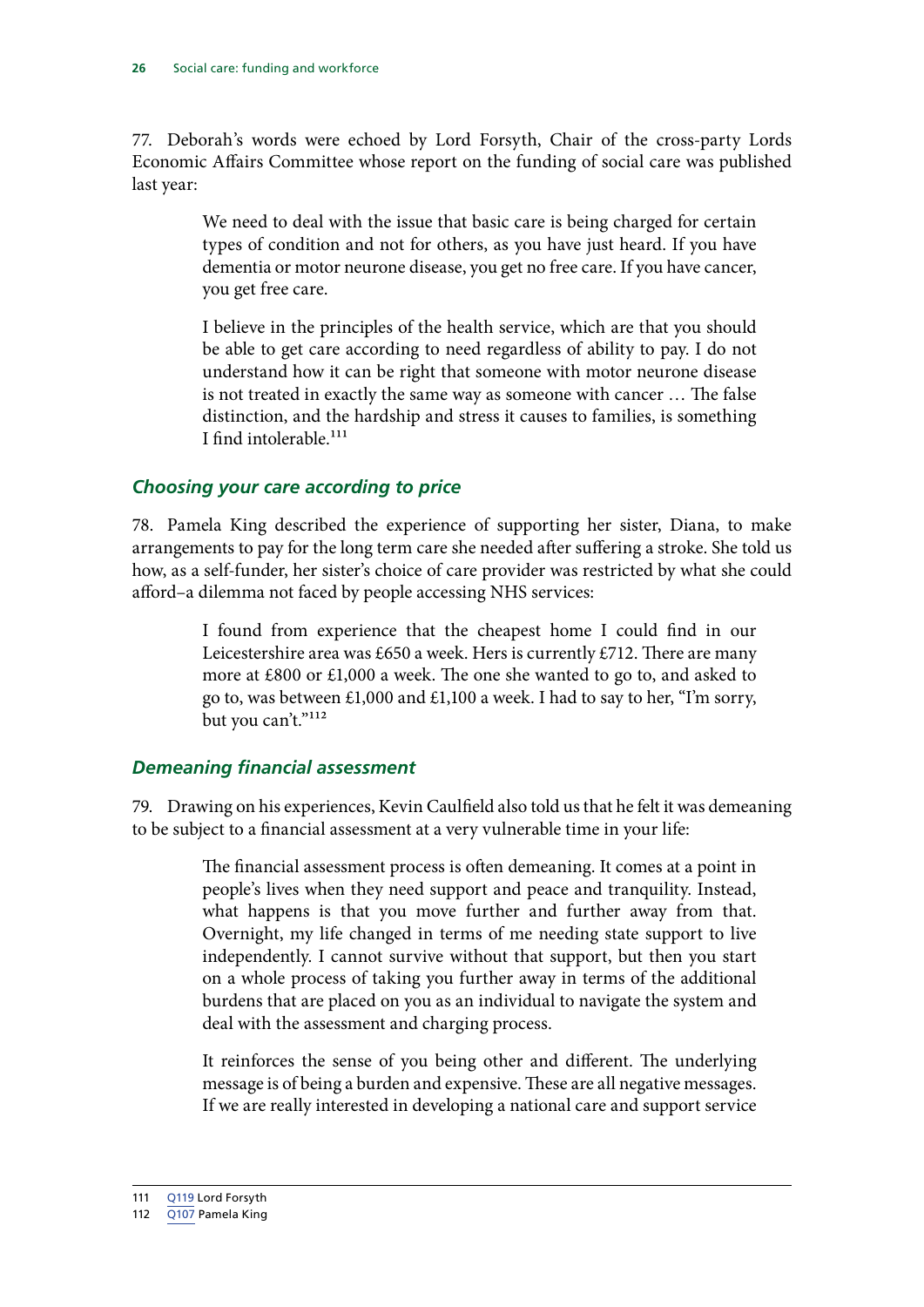<span id="page-28-0"></span>that meets people's needs, those things have to be taken into consideration. They are all issues that disabled people have been raising for 20 years or more. They are not new.<sup>113</sup>

#### *Difficulty of navigating the system*

80. Our witnesses with experience of the social care system also described the huge difficulties they face, as self-funders, in arranging care for their loved ones at a very stressful time in their lives, with very little support or guidance. Deborah described the system she had to navigate, without any signposting, as a 'quagmire', and told us that information was 'confusing, hard to find, and contradictory' and that a lack of information made it impossible to plan ahead.<sup>114</sup> Several years after her husband Atherton started needing care, Deborah discovered a day care centre which would have been very helpful to her husband, seven minutes away from their home, but the confusion and lack of signposting meant they had missed out on it for several years.115 Pamela described having to help her sister choose care from a directory provided by social services but which had no prices in it, "because the prices change all the time".<sup>116</sup>

#### *Risk of having to move to a cheaper home*

81. During our inquiry we heard that the way the funding system currently works subjects care users to the risk of great uncertainty and upheaval as their savings are spent and they approach the  $£23,500$  threshold to become eligible for local authority funding. Pamela King told us:

> She hadn't got any property and she was renting, and all the money she had was in pension pots, but they said that because she had more than £23,250, she would have to pay for her own care. She was paying in full for her own care until very recently, but I was advised not to find somewhere too expensive because when the time came that we needed to get social services to pay any difference, if we had chosen somewhere too expensive, they would probably ask me to move her out into a cheaper home.<sup>117</sup>

82. Pamela told us of the huge anxiety she and her sister then faced as her sister's money ran down towards the £23,250 threshold, and the risk that the local authority would move her to a cheaper care home. The local authority initially asked Pamela and her brother, both pensioners, to pay the top-up fee of £109 per week to enable their sister to stay in the care home which she had chosen and where she was settled. As they couldn't afford it, they had to go through a further local authority process of a review board to determine whether Diana would have to move.<sup>118</sup>

<sup>113</sup> [Q109](https://committees.parliament.uk//oralevidence/706/html) Kevin Caulfield

<sup>114</sup> Qq111-112 Deborah Gray

<sup>115</sup> Qq111-112 Deborah Gray

<sup>116</sup> [Q103](https://committees.parliament.uk//oralevidence/706/html) Pamela King

<sup>117</sup> [Q103](https://committees.parliament.uk//oralevidence/706/html) Pamela King

<sup>118</sup> [Q107](https://committees.parliament.uk//oralevidence/706/html) Pamela King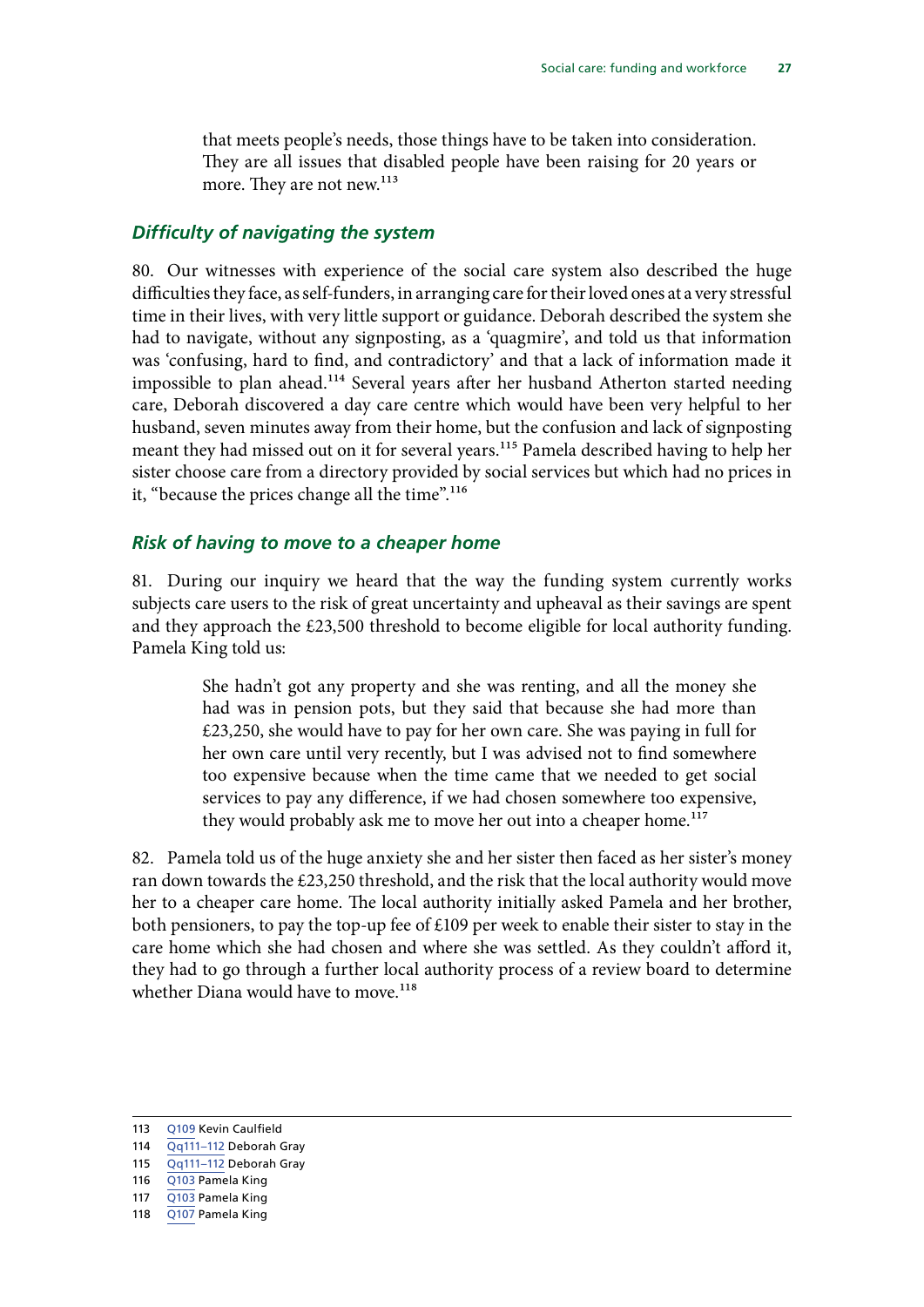#### <span id="page-29-0"></span>*No incentive to plan for the future*

83. It is not just older people who are adversely affected. We also heard that, for younger adults with lifelong care needs, the current funding system leaves them with no incentive to save or to buy their own home. Anna Severwright described the situation she faces as a young person with ongoing care needs:

> I have had genuine conversations with my family that at some point I will probably inherit half a house. That money will go completely. I would become completely a self-funder, and that money will be spent on social care. Some people might think that is right and some people might think it is wrong; I don't know. If I was not having social care and I inherited half a house, I could think about investing that money and doing all sorts with it. Obviously, if I spend it very quickly—I don't know on what—it would not go on social care. For me, there is some sense of inequity. Perhaps the only thing that could come in, if we are still going to contribute to care, is some sort of cap, so that once I have spent £40,000 in my lifetime on care, any money I then save, inherit or earn would be mine and would not be touched for social care  $^{119}$

Written evidence to the inquiry backed up the impacts described by the service users we spoke to.<sup>120</sup>

#### **Impact on the care market**

84. Sir Andrew Dilnot told us that the current funding system also had a negative impact on the care market:

> At the moment, the funding model means that if you have to buy social care, as Pamela, Kevin and Deborah all do, it is a bit like being in a shop with no prices. Although you know how much the price is per week or per month, you have no idea how long it will carry on, so you do not know what the overall cost will be. That makes it very difficult as a provider to invest and innovate. Forgive me for being an economist for a moment. Instead of there being a nice downward sloping demand curve, there is, effectively, a flat demand curve at whatever the cost of the minimum level of provision will be. That makes it very hard to innovate or invest. I would emphasise that the funding model not only creates fear, unfairness and anxiety for individual consumers, but also makes it a very difficult market in which to be a provider and contributes to the low and very consistent level of wages.<sup>121</sup>

85. As we set out in Chapter 1, the warnings about the future viability of the care market were expressed clearly and unequivocally by our witnesses representing local government.

<sup>119</sup> [Q45](https://committees.parliament.uk//oralevidence/482/html) Anna Severwright

<sup>120</sup> See, for example, Motor Neurone Disease (MND) Association [\(SCF0100](https://committees.parliament.uk/writtenevidence/9550/html)); Independent Age ([SCF0043](https://committees.parliament.uk/writtenevidence/6337/html)); Alzheimer's Society ([SCF0034\)](https://committees.parliament.uk/writtenevidence/6299/html)

<sup>121</sup> [Q142,](https://committees.parliament.uk//oralevidence/706/html) Sir Andrew Dilnot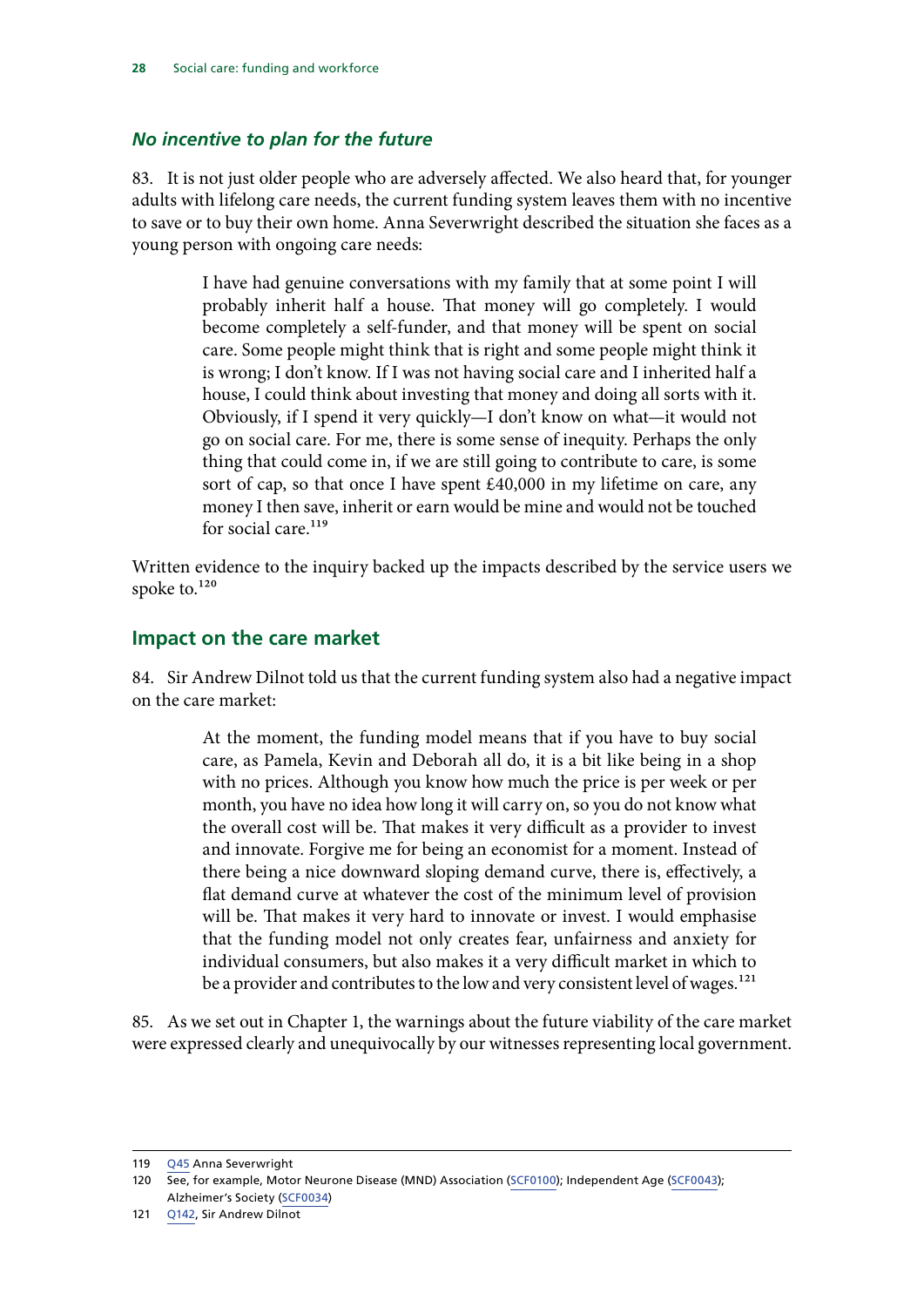## <span id="page-30-0"></span>**The options for reform**

#### *The Japanese system*

86. We were privileged to take evidence from Yasu Shiozaki, who previously served for three years as Minister for Health, Labour and Welfare in the Cabinet of Japan. Minister Shiozaki described the Japanese reforms that were introduced in 2000 to address difficulties in providing and funding social care for their rapidly ageing population.

#### **Box 2: <social care funding in Japan>**

Japan introduced a new long-term social care system in 2000, to meet the challenges caused by a rapidly ageing population and decreasing capacity for families to take care of older relatives.

The system provides universal comprehensive social care packages for those who need them, which are co-ordinated by care managers. As well as increasing access to social care, the introduction of this system has resulted in a very active competitive market for care providers, who compete on quality and reputation rather than price, with prices set nationally.

Service users pay a co-payment of between 10% and 30% of the total care cost. Those in residential care pay 'hotel costs' (accommodation and food) but these contributions are means-tested and capped for those on low incomes. The system is funded through general taxation and through 'premiums' paid by all people over 40 at a rate of 1% of income.

87. Minster Shiozaki told us that these reforms have had a positive impact on the care provider market in Japan, expanding the number and variety of affordable care services. It has resulted in people who use care, and their families, having a choice, and has delivered greater efficiency, variety and flexibility of services. Of equal importance, it has mitigated the financial burden arising from out-of-pocket payments by each household. As a result, the burden on family carers—particularly women—has decreased. Finally, the improved access to affordable social are has brought about a reduction of hospitalisation without due clinical need.<sup>122</sup>

88. Minister Shiozaki told us that, in common with many social care systems, financial sustainability is always a big challenge. Japan is also facing workforce problems, with a shortage of social care workers which they plan to tackle by growing their international recruitment of care workers. While accepting that 'nobody loves being taxed', Minister Shiozaki said that the public insurance scheme for elderly care has now been accepted as an indispensable part of the social infrastructure.<sup>123</sup>

89. **The current system is unfair, confusing, demeaning, and frightening for the most vulnerable people in our society, and their families. It is therefore essential that the Government tackle the problems in the care sector as a priority. The success of the reforms in Japan has demonstrated that it is possible for a Government to grasp the nettle and take decisions on social care which, though they may be initially difficult, lead to positive and lasting change which is widely accepted by society.**

<sup>122</sup> [Q126](https://committees.parliament.uk//oralevidence/706/html) Minister Shiozaki

<sup>123</sup> [Q127](https://committees.parliament.uk//oralevidence/706/html) Minister Shiozaki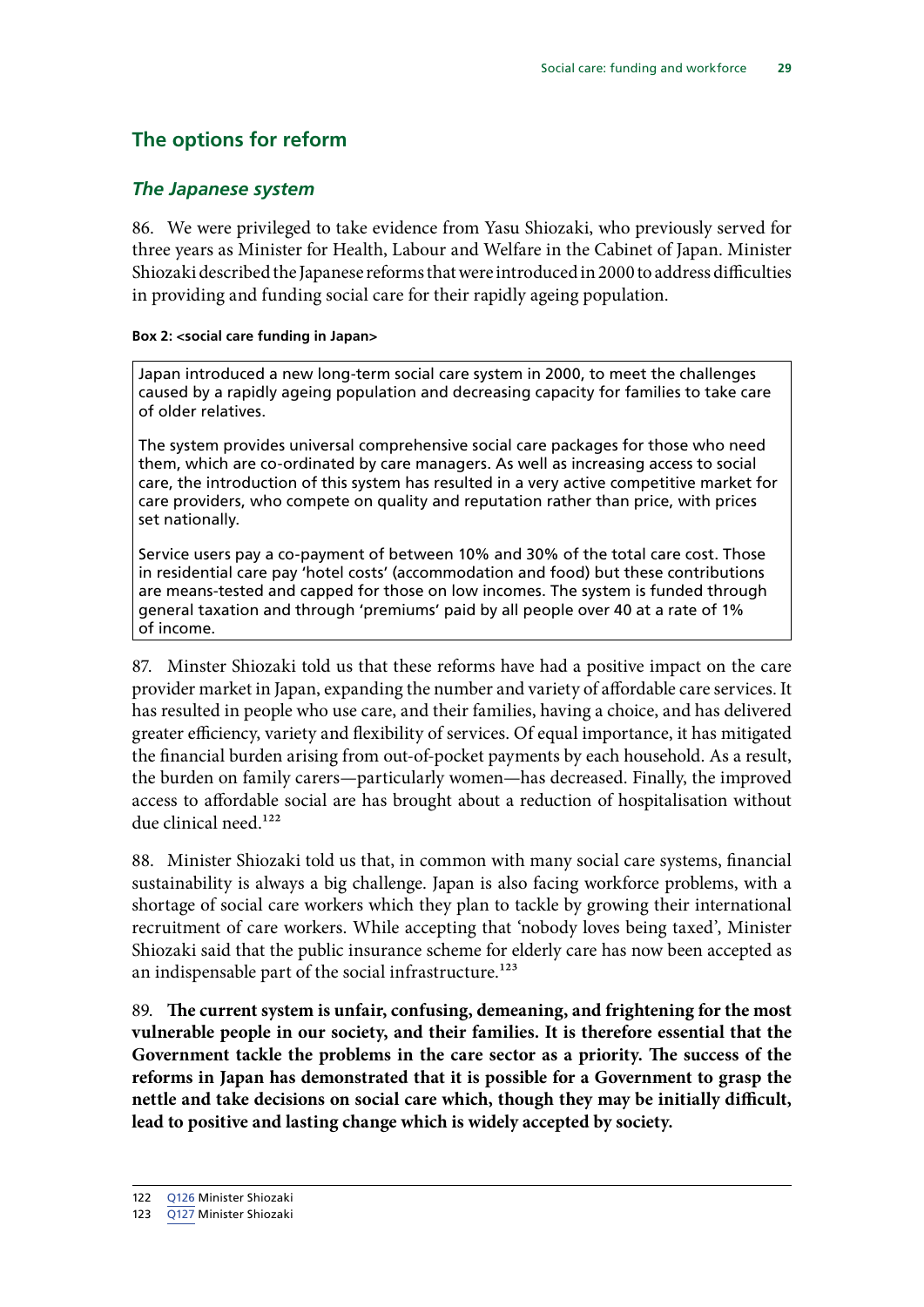#### <span id="page-31-0"></span>*Options for reform—free personal care and a cap on care costs*

90. In this section we consider the options for long-term sustainable reform of the funding of social care. We were grateful to Lord Forsyth, Chair of the Lords Economic Affairs Committee, whose in-depth inquiry into social care funding reported in July 2019; and to Sir Andrew Dilnot, Chair of the Government's Commission on the Funding of Care and Support, which reported in 2011 who gave evidence on their proposals for a long-term solution.

#### *Lord's Economic Affairs Committee's report on social care funding*

91. Lord Forsyth's Committee recommended the introduction of free personal care, with an estimated cost of £7bn:

> The Government should introduce a basic entitlement to publicly funded personal care<sup>124</sup> for individuals with substantial and critical levels of need. Accommodation costs and the costs of other help and support should still be incurred by the individual.<sup>125</sup>

92. In Scotland, where free personal care is in place, a limit of  $£180$  per week is placed on funding for personal care, with a further £81 for people needing nursing care. If care costs more than that, the person's savings or assets would be used to pay the difference. The Health Foundation estimate that free personal care allowances currently only meet around 25% of the weekly cost of a residential care home. The Health Foundation's estimate of introducing a version of the Scottish system in England is £5bn.

93. Free personal care was also a key recommendation of the report on the Long Term Funding of Adult Social Care published by our predecessor Health and Social Care Committee, working jointly with the Housing, Communities and Local Government Committee, published in 2018.<sup>126</sup>

#### *Sir Andrew Dilnot's Review*

94. Sir Andrew Dilnot's review recommended the introduction of a **lifetime cap on care costs**. Under this policy a person with savings and assets would be expected to make a contribution, but only up to a certain maximum, after which the state would fund care. In common with proposals for free personal care, under a lifetime cap policy, people would still be expected to pay their basic living costs. This reduces the incentive to move to into residential care, as there is increasing evidence in favour of supporting people to receive care in their own homes, where this is feasible.<sup>127</sup>

<sup>124</sup> Personal care means essential help with basic activities of daily living, such as washing and bathing, dressing, continence, mobility and help with eating and drinking. It does not include other areas where support might be needed, such as assistance with housework, laundry or shopping.

<sup>125</sup> House of Lords Economic Affairs Committee, [Social care funding: time to end a national scandal,](https://publications.parliament.uk/pa/ld201719/ldselect/ldeconaf/392/392.pdf) HL 392, paragraph 135

<sup>126</sup> Health and Social Care Committee and Housing, Communities and Local Government Committee, [Long Term](https://publications.parliament.uk/pa/cm201719/cmselect/cmcomloc/768/768.pdf)  [Funding of Adult Social Care,](https://publications.parliament.uk/pa/cm201719/cmselect/cmcomloc/768/768.pdf) 2018

<sup>127</sup> House of Commons Library, [Social Care: Government reviews and policy proposals for paying for care since 1997](https://commonslibrary.parliament.uk/research-briefings/cbp-8000/)  [\(England\)](https://commonslibrary.parliament.uk/research-briefings/cbp-8000/) October 2017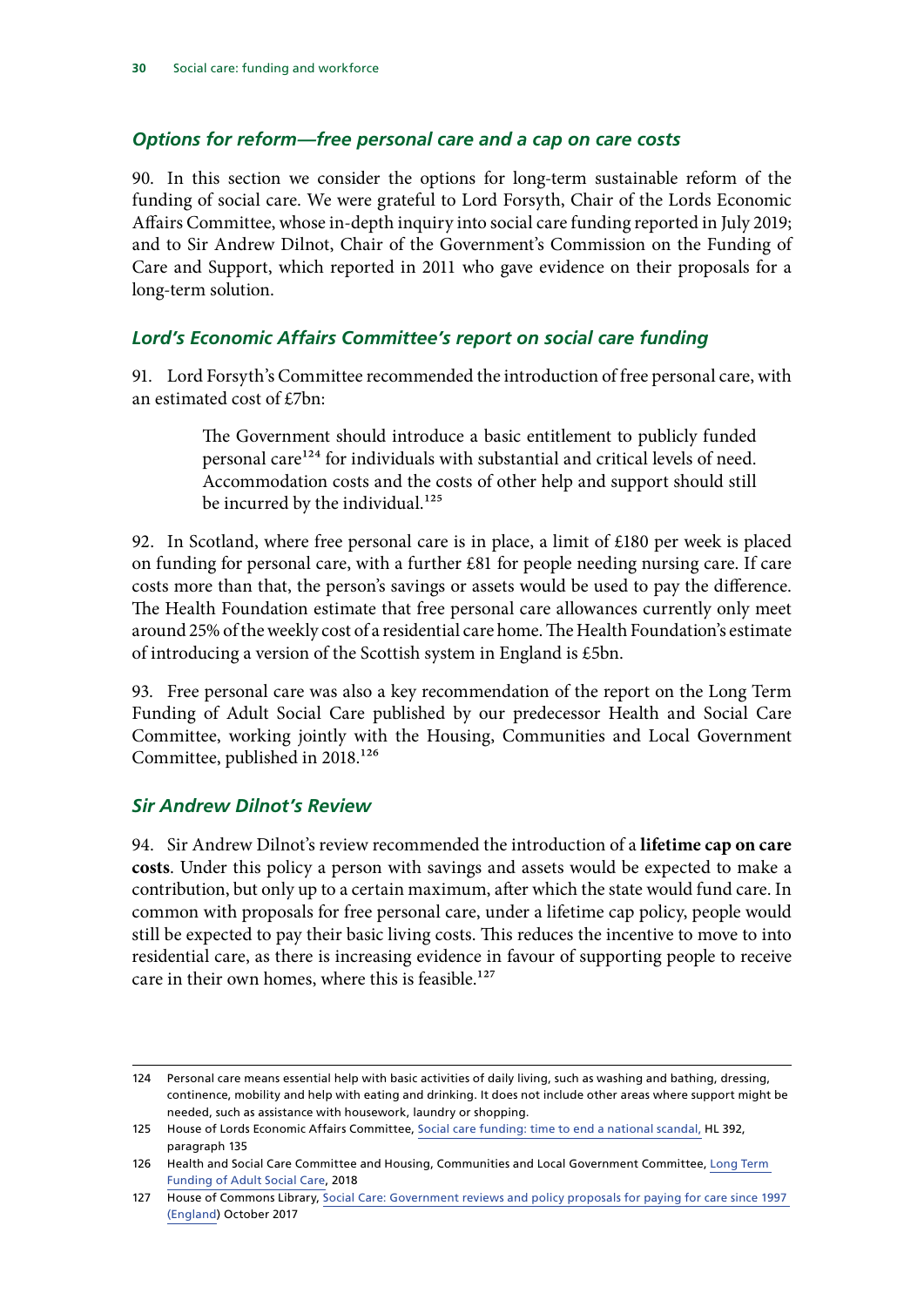<span id="page-32-0"></span>95. A cap on care costs was accepted in principle by the Government, and the Care Act 2014 includes provisions to implement such a measure. The Commission recommended a cap of £35,000 for over 65s, with lower caps for those under 65. The Government, however, opted for a less generous cap of £75,000. Despite the passage of the Care Act 2014 and widespread acceptance of the policy, its implementation was delayed in 2015 and has never been reinstated.128

96. In evidence to us, Sir Andrew reiterated his recommendation that the cap should be set at £46,000 and that the charge for general living allowances should be set at £8,000 per year. The Health Foundation estimate that implementing a cap on care costs set at this level would cost £3.1 billion in 2023–24.129

### *Weighing up the options*

97. Anita Charlesworth of the Health Foundation gave the following explanation of the differences between free personal care and a cap:

> The key differences between the cap on care costs and free personal care are that neither pay for the full cost of care; both require individuals to contribute. Free personal care… helps individuals from the beginning when they move into a care home, but if individuals need to stay there for a long time or they have very high needs, they are not protected against very high costs. A cap on care costs means that individuals contribute at the beginning, but they are protected from very high costs. That shifts the balance of state spending to those in greatest need. In the end, it is a judgment call between those two things as to which unfairness you think is greater.<sup>130</sup>

98. Lord Forsyth told us that his Committee came to the conclusion that free personal care was the best way to reform care because it would align social care funding with the principles of the NHS—having care delivered free at point of use without a means test and would take away the complexity and worry currently faced by social care users and their families:

> We came to the conclusion that the difference in cost between having free personal care—the basics like washing, cleaning, continence and feeding as they have in Scotland, and the Dilnot proposals did not represent a very substantial increase in funding. It just meant that it was simple and was aligned with the principles of the health service.

> I did not think shopping, cleaning and things of that kind should be covered, but very basic services—help for people who are doubly incontinent, with the changing of beds, and help with feeding. All of those basic things should be provided free according to need. People should not have the complexity and worry that arises as they run out of money. They see their savings run down

<sup>128</sup> House of Commons Library, [Social Care: Government reviews and policy proposals for paying for care since 1997](https://commonslibrary.parliament.uk/research-briefings/cbp-8000/)  [\(England\)](https://commonslibrary.parliament.uk/research-briefings/cbp-8000/) October 2017

<sup>129</sup> If pay is to be increased in line with the National Living Wage uplift modelled by the Health Foundation, as per the Committee's earlier recommendation, this figure of £3.1bn is a slight underestimate of the total required to implement the cap on care costs.

<sup>130</sup> [Q37](https://committees.parliament.uk//oralevidence/482/html) Anita Charlesworth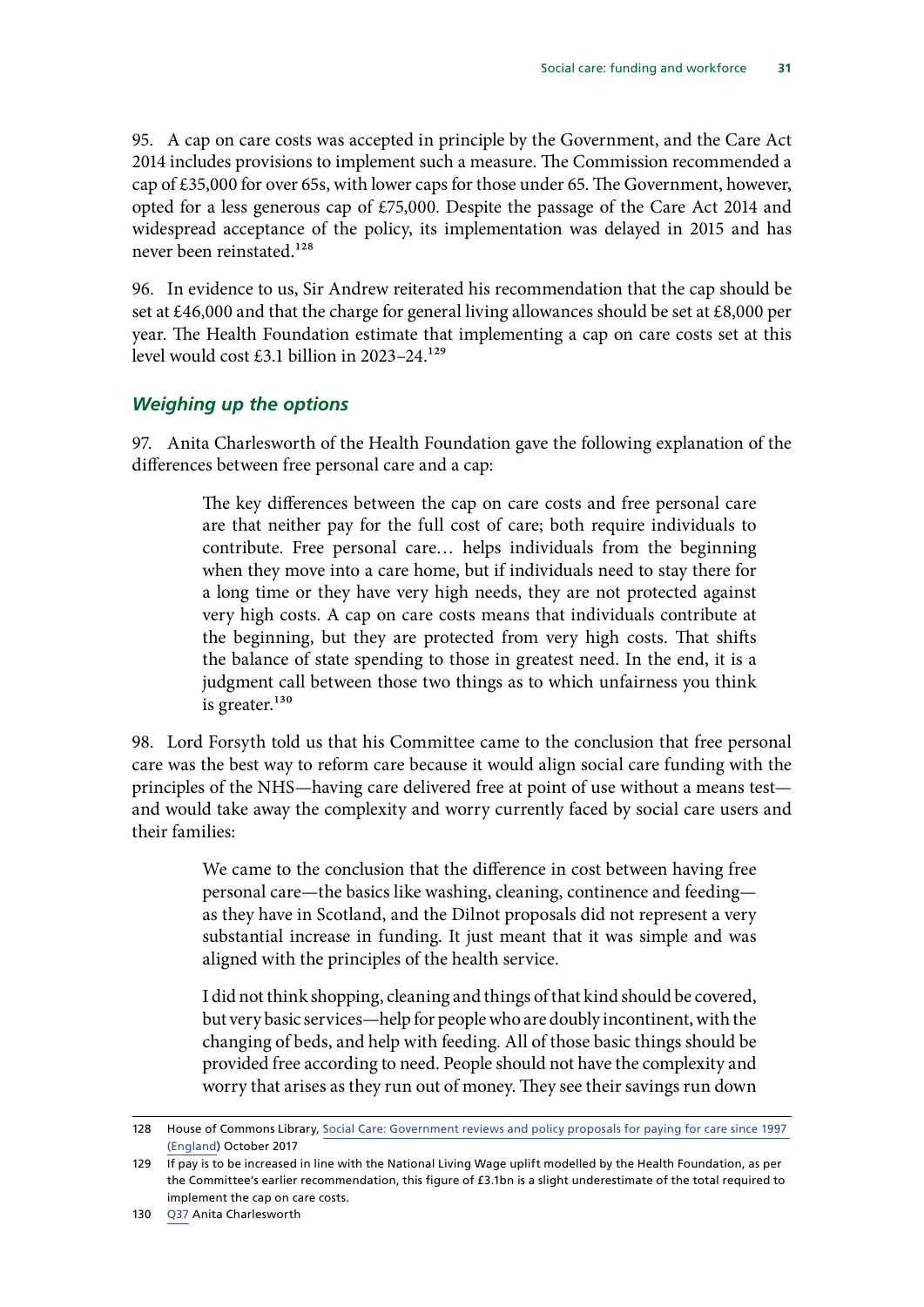to the last £14,250, and even then they are asked to make a contribution. If they cannot afford to pay, "Couldn't you get some of your relatives to pay?" It is a most debilitating system and difficult to defend.<sup>131</sup>

99. Andrew Dilnot set out to us the arguments in favour of a cap:

If your costs are more than £200 a week—say, the £712 a week that Pamela was paying in the care home for her sister, or the £1,000 a week that is needed for Atherton's care costs—free personal care does not help you very much. It pays for the first slice, but it still leaves you exposed to the much higher costs. I think a cap is the most efficient way of spending money to help the people who are in the greatest need. It takes away the fear that otherwise people face.

In social care, free personal care would help everybody who had social care needs, but the people it would help the most would be the people with low needs, all of whose costs would be met, whereas somebody like Atherton, or Pamela's sister Diana, would still be left exposed to very substantial costs. It seems to me that, when we introduce a social insurance system, the people we want to help most are the people who face the highest needs and the greatest category of problems.132

100. A decision on free personal care and a lifetime cap on care costs is not a binary choice. Both could be introduced, giving individuals a social care service where basic care is free at the point of delivery, as is the case with the NHS, as well as introducing a protection against unaffordable costs. The Lords Committee report acknowledged that if free personal care was introduced, some people who need long-term care for many years, particularly in residential and nursing homes, might still face catastrophic accommodation costs. It therefore recommended that "to avoid catastrophic accommodation costs, the Government should also explore a cap".<sup>133</sup> The Health Foundation, arguing for the introduction of a cap first, also says that following that, free personal care could be introduced as a next step.<sup>134</sup> Sir Andrew Dilnot was also supportive of free personal care being introduced as well as a cap, if funding allowed. $135$ 

101. **The Lords Economic Affairs Committee's report makes a persuasive case for the introduction of free personal care. This would cost around £5bn per year, which is only a small fraction of what is currently spent on NHS care. It would also simplify the current confusing arrangements for people who need care, and would put social care on a more equal footing with the NHS by ensuring that all basic care needs are met free at the point of need. Free personal care was also recommended by a joint report of the Health and Social Care Committee and Housing, Communities and Local Government Committee in 2018.**

<sup>131</sup> [Q120](https://committees.parliament.uk//oralevidence/706/html) Lord Forsyth

<sup>132</sup> [Q140](https://committees.parliament.uk//oralevidence/706/html) Sir Andrew Dilnot

<sup>133</sup> House of Lords Economic Affairs Committee, [Social care funding: time to end a national scandal,](https://publications.parliament.uk/pa/ld201719/ldselect/ldeconaf/392/392.pdf) HL 392, paragraph 135

<sup>134</sup> Health Foundation ([SCF0044\)](https://committees.parliament.uk/writtenevidence/6340/html)

<sup>135</sup> Oral evidence, Sir Andrew Dilnot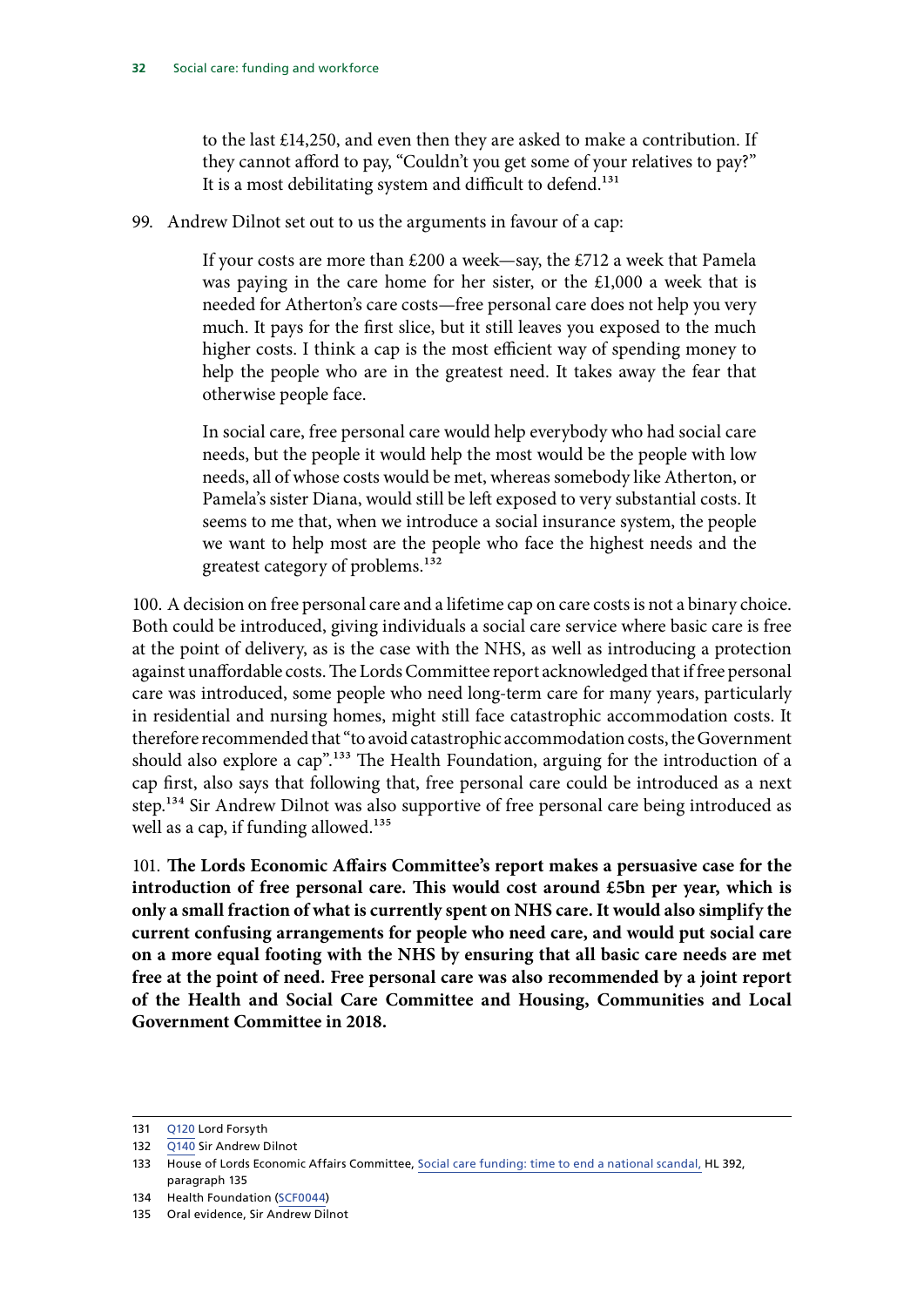<span id="page-34-0"></span>102. **We also strongly endorse a lifetime cap on care costs which could be implemented swiftly under the provisions of the Care Act 2014. Such a change would focuses resources on the most severely affected people, protecting those with very high care needs–and remove the injustice which sees the NHS cover certain types of extreme care costs but the social care system not cover others, including those with dementia, motor neurone disease or many other neurological conditions. Any reform package must therefore introduce a cap on care costs to protect people against catastrophic costs. We believe this should be set at the level specified in Sir Andrew Dilnot's original report, namely £46,000 which will cost around £3.1bn by 2023–24.**

#### **Overall conclusion**

103. **The COVID-19 pandemic has had devastating consequences both for vulnerable people using social care, and for the committed professional workforce that provide that care. These challenges have been exacerbated by long-standing funding and workforce issues which need to be recognised by the government in a social care reform package that must be brought forward before the end of this financial year.**

104. **We believe that the starting point for the social care funding increase must be an additional £7bn per year by 2023–24 to cover demographic changes, uplift staff pay in line with the National Minimum Wage and to protect people who face catastrophic social care costs. This represents a 34% increase from the 2023–24 £20.4bn adult social care baseline projected budget at today's prices. In this report we have not examined how such an increase could be funded but we recognise the challenges involved and the need for innovative thinking to address them.**

105. **But we are clear that this is only a starting point. It will not provide any improvement in access to care, which is urgently needed and would be improved through introducing free personal care as recommended by previous select committee reports from both the Lords and the Commons, which we continue to endorse as worthy of consideration. The full cost of adequately funding social care is therefore likely to be substantially higher than £7bn, potentially running to tens of billions of pounds. We recognise these are substantial increases at a time of severe financial pressure but the evidence we have heard both from those who use social care, and frontline social care workers suggests that the gravity of the crisis now facing the social care sector requires a bold response if we are to recognise the sacrifices made recently by the social care workforce and—most importantly—look after vulnerable people in our society with the dignity and respect they deserve.**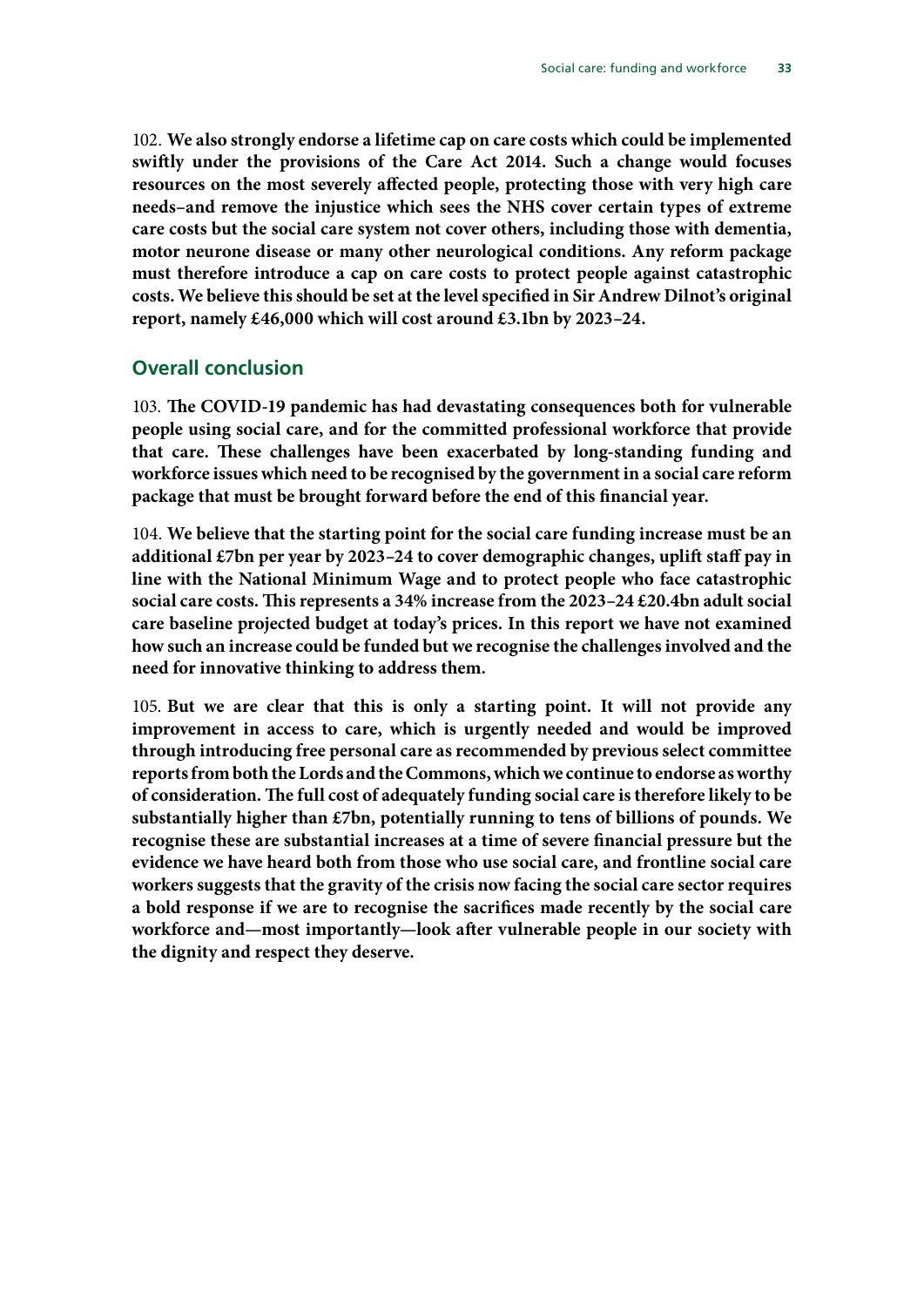## <span id="page-35-0"></span>Conclusions and recommendations

#### Introduction

1. The case for making a sustained investment in social care has never been stronger– the toll the pandemic has taken on this sector means that social care is no longer a hidden problem, but one that the country as a whole understands. We urge the Government to now address this crisis as a matter of urgency. (Paragraph 10)

### Current funding problems in social care

- 2. It is clear from the evidence we have heard that funding shortfalls are having a serious negative impact on the lives of those who use the social care system, as well impacting the pay levels of the workforce and threatening the sustainability of the care market. An immediate funding increase is needed to avoid the risk of market collapse caused by providers withdrawing from offering services to council-funded clients and focusing exclusively on the self-pay market. (Paragraph 32)
- 3. The crisis in social care funding has been brought into sharp focus by the COVID-19 pandemic, and this must now be addressed by Government as a matter of the utmost urgency. The funding increase we are calling for is significant at a time when public finances are likely to be stretched, but the pandemic has made it clear that doing nothing is no longer an option. Providing adequate funding for social care will also help the NHS, and may itself have positive economic and long-term social impacts, given that social care is an important part of the economy. (Paragraph 35)
- 4. We believe the starting point must be an increase in annual funding of  $\text{\pounds}3.9$  bn by 2023–24 to meet demographic changes and planned increases in the National Living Wage. However such an increase alone will not address shortfalls in the quality of care currently provided, reverse the decline in access or stop the market retreating to providing only for self-payers. Further funding to address these issues is therefore also required as a matter of urgency. (Paragraph 36)
- 5. Alongside such a long term funding settlement we strongly believe the government should publish a 10 year plan for the social care sector as it has done for the NHS. The two systems are increasingly linked and it makes no sense to put in place long term plans for one without the other. Failure to do so is also likely to inhibit reform and lead to higher costs as workforce shortages become more pronounced with higher dependency on agency staff. Reducing the 30% turnover rates typical in the sector will also require a long term, strategic approach to social care pay and conditions. (Paragraph 37)

### The social care workforce

6. It is vital that the supply of PPE to social care providers is protected in the event of any future surges of coronavirus so that providers can be confident in their access to PPE. (Paragraph 43)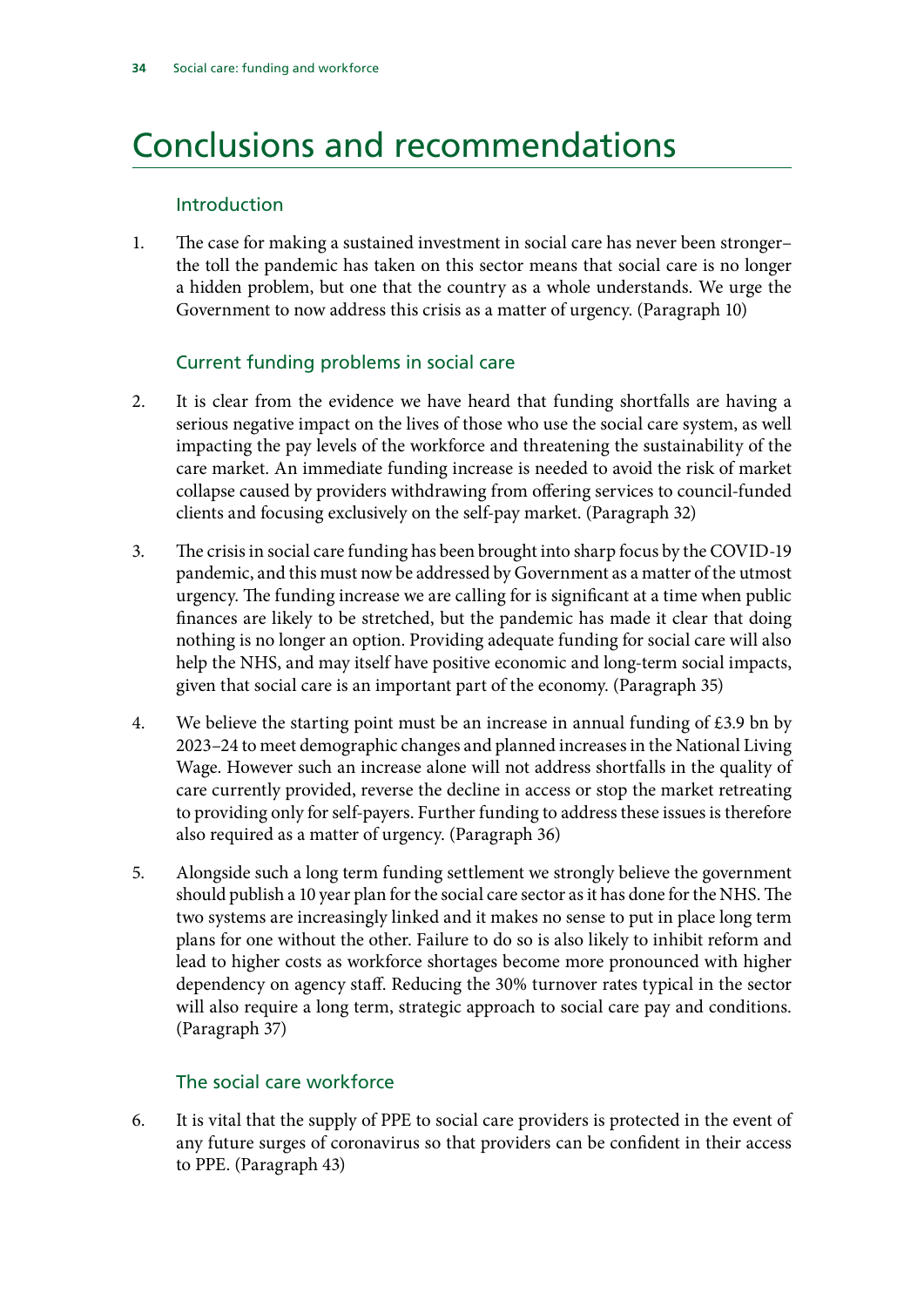- 7. *The Government must ensure that standards for weekly testing for care home staff are maintained including rapid turnaround times and that regular data is published on the number of tests delivered to social care staff and residents. In addition, the Government should consider extending routine testing beyond care homes to other care settings, particularly domiciliary care and consider including a named key relative in routine testing.* (Paragraph 45)
- 8. Improving the level of recognition afforded to social care workers must be a key focus for the Government to safeguard the future of the social care workforce. Not to do so would be to fail the many thousands of care workers who have worked so tirelessly during the coronavirus pandemic. Building on initial steps such as the CARE badge and recruitment campaigns for social care, there are a number of practical changes which the Government must make to improve the level of recognition felt by social care professionals and to support the future sustainability of the workforce. These are detailed below and in our recommendations. (Paragraph 49)
- 9. We welcome the Government's commitment to bringing forward a long-term solution to low pay in social care. It is essential that this solution provides a sustainable basis for continued rises in pay above and beyond increases to the National Minimum Wage and in line with increases given to NHS staff. Evidence from the Health Foundation and others demonstrates that this must be supported by investment: the Health Foundation estimates that to increase the average pay in social care to just 5% above the National Living Wage, while meeting future demand, would cost an extra £3.9bn per year by 2023–24. (Paragraph 54)
- 10. *The Government must use the forthcoming Spending Review to ensure that there is a sustainable funding settlement to provide for competitive pay for social care workers which ensures parity with NHS staff and is reflective of the skilled nature of social care work. Parity could be achieved by linking social care pay to equivalent bands of the NHS Agenda for Change contract and introducing meaningful pay progression.*  (Paragraph 55)
- 11. *Inadequate employment conditions undermine the sustainability of the social care workforce and have been brought into sharp relief by the coronavirus pandemic. As well as addressing issues of pay within the social care sector, we recommend that the Government bring forward proposals to support the improvement of employment conditions in the sector, including reducing the over-reliance on zero hours contracts and improving the provision of sick pay.* (Paragraph 58)
- 12. The Secretary of State has committed to increasing the alignment between the training of NHS and social care staff and his stated ambition being to make it easier for a registered nurse, for example, to move between the NHS and social care is an important one. We await more detail about how this increased alignment will be achieved. It is important that this increase in alignment of training is not focused solely on nurses and other social care workers with a registered qualification, or allowing care staff to more easily move to higher paying roles in the NHS. Establishing a clear career path with substantial training opportunities, more effectively aligned with the NHS is vital for all entrants to the social care workforce. (Paragraph 62)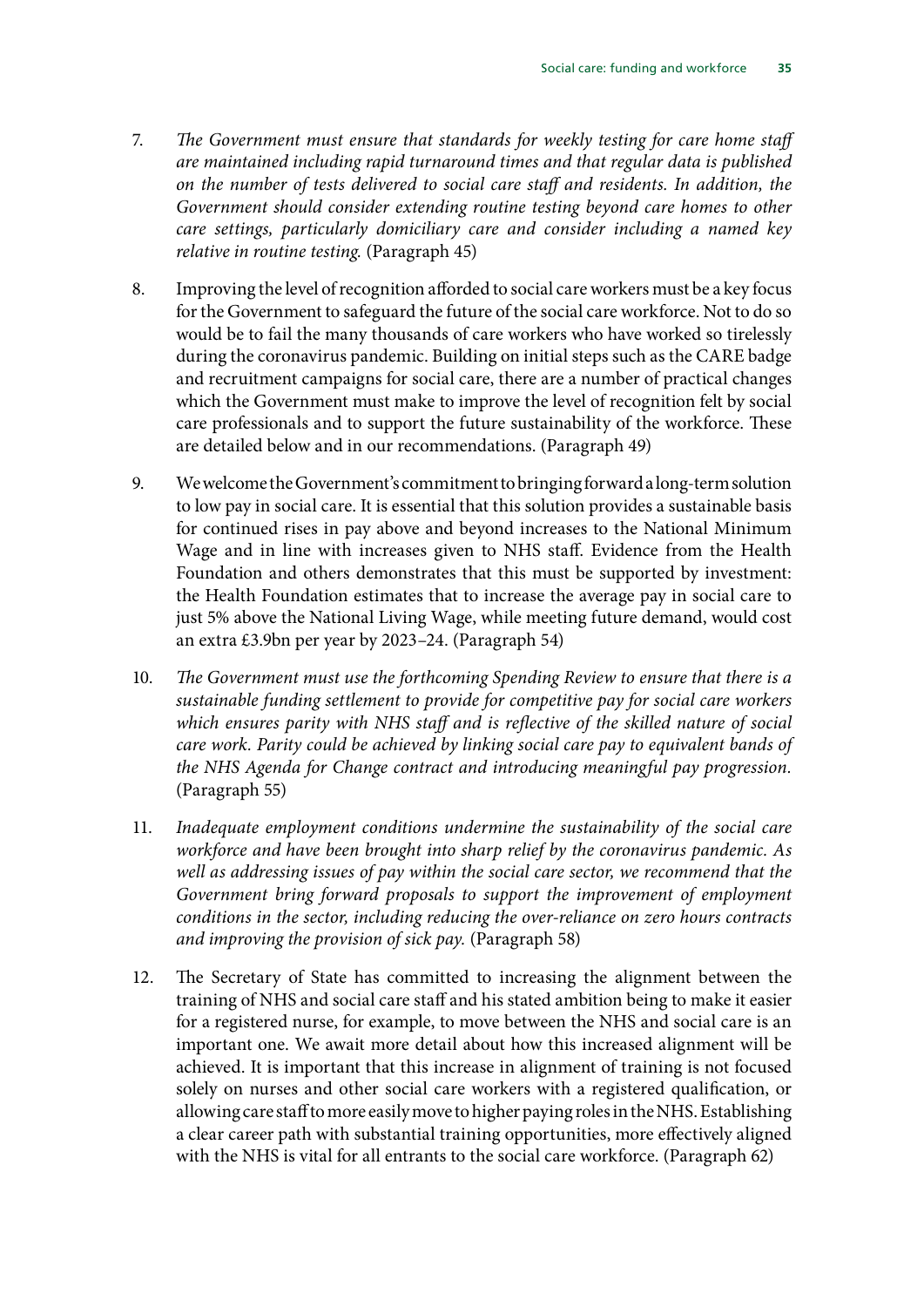- 13. As part of its long-term proposals for the future of social care, we recommend that the Government work with Skills for Care and the social care sector to bring forward a plan to streamline the training of social care workers in order to improve routes of entry to the profession and improve career progression for existing social care workers. The plan should include proposals to improve alignment with training for NHS staff and to improve the professional recognition of social care staff. We further recommend that the workforce development fund be expanded to implement the plan, ensuring that all staff are able to access funding for training and career development. (Paragraph 67)
- 14. *The Government must ensure that transitional arrangements are in place to ensure that social care workers can continue to be recruited from overseas for as long as it takes to build sufficient resilience in the domestic supply of social care workers. We agree with the Migration Advisory Committee (MAC) that building this resilience will depend on improving pay and other workforce issues in social care.* (Paragraph 72)
- 15. *We are concerned that lower qualified social care workers and those without qualifications at all are not eligible for the new NHS visa, not least because it undermines parity of esteem between the health and social care sectors. The Government should accept the MAC's recent recommendation to add senior social care workers to the shortage occupation list. We welcome the MAC's plans to conduct further research on the social care workforce: this research should consider the impact of new immigration rules on the ability of care providers to recruit to less senior roles.* (Paragraph 73)

#### Longer term reform of social care funding

- 16. The current system is unfair, confusing, demeaning, and frightening for the most vulnerable people in our society, and their families. It is therefore essential that the Government tackle the problems in the care sector as a priority. The success of the reforms in Japan has demonstrated that it is possible for a Government to grasp the nettle and take decisions on social care which, though they may be initially difficult, lead to positive and lasting change which is widely accepted by society. (Paragraph 89)
- 17. The Lords Economic Affairs Committee's report makes a persuasive case for the introduction of free personal care. This would cost around £5bn per year, which is only a small fraction of what is currently spent on NHS care. It would also simplify the current confusing arrangements for people who need care, and would put social care on a more equal footing with the NHS by ensuring that all basic care needs are met free at the point of need. Free personal care was also recommended by a joint report of the Health and Social Care Committee and Housing, Communities and Local Government Committee in 2018. (Paragraph 101)
- 18. We also strongly endorse a lifetime cap on care costs which could be implemented swiftly under the provisions of the Care Act 2014. Such a change would focuses resources on the most severely affected people, protecting those with very high care needs–and remove the injustice which sees the NHS cover certain types of extreme care costs but the social care system not cover others, including those with dementia, motor neurone disease or many other neurological conditions. Any reform package must therefore introduce a cap on care costs to protect people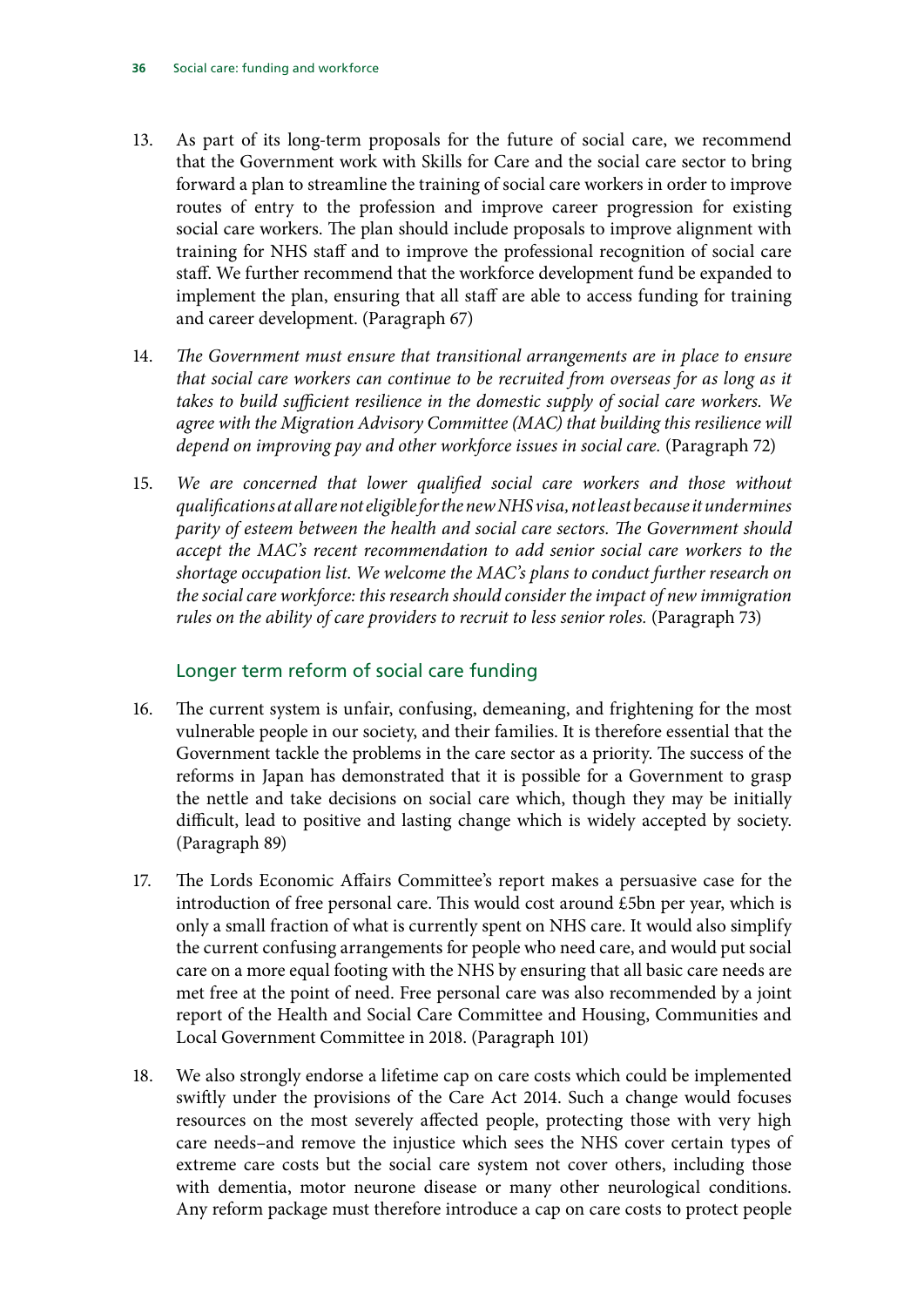against catastrophic costs. We believe this should be set at the level specified in Sir Andrew Dilnot's original report, namely £46,000 which will cost around £3.1bn by 2023–24. (Paragraph 102)

- 19. The COVID-19 pandemic has had devastating consequences both for vulnerable people using social care, and for the committed professional workforce that provide that care. These challenges have been exacerbated by long-standing funding and workforce issues which need to be recognised by the government in a social care reform package that must be brought forward before the end of this financial year. (Paragraph 103)
- 20. We believe that the starting point for the social care funding increase must be an additional £7bn per year by 2023–24 to cover demographic changes, uplift staff pay in line with the National Minimum Wage and to protect people who face catastrophic social care costs. This represents a 34% increase from the 2023–24 £20.4bn adult social care baseline projected budget at today's prices. In this report we have not examined how such an increase could be funded but we recognise the challenges involved and the need for innovative thinking to address them. (Paragraph 104)
- 21. But we are clear that this is only a starting point. It will not provide any improvement in access to care, which is urgently needed and would be improved through introducing free personal care as recommended by previous select committee reports from both the Lords and the Commons, which we continue to endorse as worthy of consideration. The full cost of adequately funding social care is therefore likely to be substantially higher than £7bn, potentially running to tens of billions of pounds. We recognise these are substantial increases at a time of severe financial pressure but the evidence we have heard both from those who use social care, and frontline social care workers suggests that the gravity of the crisis now facing the social care sector requires a bold response if we are to recognise the sacrifices made recently by the social care workforce and—most importantly—look after vulnerable people in our society with the dignity and respect they deserve. (Paragraph 105)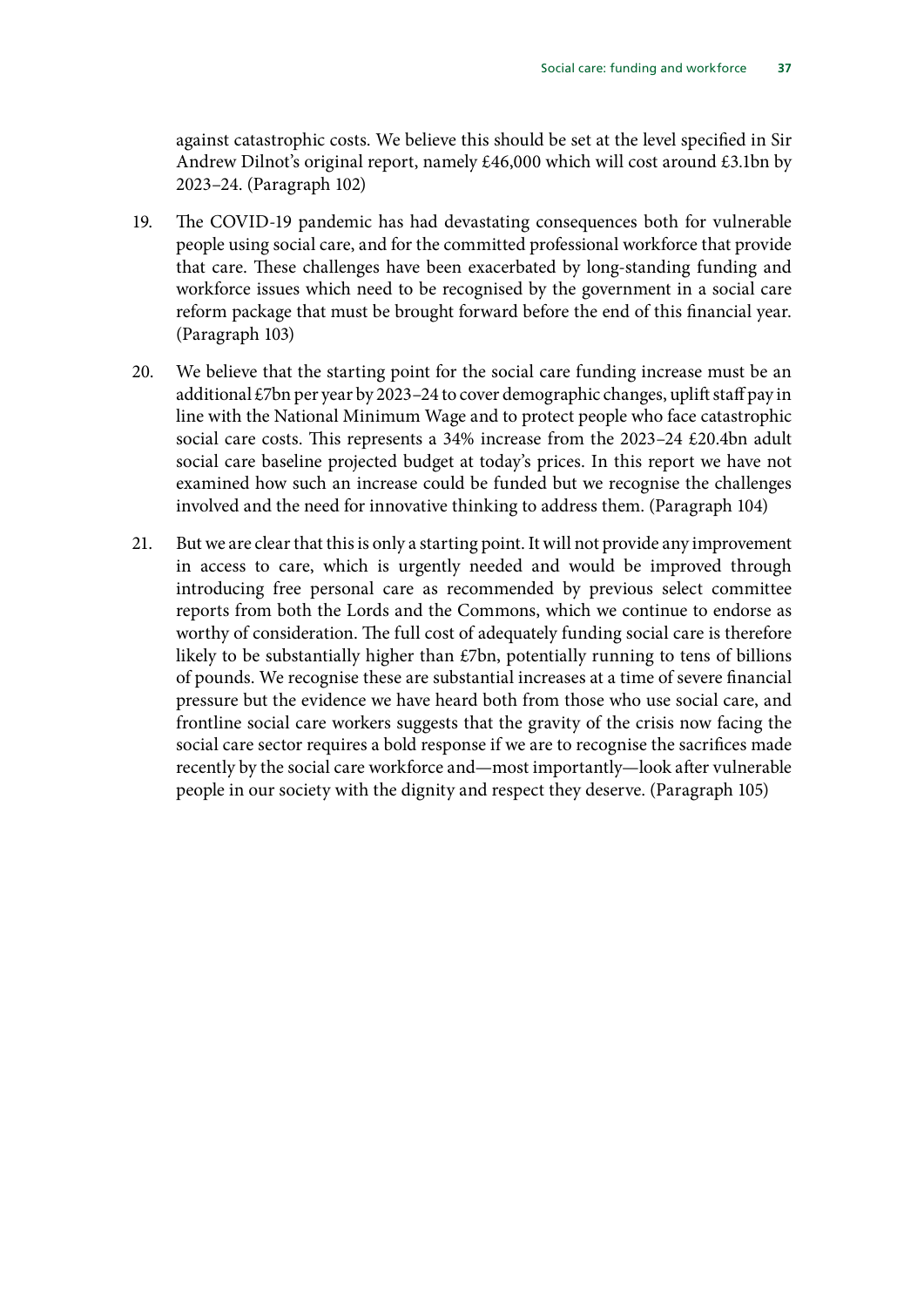## <span id="page-39-0"></span>Formal minutes

### **Thursday 15 October 2020**

Members present:

Jeremy Hunt, in the Chair

| Paul Bristow    | Neale Hanvey   |
|-----------------|----------------|
| Rosie Cooper    | Barbara Keeley |
| Dr James Davies | Dean Russell   |
| Dr Luke Evans   | Laura Trott    |

Draft Report (*Social care: funding and workforce*), proposed by the Chair, brought up and read.

*Ordered*, That the draft Report be read a second time, paragraph by paragraph.

Paragraphs 1 to 105 read and agreed to.

*Resolved*, That the Report be the Third Report of the Committee to the House.

*Ordered*, That the Chair make the Report to the House.

*Ordered*, That embargoed copies of the Report be made available, in accordance with the provisions of Standing Order No. 134.

[Adjourned till Tuesday 20 October at 9.00am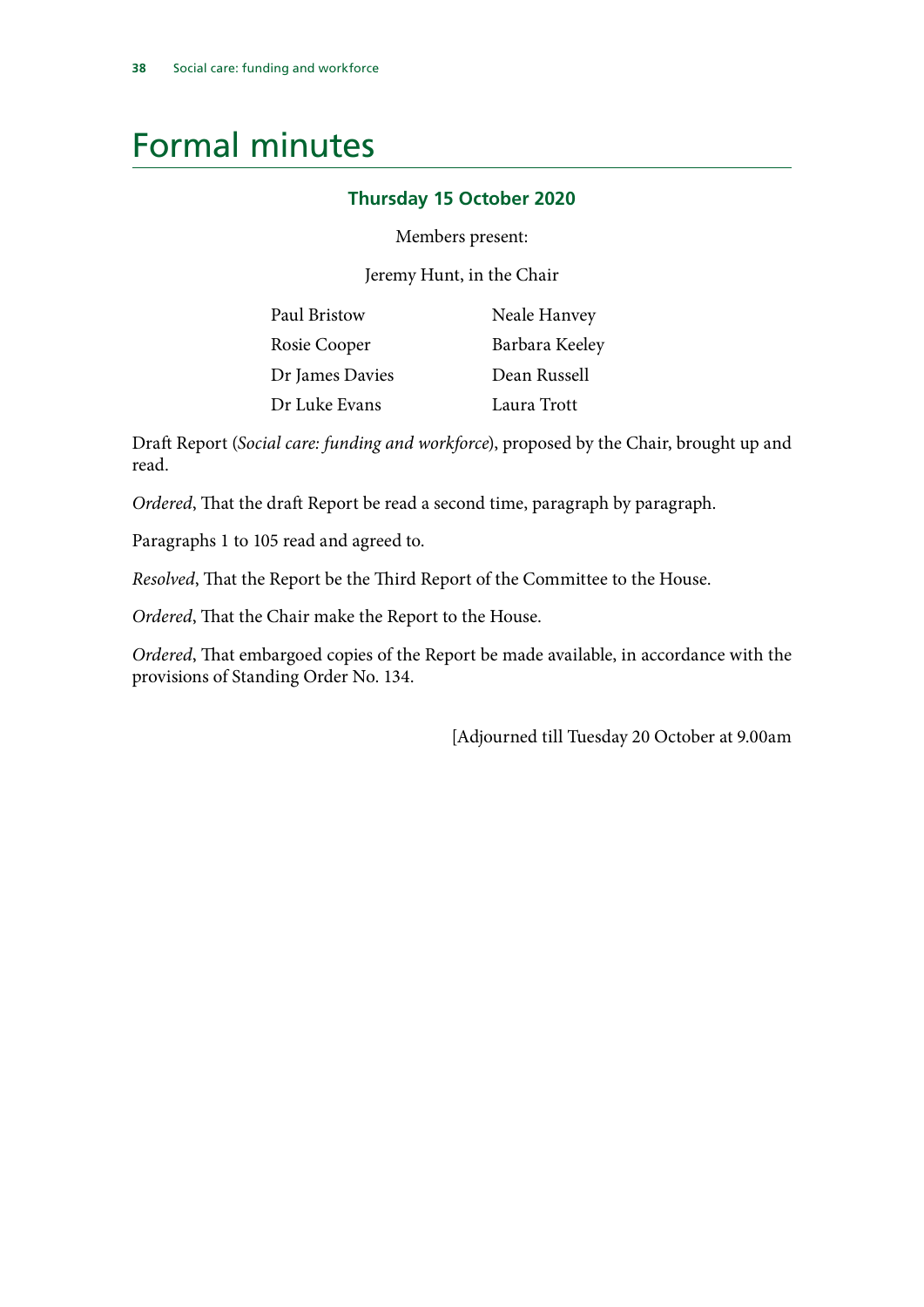## <span id="page-40-0"></span>**Witnesses**

The following witnesses gave evidence. Transcripts can be viewed on the [inquiry publications](https://committees.parliament.uk/work/136/default/publications/oral-evidence/) [page](https://committees.parliament.uk/work/136/default/publications/oral-evidence/) of the Committee's website.

### **Tuesday 9 June 2020**

| Professor Tine Rosgaard, Roskilde University, Denmark; Paul Little, Director<br>for Integrated Health and Care, Suffolk County Council & East Suffolk<br>and North Essex Foundation Trust; Daphne Havercroft, former carer and<br>attorney for a social care user | $Q1 - 25$   |
|-------------------------------------------------------------------------------------------------------------------------------------------------------------------------------------------------------------------------------------------------------------------|-------------|
| Anita Charlesworth, Director of Research and Economics, Health<br>Foundation; Anna Severwright, social care user and Co-Chair, Coalition for<br>Collaborative Care; George Stoye, Associate Director, Institute for Fiscal<br><b>Studies</b>                      | $Q26 - 48$  |
| Tuesday 23 June 2020                                                                                                                                                                                                                                              |             |
| Sue Ann Balcombe, Registered Manager, Priscilla Wakefield House Nursing<br>Home; Mel Cairnduff, Social Care Worker, Agincare; Marlene Kelly,<br>Registered Manager, Auburn Mere Care Home; Raina Summerson, Chief<br><b>Executive, Agincare</b>                   | Q49-72      |
| Professor Martin Green, Chief Executive, Care England; Oonagh Smyth,<br>Chief Executive, Skills for Care; Jane Townson, Chief Executive, UK<br><b>Homecare Association</b>                                                                                        | $Q73 - 101$ |
| Tuesday 14 July 2020                                                                                                                                                                                                                                              |             |
| Kevin Caulfield, Disabled person and strategic lead for co-production,<br>Hammersmith and Fulham Borough Council; Pamela King, former carer                                                                                                                       | Q102-115    |
| Sir Andrew Dilnot, former Chair, Commission on Funding of Care and<br>Support; Yasuhisa Shiozaki, former Minister for Health, Labour and<br>Welfare of Japan; Deborah Gray, care user                                                                             | Q116-125    |
| Lord Forsyth of Drumlean, Chair, Economic Affairs Select Committee (HL)                                                                                                                                                                                           | Q126-149    |
| <b>Tuesday 8 September 2020</b>                                                                                                                                                                                                                                   |             |
| James Bullion, President, Association of Directors of Adult Social Services;<br>Sarah Pickup, Deputy Chief Executive, Local Government Association                                                                                                                | Q150-168    |
| Rt Hon Matt Hancock MP, Secretary of State, Department of Health and                                                                                                                                                                                              |             |

Social Care [Q169–232](https://committees.parliament.uk/oralevidence/817/html/)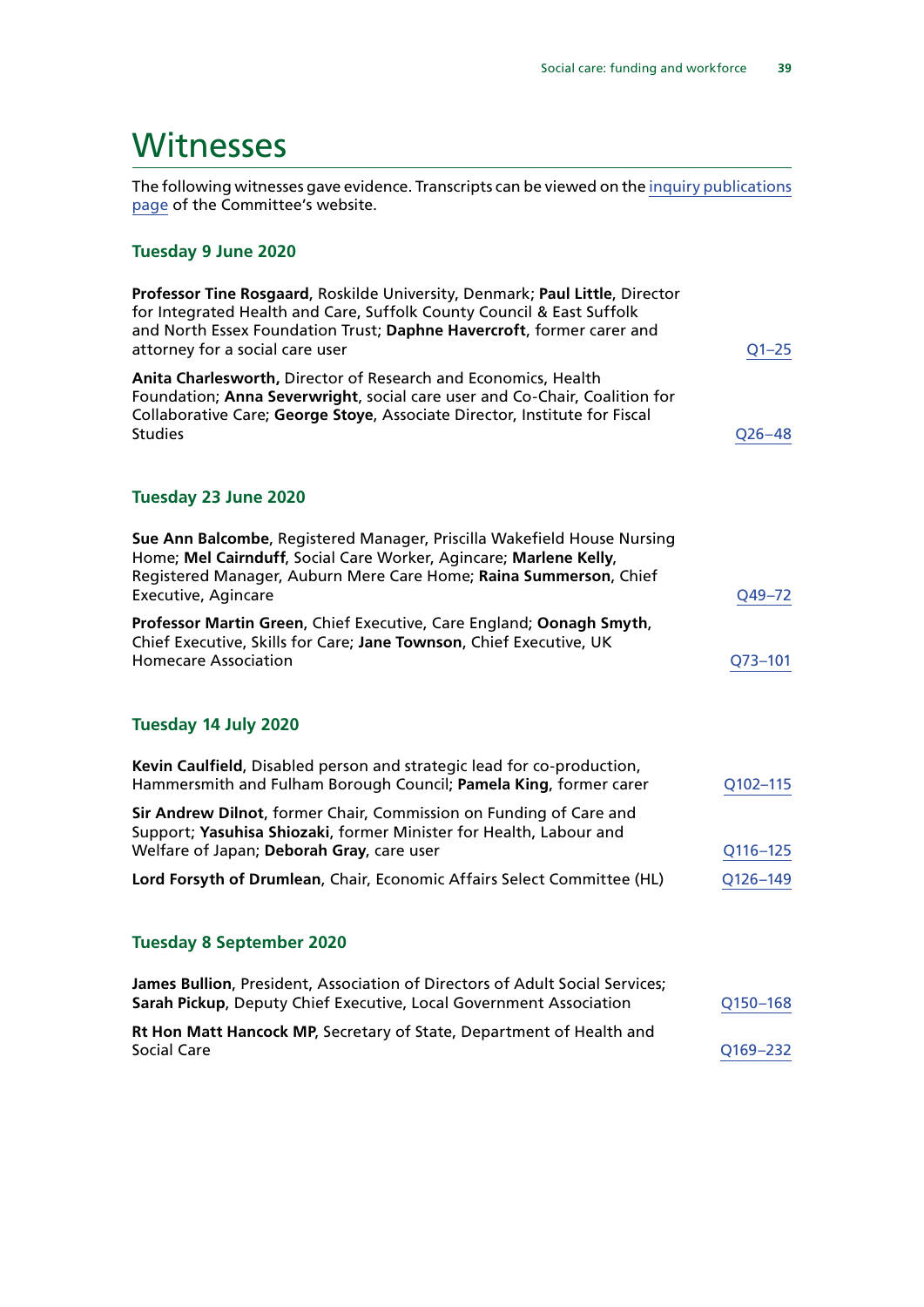## <span id="page-41-0"></span>Published written evidence

The following written evidence was received and can be viewed on the [inquiry publications](https://committees.parliament.uk/work/136/default/publications/written-evidence/) [page](https://committees.parliament.uk/work/136/default/publications/written-evidence/) of the Committee's website.

SCF numbers are generated by the evidence processing system and so may not be complete.

- 1 1st Enable (Jeff Dawson, Managing Director) ([SCF0002\)](https://committees.parliament.uk/writtenevidence/814/html/)
- Adam Smith Institute (Dr Eamonn Butler, Director) ([SCF0004](https://committees.parliament.uk/writtenevidence/964/html/))
- ADASS [\(SCF0099](https://committees.parliament.uk/writtenevidence/9547/html/))
- Affinity Trust (Leo Sowerby, Chief Executive) ([SCF0054](https://committees.parliament.uk/writtenevidence/6361/html/))
- Age UK (Miss Daisy Cooney, Health and Care Policy Manager) [\(SCF0041](https://committees.parliament.uk/writtenevidence/6329/html/))
- Agincare Group [\(SCF0105\)](https://committees.parliament.uk/writtenevidence/9574/html/)
- The Aldingbourne Trust (Sue Livett, MD) ([SCF0037](https://committees.parliament.uk/writtenevidence/6310/html/))
- Alzheimer's Society (Tom Redfearn, Public Affairs Manager) [\(SCF0034](https://committees.parliament.uk/writtenevidence/6299/html/))
- Ambler, Mr Tim ([SCF0003\)](https://committees.parliament.uk/writtenevidence/918/html/)
- Anchor Hanover (Mr James Floyd, Public Affairs Officer) [\(SCF0062](https://committees.parliament.uk/writtenevidence/6507/html/))
- Annabel Sykes (Annabel Sykes, Annabel Sykes) ([SCF0110\)](https://committees.parliament.uk/writtenevidence/9933/html/)
- ARCO (Associated Retirement Community Operators) (Mr Sam Dalton, Policy & External Affairs Executive) [\(SCF0061\)](https://committees.parliament.uk/writtenevidence/6465/html/)
- Association of British Insurers [\(SCF0104](https://committees.parliament.uk/writtenevidence/9570/html/))
- Bell, Lesley [\(SCF0078\)](https://committees.parliament.uk/writtenevidence/9029/html/)
- British Association of Social Workers [\(SCF0088](https://committees.parliament.uk/writtenevidence/9435/html/))
- British Medical Association ([SCF0039\)](https://committees.parliament.uk/writtenevidence/6326/html/)
- British Red Cross (Ms Ellen Tranter, Policy and Advocacy Officer) ([SCF0045](https://committees.parliament.uk/writtenevidence/6341/html/))
- Bupa Care Services (Mr James Moseley, Head of Public Affairs) [\(SCF0035\)](https://committees.parliament.uk/writtenevidence/6307/html/)
- CAHSC (Cornwall Adult Health & Social Care Learning Partnership), Care & Support West, LinCA Workforce Development, Banes, Swindon & Wiltshire Care Skills Partnership, Aldingbourne Trust & Berkshire WFD, Leeds Care Association & South Yorkshire Care Network, Tyne & Wear Care Alliance & North East Centre for Social Care Excellence, West Midlands Care Association, Care Alliance for Workforce Development, and Thames Valley Workfor (Matthew Thomson) [\(SCF0053](https://committees.parliament.uk/writtenevidence/6358/html/))
- Care and Support Alliance (Mrs Anna Bailey-Bearfield, Policy and Public Affairs Manager) [\(SCF0032\)](https://committees.parliament.uk/writtenevidence/6295/html/)
- Care England (Mrs Louisa Collyer-Hamlin, External Affairs) [\(SCF0023\)](https://committees.parliament.uk/writtenevidence/6260/html/)
- 22 Care Quality Commission (Miss Ayesha Carmouche, Senior Parliamentary and Stakeholder Engagement Adviser) ([SCF0063\)](https://committees.parliament.uk/writtenevidence/6538/html/)
- Carers Trust ([SCF0102](https://committees.parliament.uk/writtenevidence/9563/html/))
- Carers UK [\(SCF0106\)](https://committees.parliament.uk/writtenevidence/9580/html/)
- Centre for Health and the Public Interest (Mr David Rowland, Director) [\(SCF0055](https://committees.parliament.uk/writtenevidence/6384/html/))
- Centre for Welfare Reform (Dr Simon Duffy, Director) ([SCF0007\)](https://committees.parliament.uk/writtenevidence/4570/default/)
- Chartered Society of Physiotherapy (Robin Hinks, Research and Policy Officer England) [\(SCF0001\)](https://committees.parliament.uk/writtenevidence/706/html/)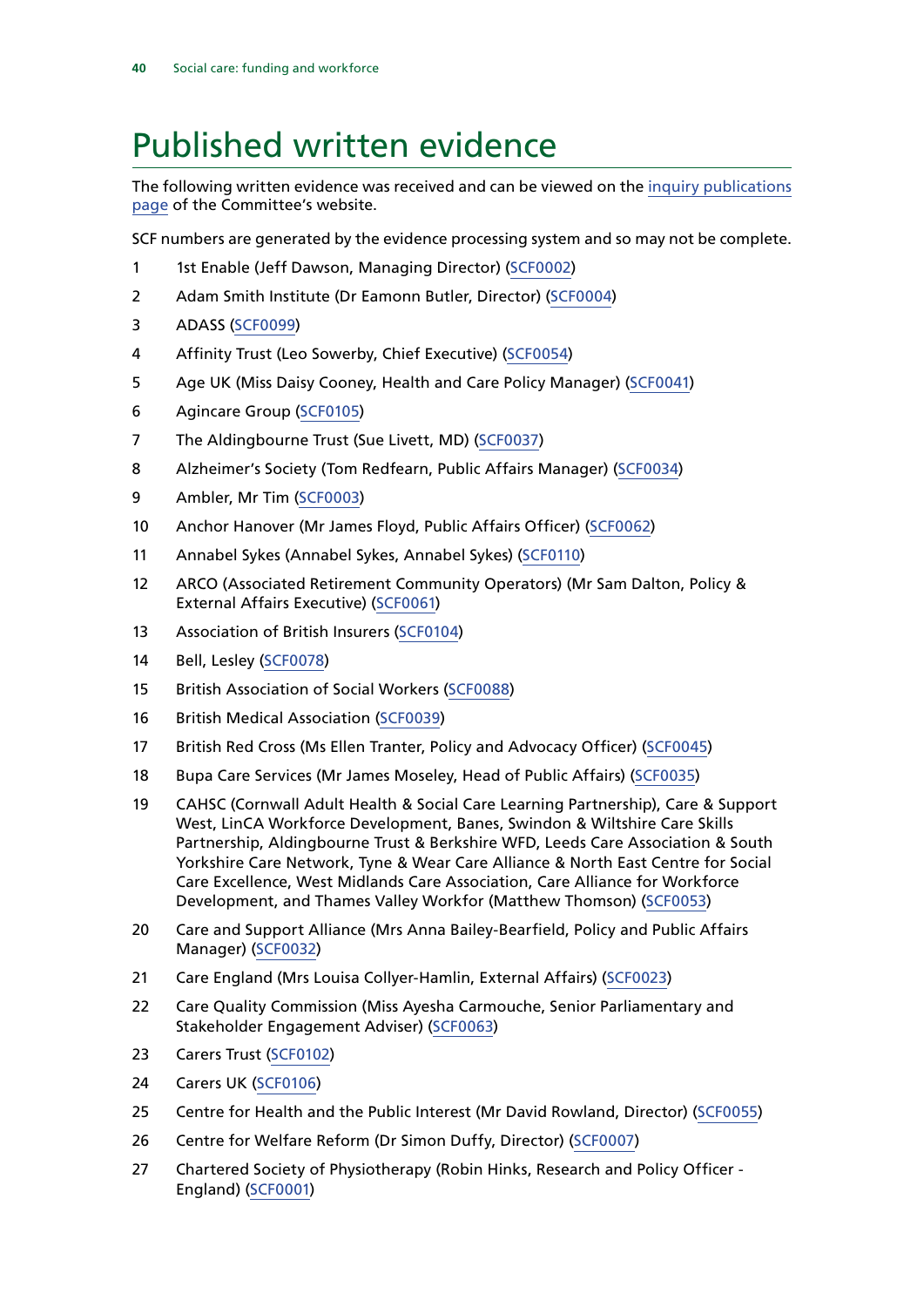- Chester-Glyn at Coproduce Care CIC, Ms Sophie ([SCF0050\)](https://committees.parliament.uk/writtenevidence/6354/html/)
- CHRISTIAN CARE HOMES REGISTERED CHARITY 299522 ([SCF0077\)](https://committees.parliament.uk/writtenevidence/9011/html/)
- Co-Chair of Shaping Our Lives (Professor Peter Beresford, Professor of Citizen Participation, University of Essex) ([SCF0071\)](https://committees.parliament.uk/writtenevidence/8377/html/)
- David Hinchcliffe (David Hinchcliffe, David Hinchcliffe) [\(SCF0111](https://committees.parliament.uk/writtenevidence/10004/html/))
- Department of Health and Social Care ([SCF0069\)](https://committees.parliament.uk/writtenevidence/7686/html/)
- The Disabilities Trust (Mrs Jocelyn Gaynor, Head of Foundation) [\(SCF0026](https://committees.parliament.uk/writtenevidence/6279/html/))
- Ealing Reclaim Social Care Action Group (ERSCAG) (Ms Maggie Beirne, Secretary) ([SCF0046](https://committees.parliament.uk/writtenevidence/6342/html/))
- Equal Lives (Mrs Hetal Murphy, Development Offiicer) ([SCF0019\)](https://committees.parliament.uk/writtenevidence/6238/html/)
- Fine, Emeritus Professor Ben ([SCF0009](https://committees.parliament.uk/writtenevidence/4668/html/))
- Free-Pearce, Mr David [\(SCF0018\)](https://committees.parliament.uk/writtenevidence/6234/html/)
- GMB (Miss Rachel Harrison, National Officer) [\(SCF0060](https://committees.parliament.uk/writtenevidence/6463/html/))
- The Guinness Partnership [\(SCF0093](https://committees.parliament.uk/writtenevidence/9488/html/))
- Hall, Mrs Maxine [\(SCF0081\)](https://committees.parliament.uk/writtenevidence/9348/html/)
- Hallam, Mrs. Maureen [\(SCF0010\)](https://committees.parliament.uk/writtenevidence/4724/html/)
- Hampshire Care Association ([SCF0101](https://committees.parliament.uk/writtenevidence/9561/html/))
- Health for Care coalition (Mr Niall Dickson CBE, Chair) ([SCF0031\)](https://committees.parliament.uk/writtenevidence/6291/html/)
- The Health Foundation ([SCF0113](https://committees.parliament.uk/writtenevidence/12588/html/))
- The Health Foundation ([SCF0070](https://committees.parliament.uk/writtenevidence/7714/html/))
- The Health Foundation (Ms Grace Everest, External Affairs Manager) [\(SCF0044\)](https://committees.parliament.uk/writtenevidence/6340/html/)
- HealthWatch England (MR Shueb Ansar, Public Affairs Officer) ([SCF0047\)](https://committees.parliament.uk/writtenevidence/6347/html/)
- Honey, Mr Paul [\(SCF0018](https://committees.parliament.uk/writtenevidence/6234/html/))
- Inclusion London [\(SCF0089\)](https://committees.parliament.uk/writtenevidence/9450/html/)
- Independent Age (Ms Shelley Hopkinson, Public Affairs Manager) [\(SCF0043](https://committees.parliament.uk/writtenevidence/6337/html/))
- Kilgour, Mr Robert [\(SCF0014\)](https://committees.parliament.uk/writtenevidence/5615/html/)
- King at Coproduce Care CIC, Mr Arnie [\(SCF0050](https://committees.parliament.uk/writtenevidence/6354/html/))
- The King's Fund (Harry Dayantis, Press and Public Affairs Manager) [\(SCF0064\)](https://committees.parliament.uk/writtenevidence/6563/html/)
- The King's Fund (Harry Dayantis, Press and Public Affairs Manager) [\(SCF0038](https://committees.parliament.uk/writtenevidence/6322/html/))
- Leonard Cheshire (Ms Sharlene McGee, Policy Manager) ([SCF0042\)](https://committees.parliament.uk/writtenevidence/6335/html/)
- Local Government Association (Miss Jade Hall, Public Affairs and Campaigns Adviser) ([SCF0022](https://committees.parliament.uk/writtenevidence/6253/html/))
- London Councils [\(SCF0097](https://committees.parliament.uk/writtenevidence/9523/html/))
- Mencap (Mr Matthew Harrison, Public Affairs and Parliamentary Manager) ([SCF0048](https://committees.parliament.uk/writtenevidence/6348/html/))
- MHA (Ms Pavan Dhaliwal, Head of Corporate Affairs) ([SCF0057\)](https://committees.parliament.uk/writtenevidence/6419/html/)
- Mind (Rhea Newman, Senior Parliamentary Officer) [\(SCF0028](https://committees.parliament.uk/writtenevidence/6284/html/))
- Motor Neurone Disease (MND) Association ([SCF0100](https://committees.parliament.uk/writtenevidence/9550/html/))
- National Care Forum [\(SCF0075](https://committees.parliament.uk/writtenevidence/8791/html/))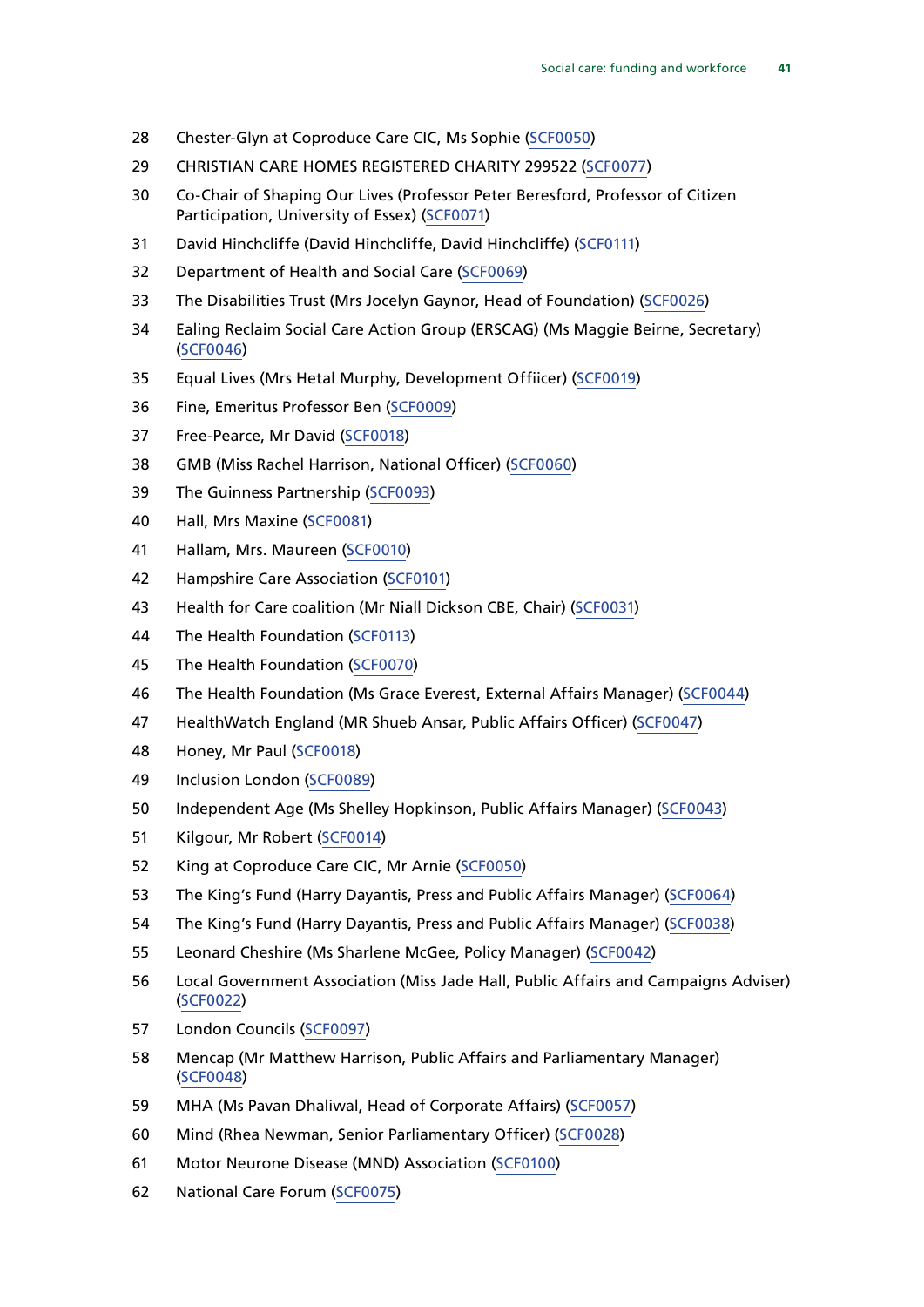- NHS Confederation (Mr Niall Dickson CBE, Chief Executive) [\(SCF0065](https://committees.parliament.uk/writtenevidence/6593/html/))
- NHS Providers (NHS Providers Kerry Racher, External Affairs Adviser) [\(SCF0033\)](https://committees.parliament.uk/writtenevidence/6298/html/)
- NIHR Policy Research Unit in Health and Social Care Workforce (Professor Jill Manthorpe, Director) [\(SCF0051](https://committees.parliament.uk/writtenevidence/6356/html/))
- North East Lincolnshire Council ([SCF0090](https://committees.parliament.uk/writtenevidence/9481/html/))
- Nuffield Trust (Mark Dayan, Head of Public Affairs) ([SCF0056\)](https://committees.parliament.uk/writtenevidence/6396/html/)
- Nursing & Midwifery Council (NMC Gordon Cameron, Senior Policy Officer) ([SCF0016\)](https://committees.parliament.uk/writtenevidence/5941/html/)
- Office for Statistics Regulation (Miss Romy Overton-Edwards, Parliamentary and Public Affairs Officer) [\(SCF0024\)](https://committees.parliament.uk/writtenevidence/6264/html/)
- Royal College of Nursing (Rachael Truswell, Public Affairs Adviser) ([SCF0066\)](https://committees.parliament.uk/writtenevidence/6657/html/)
- Royal College of Physicians (Nikita Vaghjiani, Public affairs and campaigns adviser) ([SCF0036\)](https://committees.parliament.uk/writtenevidence/6309/html/)
- Sanders, Mrs Anthea ([SCF0074](https://committees.parliament.uk/writtenevidence/8549/html/))
- SeeAbility ([SCF0098\)](https://committees.parliament.uk/writtenevidence/9533/html/)
- Sense (Dr Amy Kavanagh, Policy & Public Affairs Advisor) [\(SCF0020](https://committees.parliament.uk/writtenevidence/6241/html/))
- Shelford Group (Joanna Clason, Head of Communications) ([SCF0059](https://committees.parliament.uk/writtenevidence/6443/html/))
- Skills for Care (Mr Paul clarke, Oonagh Smyth CEO) [\(SCF0067\)](https://committees.parliament.uk/writtenevidence/6736/html/)
- Slasberg, Mr Colin [\(SCF0071](https://committees.parliament.uk/writtenevidence/8377/html/))
- Social Works Ltd (John Buttle, Managing Director) ([SCF0025\)](https://committees.parliament.uk/writtenevidence/6272/html/)
- South East Strategic Leaders, and South East England Council (Head of Policy Neil Border) [\(SCF0015\)](https://committees.parliament.uk/writtenevidence/5621/html/)
- Sustainable Care programme, University of Sheffield (Professor Sue Yeandle, Principal Investigator) [\(SCF0049](https://committees.parliament.uk/writtenevidence/6349/html/))
- Trades Union Congress ([SCF0072](https://committees.parliament.uk/writtenevidence/8516/html/))
- Transcripts of interviews with care home managers ([SCF0112\)](https://committees.parliament.uk/writtenevidence/10906/html/)
- UK Women's Budget Group ([SCF0092](https://committees.parliament.uk/writtenevidence/9487/html/))
- UNISON (Guy Collis, Policy Officer) [\(SCF0030](https://committees.parliament.uk/writtenevidence/6289/html/))
- United Kingdom Homecare Association ([SCF0107\)](https://committees.parliament.uk/writtenevidence/9583/html/)
- University of Oxford (Dan Dennis, Philosophy Tutor) [\(SCF0103\)](https://committees.parliament.uk/writtenevidence/9569/default/)
- Wale, Mrs Marion [\(SCF0087](https://committees.parliament.uk/writtenevidence/9433/html/))
- WinVisible (women with visible & invisible disabilities) [\(SCF0094\)](https://committees.parliament.uk/writtenevidence/9497/html/)
- Women Against State Pension Inequality (WASPI) Campaign [\(SCF0080\)](https://committees.parliament.uk/writtenevidence/9319/html/)
- Woodward OBE, Mr John [\(SCF0027](https://committees.parliament.uk/writtenevidence/6282/html/))
- The Working Group of the APPG on Adult Social Care (Mr Peter Hand, The Secretariat of the APPG on Adult Social Care) [\(SCF0058](https://committees.parliament.uk/writtenevidence/6425/html/))